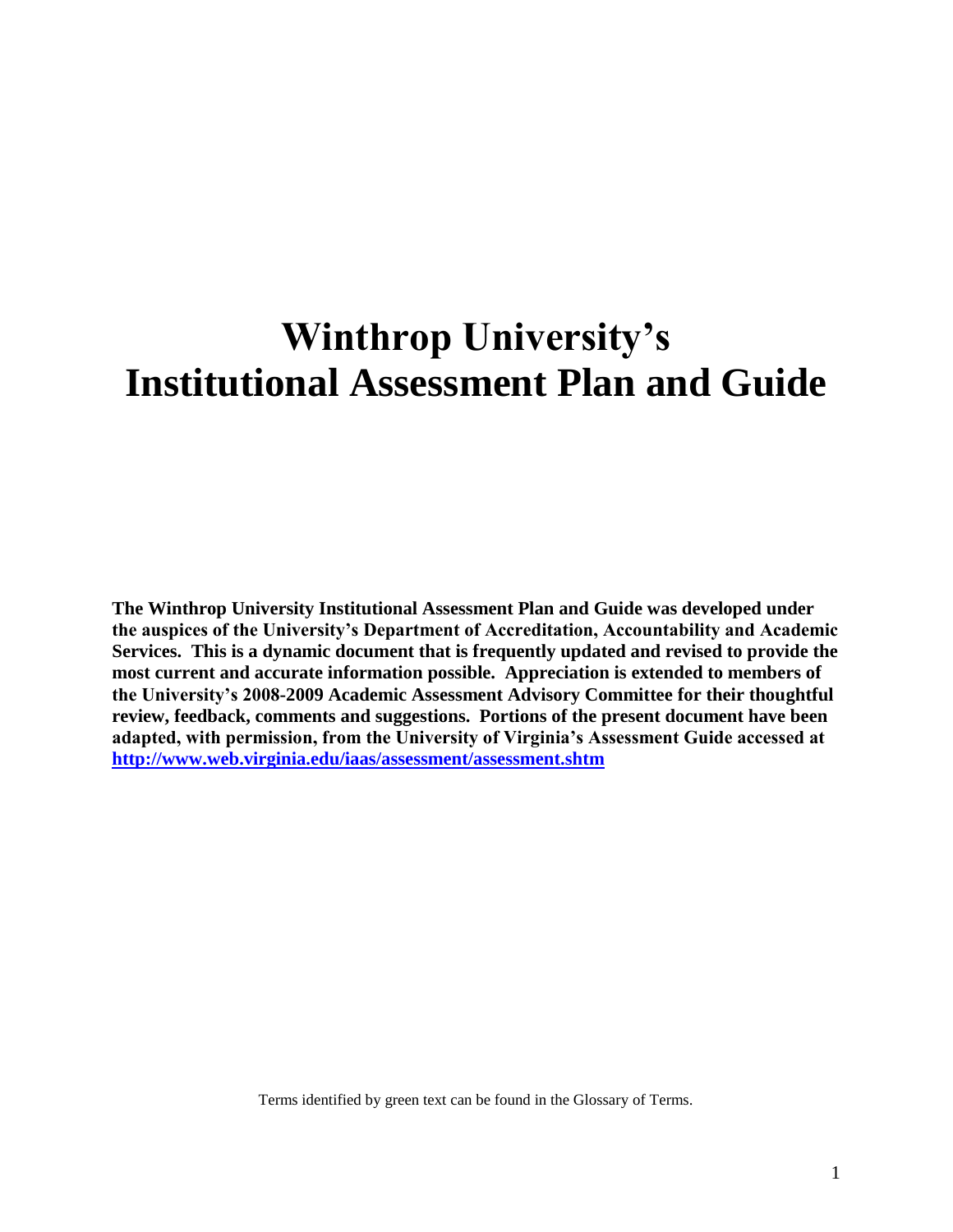#### **Table of Contents**

#### **Chapter One**: Introduction

 Purpose of Assessment External Mandates History of Assessment at Winthrop University

#### **Chapter Two**: Purpose and Elements of Winthrop University's Institutional Assessment Plan and Guide

 Mandated Elements of Assessment Roles and Responsibilities

Reporting Assessment Results and Use of Results

#### **Chapter Three**: How to Develop a Program Assessment Plan

- **Step 1**: Mission Statements
- **Step 2**: Student Learning Outcomes
- **Step 3**: Program Goals
- **Step 4**: Assessment Methods
	- **Grades**
	- Selecting Assessment Methods
	- Direct Assessment Strategies
	- Indirect Assessment Strategies
	- Qualitative and Quantitative Methods
	- When and Where Assessment is Conducted
- **Step 5**: Targeting Levels of Performance
- **Step 6**: Communicating the Assessment Plan
- **Step 7**: Implementing the Assessment Project

Important Considerations for Assessment Methods

- For Objective Test Scores
- For Work that Cannot be Evaluated Objectively
- For Qualitative Assessments
- **Step 8**: Tabulating, Analyzing, and Reporting Results Tabulating the Results Analyzing the Results Reporting the Results Communicating the Findings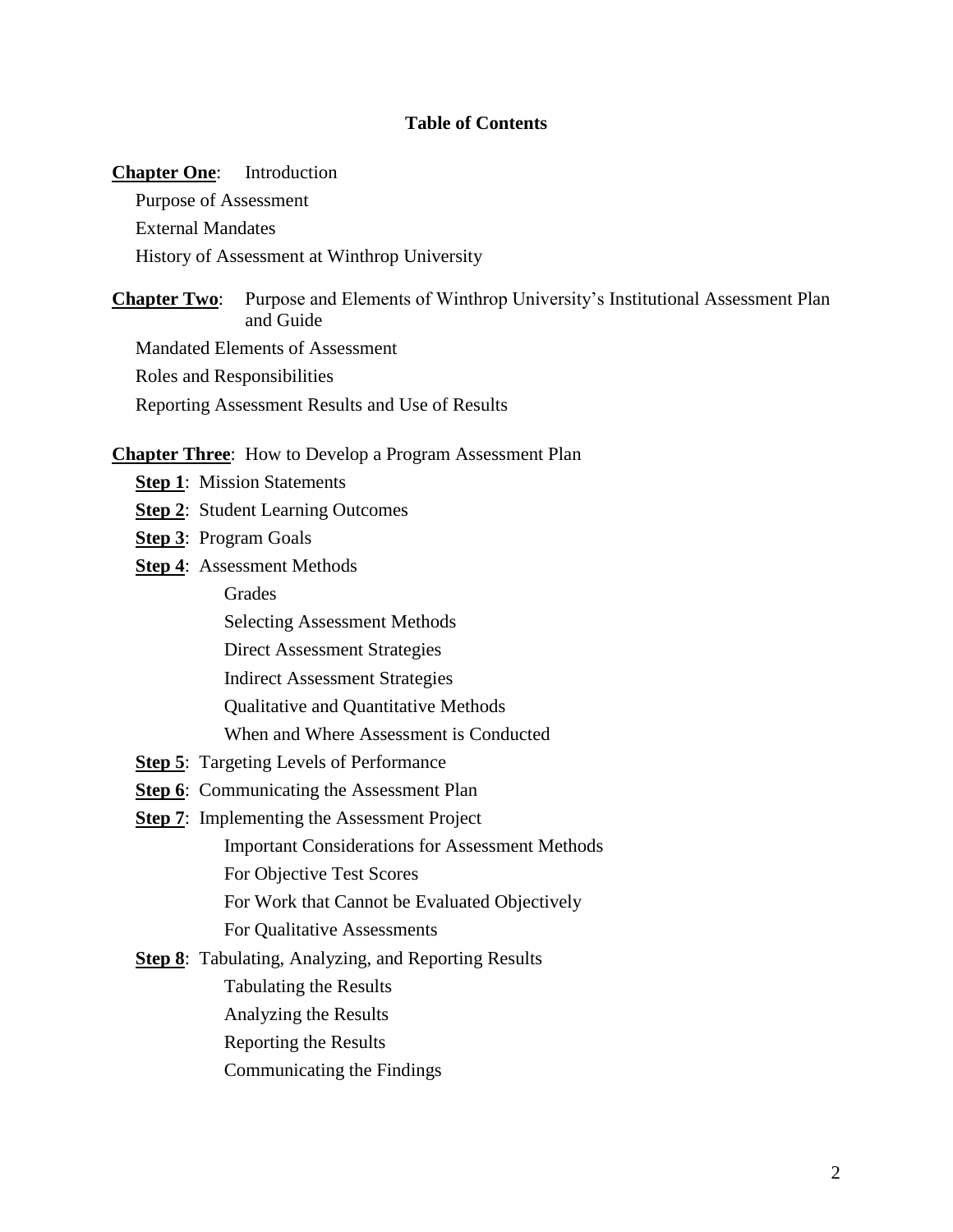# **Step 9**: Developing Action Plans to Use Results Using Assessment Results – Consider Action Reflecting on the Process

# Appendices

|                    | <b>Appendix A:</b> Commission on Colleges of the Southern Association of Colleges and<br>Schools The Principles of Accreditation: Foundations for Quality<br><b>Enhancement Section Four: Federal Requirements</b> |
|--------------------|--------------------------------------------------------------------------------------------------------------------------------------------------------------------------------------------------------------------|
| <b>Appendix B:</b> | Winthrop University's Principles of Assessment                                                                                                                                                                     |
|                    | <b>Appendix C:</b> American Association of Higher Education's Nine Principles of Assessment                                                                                                                        |
| Appendix D:        | System for Assessing General Education: A Working Paper                                                                                                                                                            |
| Appendix $E$ :     | Winthrop's Policy on Faculty Credit for Assessment Activities                                                                                                                                                      |
| <b>Appendix F:</b> | 2009-2010 Assessment Program of Work Timeline                                                                                                                                                                      |
|                    | <b>Appendix G:</b> Assessment Plan Template Form                                                                                                                                                                   |
| <b>Appendix H:</b> | <b>Sample Mission Statements</b>                                                                                                                                                                                   |
| <b>Appendix I:</b> | Examples of Student Learning Outcomes and Program Goals                                                                                                                                                            |
| <b>Appendix J:</b> | Examples of Course-Embedded Assessment Opportunities                                                                                                                                                               |
|                    |                                                                                                                                                                                                                    |

# **Glossary of Terms**

# **Electronic Resource List**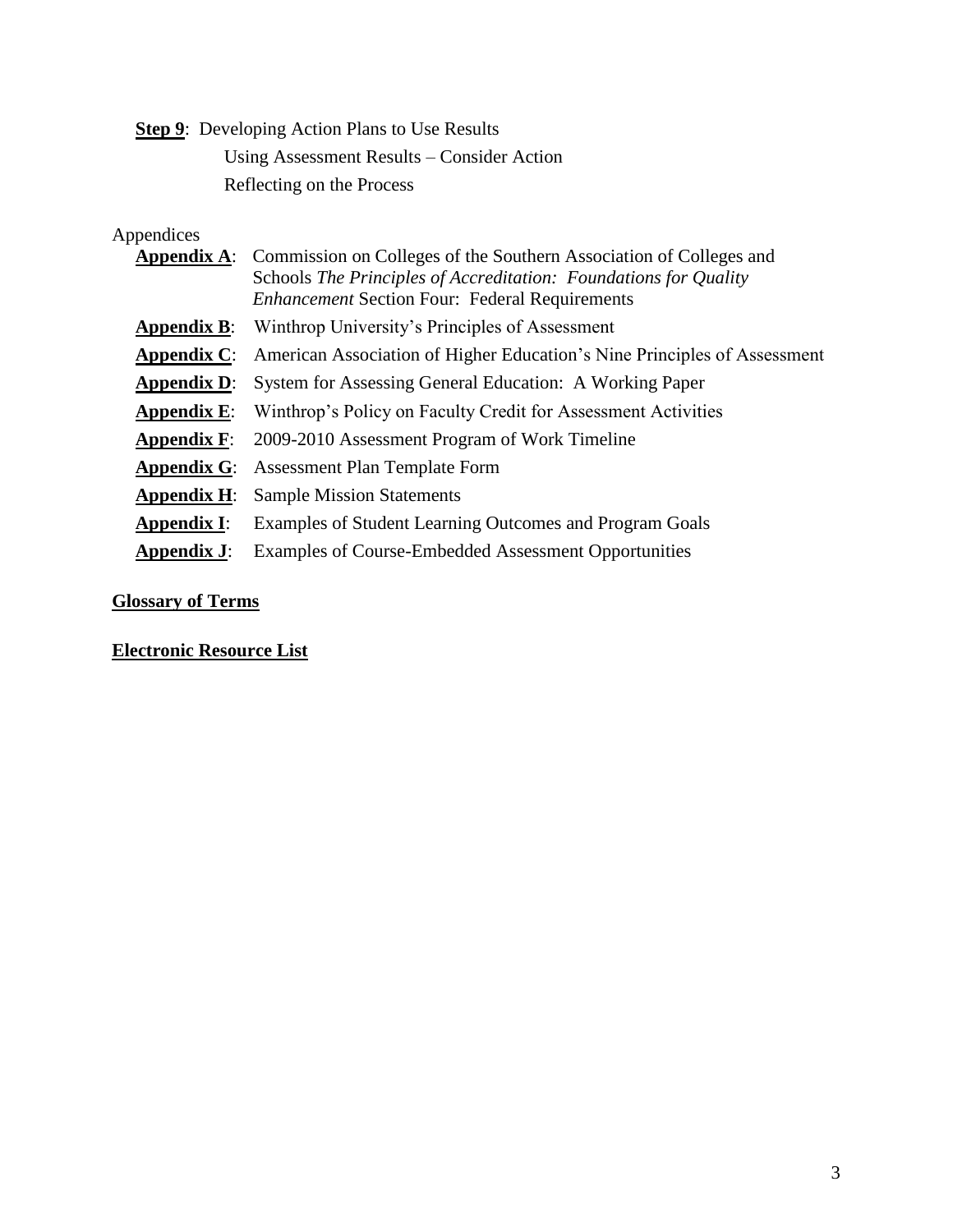## **Chapter One: Introduction**

#### **Purpose of Assessment**

Assessing student learning helps Winthrop University promote, maintain, and improve learning for all members of the academy. A strong teaching and learning environment along with excellent administrative and educational support services enhance the ability of Winthrop faculty, staff, and administrators to engage the University's students both inside and outside the classroom.

## **External Mandates**

 $\overline{a}$ 

Assessment is mandated by our federal and state government systems, as well as regional and professional accrediting agencies. See Appendix A for an overview of Federal Requirements from the Commission on Colleges and Schools (COC) of the Southern Association of Colleges and Schools (SACS). Core requirement (C.R.) 2.5 and two comprehensive standards (C.S.) from SACS address the need to assess student learning outcomes<sup>1</sup>.

*C.R. 2.5: The institution engages in ongoing, integrated, and institution-wide research-based planning and evaluation processes that incorporate a systematic review of programs and services that (a) results in continuing improvement and (b) demonstrates that the institution is effectively accomplishing its mission. (Institutional Effectiveness)*

*C.S. 3.3.1: The institution identifies expected outcomes for its educational programs and its administrative and educational support services; assesses whether it achieves these outcomes; and provides evidence of improvement based on analysis of those results.*

*C.S. 3.4.1: The institution demonstrates that each educational program for which academic credit is awarded (a) is approved by the faculty and the administration, and (b) establishes and evaluates program and learning outcomes*.

## **History of Assessment at Winthrop University**

Winthrop University's history of institutional-level assessment dates back to the mid 1980's when the University's comprehensive general education assessment program began<sup>2</sup>. In Winthrop's early general education assessment initiatives, data were collected on targeted student cohorts, typically first-year and senior student cohorts. Summary assessment results were conveyed to appropriate institutional units (e.g., academic and/or support services) for discussion and to inform programmatic decisions; results for individual students, faculty members, and courses were never reported. Institutional-level skills assessment initiatives included the use of rubrics, developed by Winthrop faculty members, to assess oral and written communication and assessment of critical thinking involving externally developed instruments such as the Collegiate Learning Assessment (CLA). Winthrop's institutional-level indirect assessment initiatives have focused on respondent-perceptions about Winthrop's programs and learning opportunities using both nationally-developed instruments such as the National Survey of Student Engagement (NSSE) and internally-developed surveys for alumni and employers.

Winthrop University faculty, staff, and administrators have collaborated on institutional assessment planning and analysis in various capacities since the 1980's. From the 1990's through the early 2000's, faculty, staff, and administrators worked together through the Assessment and Institutional

<sup>1</sup> Commission on Colleges of the Southern Association of Colleges and Schools, The *Principles of Accreditation: Foundations for Quality Enhancement,* ed. College Delegate Assembly (Decatur: Commission on Colleges of the Southern Association of Colleges and Schools, 2007), 16, 25.

 $2\,2006$  IE report to the South Carolina Commission on Higher Education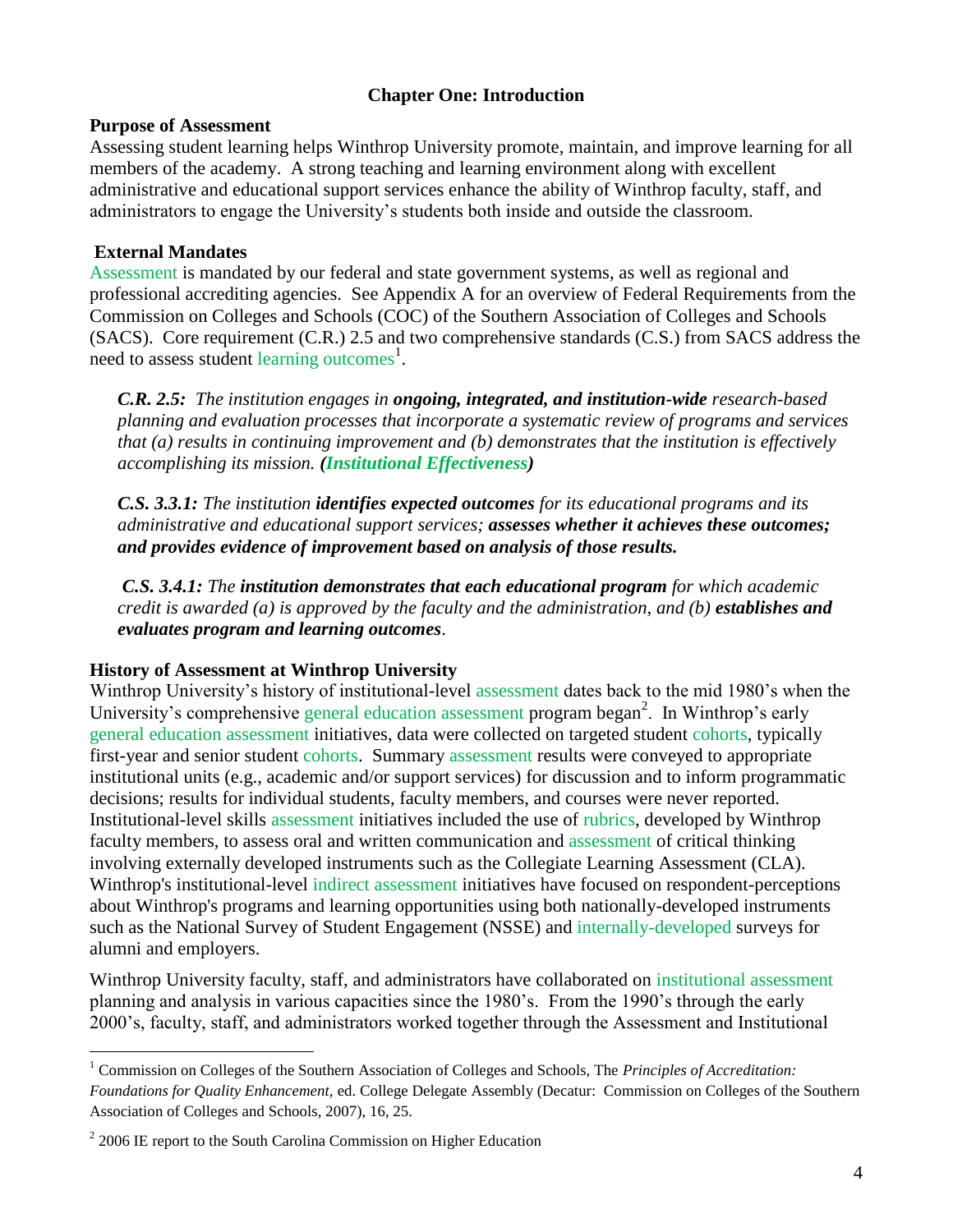Research Advisory Committee. The collaborative efforts of the University's Assessment and Institutional Research Advisory Committee resulted in the conceptualization and adoption of several guiding documents including a *Principles of Assessment* document (Appendix B) initially adopted in the 1990's and most recently reaffirmed by the University's Academic Leadership Council in 2003. Winthrop's *Principles of Assessment* is consistent with the *American Association of Higher Education's Nine Principles of Assessment* (Appendix C) which continues to provide a philosophical foundation for higher education assessment. In 2002, the University's faculty assessment liaisons, which included representatives from the University's Assessment and Institutional Research Advisory Committee, discussed the white paper describing a *System to Assess General Education (SAGE)* that was also adopted by the University's Academic Leadership Council. The SAGE document (Appendix D) supports *best-practices perspectives* such as faculty should be involved in the design and implementation of assessment, a multi-method approach is ideal to assess student learning, and assessment results should inform pedagogy.

Winthrop faculty and administrators value the work of assessment as evidenced by the *Policy on Faculty Credit for Assessment Activities* (Appendix E), first developed and adopted in the 1990's, and subsequently reaffirmed in 2000 by Winthrop's Academic Leadership Council (ALC) and the Assessment and Institutional Research Advisory Board. Administration has committed resources to improving assessment practices at the University and placed emphasis on the need for a continuous and systematic ongoing assessment cycle with the restructuring of Academic Affairs in 2008 to include the Department of Accreditation, Accountability, and Academic Services.

Funding is available to assist faculty, staff, and administrators as they develop and implement useful and feasible assessment plans, analyze assessment results, and use results to improve learning. The administration supports institutional assessment in a variety of ways: intra- and inter-institutional workshops, seminars, and conferences. Academic Affairs provides educational resources related to assessment, e.g., a twenty-hour training program for faculty teaching HMXP 102, Just-in-time (JIT) online training for writing assessment, workshops for program coordinators to learn how to develop and maintain program assessment plans, and workshops/summer stipends for faculty volunteers who participated in oral communication assessment and writing assessment. Initially these resources were provided through the Office of Assessment, and the Teaching and Learning Center (TLC); however, resources have recently been provided through the Department of Accreditation, Accountability, and Academic Services, the TLC, and University College.

Winthrop has brought nationally- and internationally- recognized experts to campus to offer workshops. For example, on April 7, 2006, Dr. Dee Fink, former Director of the University of Oklahoma's Instructional Development Program and author of *Creating Significant Learning Experiences,* conducted a campus-wide Assessment Workshop. Also, Larry Kelley conducted a Faculty Development, Educational Planning, and Assessment workshop on October 28, 2005.

Beginning in the 1990's and continuing on through 2005, the University's Office of Assessment sponsored a student assessment team, Students of Winthrop Assessment Team (SWAT), which conducted campus-based assessment initiatives. SWAT presented its findings at regional conferences like the South Carolina Higher Education Assessment (SCHEA) Conference. The University has a twenty-plus year tradition of supporting faculty/staff travel to attend and present assessment initiatives at regional and national assessment conferences. In 2008, faculty and staff involved with the University's *Core Commitments* Program were awarded a national grant from the Association of American Colleges and Universities, sponsor of the national Core Commitments Program, with the support of the John Templeton Foundation to conduct a Student Excellence, Engagement, and Development (SEED) Conference on March 14, 2009<sup>3</sup>. Part of the day-long conference involved

 $\overline{a}$ 

 $3$  Funded through an AAC & U Core Commitments extramural grant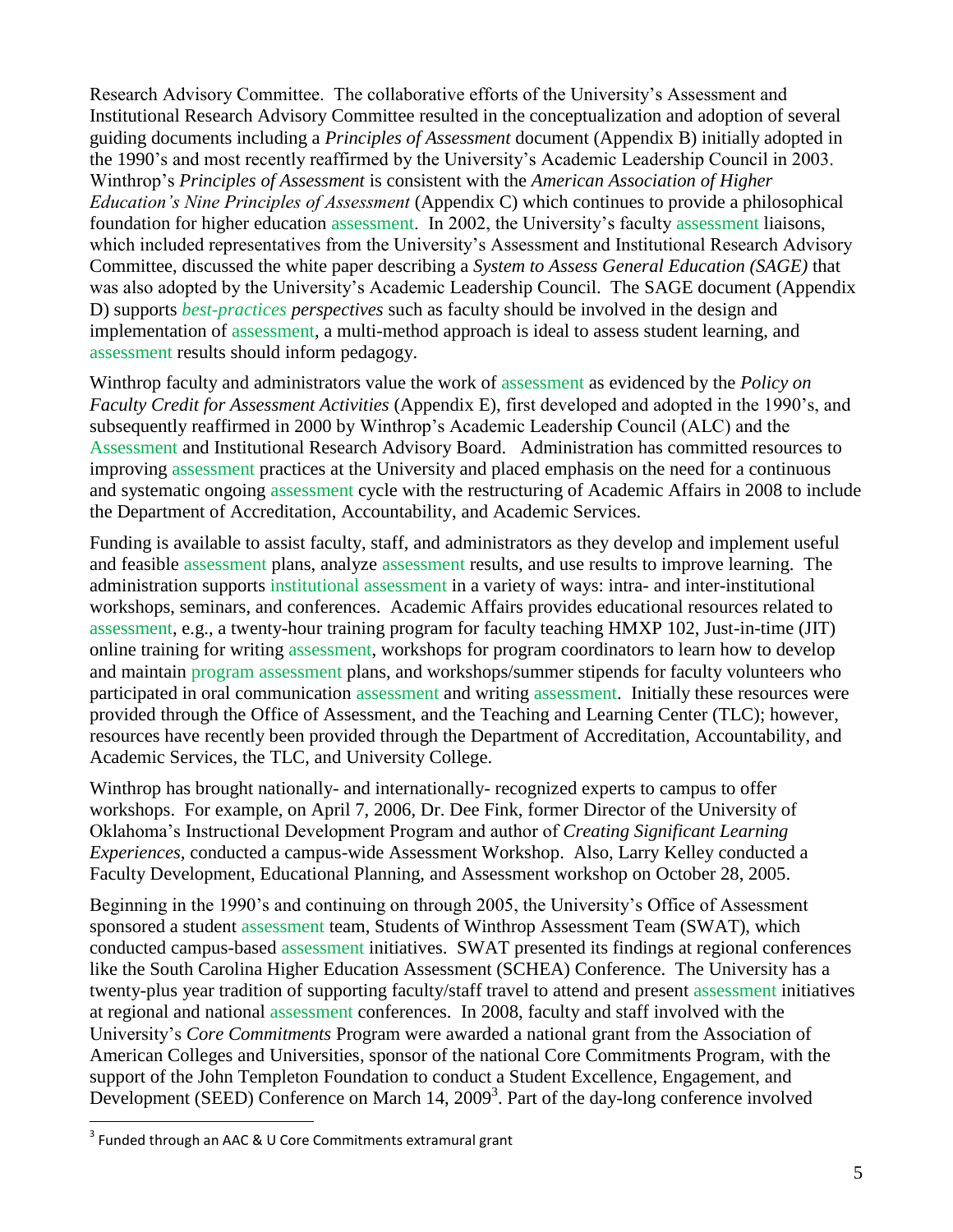concurrent sessions showcasing program assessment by university personnel in various academic, institutional, and support units.

**Winthrop University has been nationally recognized for its interest in and commitment to assessment**. In the 1980's, Winthrop was invited to pilot the College Basic Academic Subjects Examination (College BASE), a criterion-referenced achievement examination of general academic knowledge and skills, developed at the Assessment Resource Center of the University of Missouri. College BASE content is organized into four subject areas: English (including an optional writing component), mathematics, science, and social studies. Winthrop was also invited, and agreed to participate in the American College Testing's Critical Thinking Assessment Battery (CTAB) in 1997. The CTAB was a pilot project to standardize assessment of critical thinking based upon constructed responses to standardized writing prompts which were evaluated using a rubric based upon Bloom's Taxonomy of Learning<sup>4</sup>. Since 2001, Winthrop has been participating in the National Survey of Student Engagement (NSSE) to measure students' perceptions about their educational experiences at Winthrop University. In 2005, Winthrop University was invited to participate in the longitudinal, online Collegiate Learning Assessment (CLA) administered through the Council for Aid to Education (CAE) with support from the Lumina Foundation. Phase one of the longitudinal CLA was administered to a cohort of first-year students during fall 2005. Phase two of the longitudinal CLA was administered during spring 2007 when members of the student cohort had either completed or were enrolled in Critical Reading, Thinking, and Writing (CRTW 201).

In 2007, Winthrop began participating in the Voluntary System of Accountability (VSA) College Portrait. VSA College Portrait *is a voluntary initiative for 4-year public colleges and universities developed through a partnership between the American Association of State Colleges and Universities (AASCU) and the Association of Public and Land-Grant Universities (APLU)<sup>5</sup> . VSA is designed to help institutions meet the following objectives:* 

*Demonstrate accountability and stewardship to public.* 

 $\overline{a}$ 

- *Measure educational outcomes to identify effective educational practices.*
- *Assemble information that is accessible, understandable, and comparable.*

<sup>&</sup>lt;sup>4</sup> Darlene Crone-Todd et al., "Operational Definitions for Higher-Order Thinking Objectives at the Post-secondary Level," *Academic Exchange Quarterly* 4 (2000).

<sup>&</sup>lt;sup>5</sup> Voluntary System of Accountability, "Welcome to VSA Online," Voluntary System of Accountability Program, http://www.voluntarysystem.org/index.cfm?page=homepage (accessed July 1, 2009).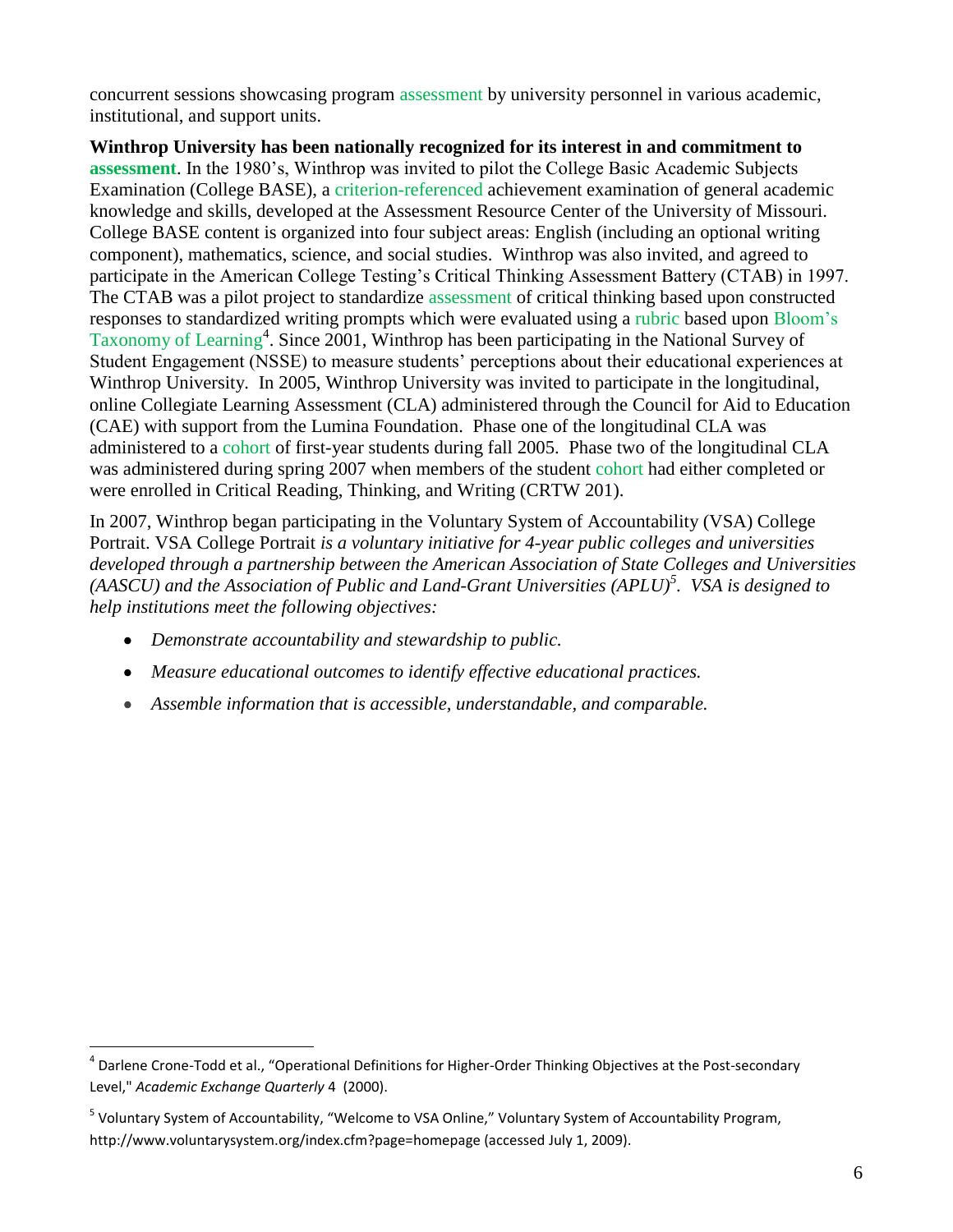#### **Chapter Two: Purpose and Elements of Winthrop University's Institutional Assessment Plan and Guide**

The *Winthrop University Institutional Assessment Plan and Guide* is designed to assist faculty, staff, and administrators in developing and implementing assessment. Workshops about the design and implementation of program assessment plans are available and can be customized by request. A common assessment template was designed to allow programs to capture the following information: program contact information, mission statements, student learning outcomes and program goals, assessment strategies, and targeted levels of performance (sometimes described as criterion levels). Annual program assessment reports include the assessment plan along with actual assessment results and documentation about how results were used to improve programs and learning.

A university assessment plan template (APT) was configured in 2008 as part of the Institution's self-audit preparation for SACS reaffirmation. The purpose of the APT (Appendix G) is to standardize and centralize institutional assessment reporting. The APT is intentionally designed to provide flexibility for academic programs with specialized reporting requirements, nonaccredited academic programs, and administrative and academic support units. While the template requires respondents to document how specific assessment initiatives measure performance for targeted learning outcomes or goals, space is also provided to allow for optional, more global, discussions of assessment results when multiple assessment methods are used to measure a single learning outcome or program goal.

#### **Mandated elements of Assessment**

Higher education institutions accredited by SACS must demonstrate that specific assessment initiatives are implemented to measure designated student learning outcomes (SLOs), assessment results are shared with appropriate persons, and results of specific assessment initiatives are used to improve student learning. While data from and about individuals are collected for assessment initiatives, the focus of assessment analysis and reports is always at the level of the program or a cohort, never at the level of an individual. Results from or about students, university personnel, or other individuals are confidential and never reported with identifying information.

Winthrop University program assessment plans include three or more learning outcomes and/or program goals and the assessment strategies (e.g., methods, instrumentation, rubrics, targeted performance levels, locus of responsibility, timing of the assessment, and data analysis) used to measure achievement of student learning and program goals. A multi-method assessment is considered *best practice* and often involves the use of both direct and indirect assessment methods to measure a single learning outcome or goal. Using the results from multiple methods of assessment can lead to creating one or more action plans to improve the program or learning. Actual assessment strategies are discussed in detail in Chapter Three of the present guide.

## **Roles and responsibilities**

Conducting the assessment, evaluating and reporting assessment findings, and using the results to improve programs and learning are the responsibility of program personnel**.** All academic, support, and administrative units are engaged in ongoing, systematic, and integrated assessment that begins with unit personnel developing program assessment plans. For academic units, program assessment begins with faculty members in the discipline or field articulating measurable student learning outcomes and program goals, then developing and implementing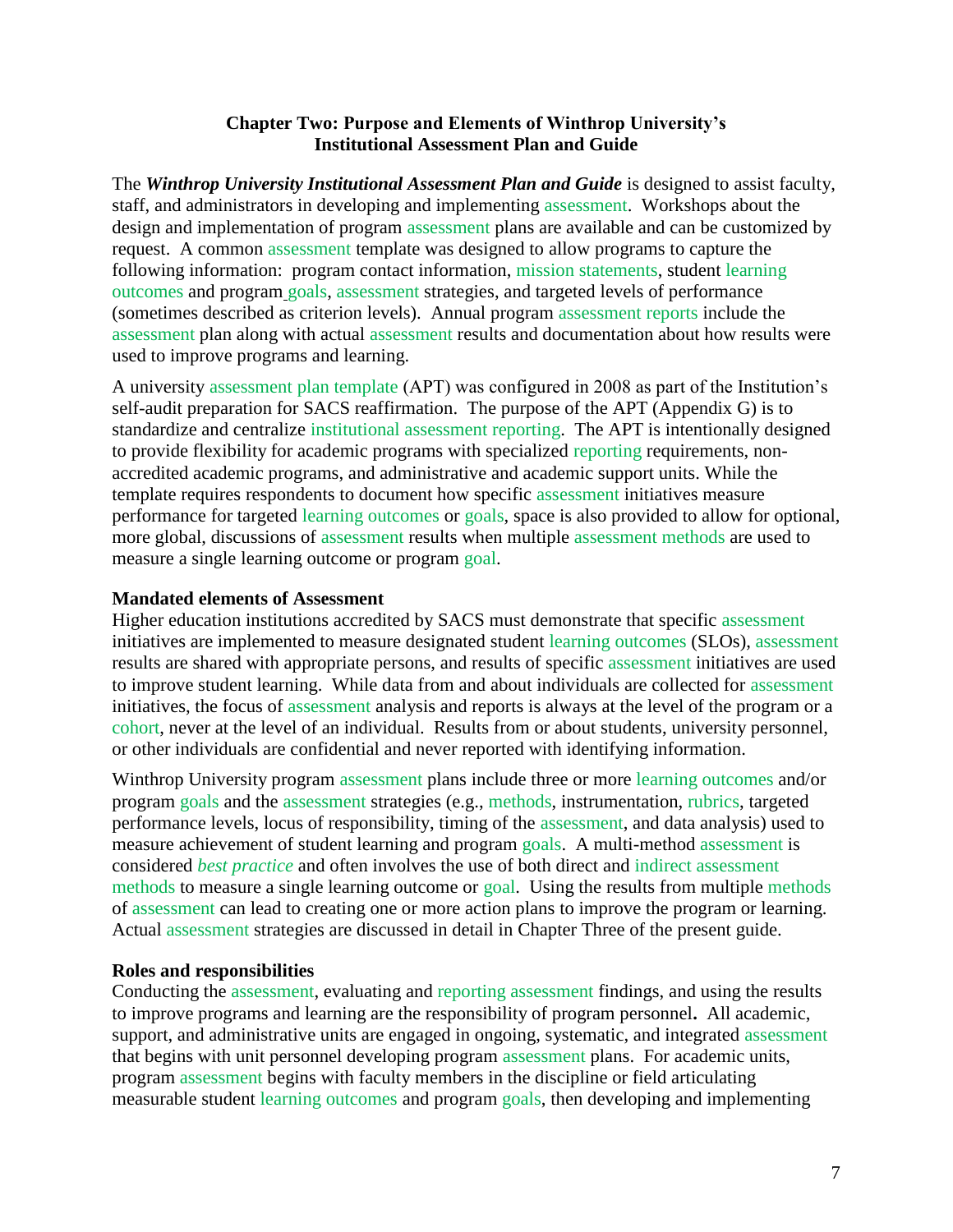assessment initiatives to measure those learning outcomes and goals, and finally, analyzing and using assessment results to improve learning and programs. In the same way, staff and administrators in academic support and administrative units are responsible for developing program goals and learning outcomes, designing and implementing assessment strategies to measure attainment of those goals and outcomes, and documenting how assessment results are used to improve programs and learning. Merely gathering and/or reporting data is not sufficient. Nor is it sufficient to report programmatic changes as evidence of using assessment results unless those programmatic changes are linked to specific assessment initiatives.

Program coordinators or their designees are responsible for submitting assessment plans to the academic dean or institutional unit director, using the APT developed in 2008. Completed program assessment plans are electronically conveyed to academic deans or institutional administrators, as well as the Department of Accreditation, Accountability, and Academic Services (AAAS). Completed program assessment plans (program coordinator contact information, missions, student learning outcomes and program goals, assessment strategies and targeted levels of performance) are accessible on the AAAS web site (http://www.winthrop.edu/accountability/).

Annual program assessment reports (that include actual assessment results and documentation about how assessment results are being used to improve learning and programs) are prepared by program personnel, shared with appropriate internal and external stakeholders, and conveyed through the institutional unit administrator (e.g., academic deans, administrative vice presidents) to AAAS. These data are not available to groups or individuals outside of the respective program.

#### **Reporting Assessment Results and Use of Results**

Each year program personnel are provide evidence that they complete (i.e., close the loop) at least one assessment activity. For personnel to complete this task, they must complete the following process on at least one student learning outcome or program goal: assess the learning outcome or program goal, analyze and report assessment findings, and use assessment findings to improve the program and/or student learning. Programs accredited by external accrediting organizations like National Council for the Accreditation of Teacher Education (NCATE) or Association to Advance Collegiate Schools of Business International (AACSBI) may be obligated to annually report on assessment initiatives for multiple goals and outcomes; university assessment reporting forms and processes are designed to accommodate reporting obligations for both regional (SACS) and specialized program accreditation requirements. Winthrop University requires all accredited and non-accredited academic programs, administrative units, and academic support units to assess all of their respective learning outcomes and/or program goals at least once every five years.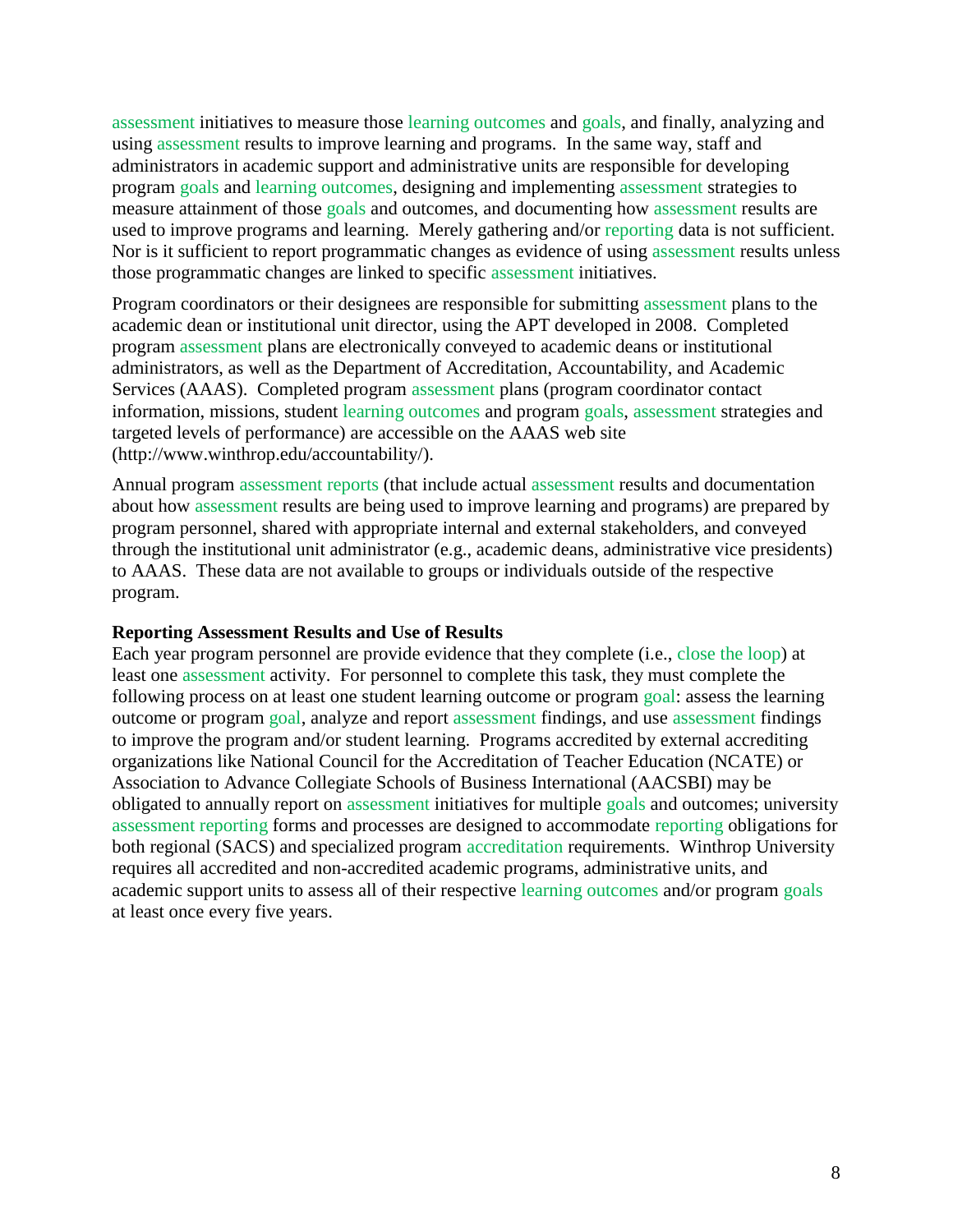#### **Chapter Three: How to Develop a Program Assessment Plan**

Developing and implementing program assessment is a multi-step process. Chapter three details each step in the process. Appendices in the present document provide samples for components of the assessment plan. Contact the Office of Assessment (ext 3191) for more information.

#### **Step 1: Begin with a brief statement of the program mission and document how the program mission supports Winthrop's Institutional Mission<sup>6</sup> .**

- Faculty and administrators in each program should meet to discuss and decide upon the program's mission and goals.
- First, include a brief statement (three-five sentences is common) describing the purpose of the program, focusing on educational values, major areas of knowledge covered in the curriculum, and careers or future studies for which graduates are prepared. Mission statements for academic support and administrative programs will focus on the broad nature of work the unit provides. A mission statement should tell the reader what the organizational unit is about, why the unit exists. Examples of mission statements are included in Appendix H.
- Second, demonstrate how the program mission supports Winthrop's institutional mission. Programs housed within academic colleges (arts and sciences, business administration, education, visual and performing arts, university college) must also align their program missions with their respective college missions. A few sentences are usually sufficient to demonstrate alignment of program, university, and college missions. Winthrop's institutional mission statement is found at: <http://www2.winthrop.edu/president/mission.htm>
- After developing (or revising) the program mission, and documenting alignment of the program mission with college/unit and Institutional missions, reflect on the intended learning outcomes and program goals (steps two and three in the program assessment planning process). NOTE: Steps two and three may be reversed. Some program personnel will find it easier to develop or refine assessment plans by first articulating program goals while other personnel may find it better to first articulate student learning outcomes and then reflect on program goals.

## **Step 2: Identify the most important student learning outcomes (SLOs) of the program.**

- Regional accreditation organizations (SACS accredits Winthrop University), specialized program accreditation organizations, Federal Requirements (Appendix A), and the South Carolina Commission on Higher Education (CHE) require evidence of on-going and systematic assessment of student learning and program goals that are specific, clear, and measurable.
- Student learning outcomes focus on what students will know and be able to do when they successfully complete their particular academic programs at Winthrop. SLOs can also measure the habits of mind, attitudes, and dispositions students demonstrate.

 $\overline{a}$ 

<sup>&</sup>lt;sup>6</sup> Program coordinators are reminded that the content of the Winthrop University Institutional Mission Statement is informed in part by the South Carolina Commission on Higher Education.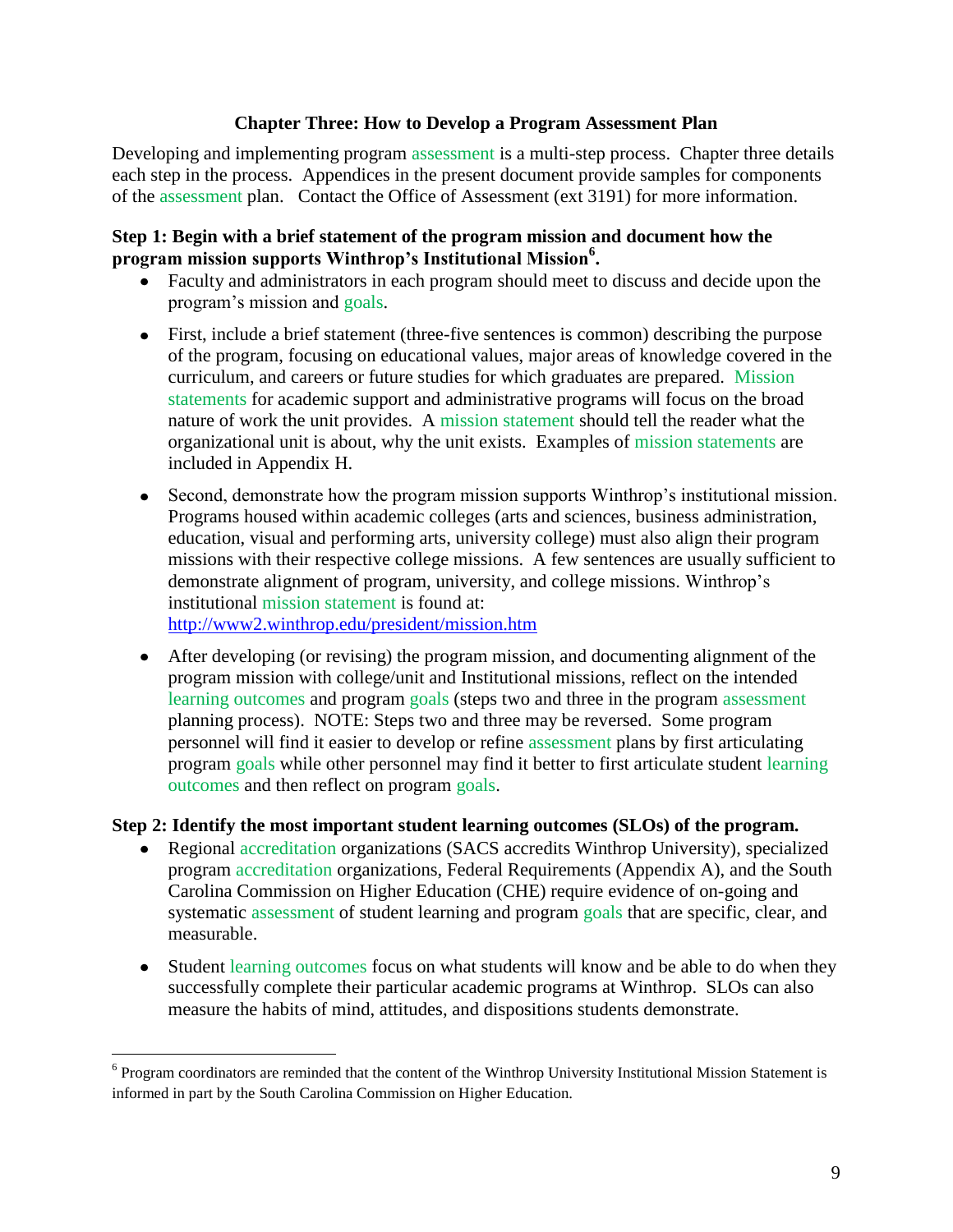- In academic programs, faculty members need to agree on which are the most important learning outcomes for the program. The list does not have to be exhaustive; in fact it is best to start with two or three of the most important outcomes. The list of outcomes may include those that distinguish one program's graduates from other university students.
- Drafting SLOs is a formative process and can be challenging, especially when trying to reach the level of specificity required to measure changes in learning. Personnel in Winthrop's Teaching and Learning Center, and the Department of Accreditation, Accountability and Academic Services can assist program coordinators, faculty, staff, and administrators by providing resource materials, consultancies, and workshops. Personnel in some institutional units plan retreats or workshops during which undivided attention can be focused on program assessment.
- It often takes several iterations to progress from lofty, non-measurable statements to more specific, measurable outcomes. Annual assessment may also involve revision of program goals and SLOs.

## **Step 3: Identify goals for the program.**

- For institutional assessment purposes, goals are statements about the key work of the program now or to be accomplished in the near future. Goals are more broad and general than SLOs, and focus on activities in which program faculty, staff, and administrators engage. For example, one support service program goal might be to provide a safe and secure campus learning environment, while an academic program goal might be to provide a program curriculum with learning experiences in up-to-date research methods or laboratory skills.
- Administrative and support service programs generally exist to facilitate and support the learning environment (reflect on the University's mission and your Unit/College Mission). Academic and academic support programs generally exist to provide learning opportunities to help students develop skills such as critical thinking, communication, quantitative and scientific reasoning, global and historical perspectives, appreciation for diversity and the perspectives of others. These skills help students become contributing members of communities and prepare for further educational opportunities and careers. Academic support goals might be to provide a current technology infrastructure for learning or library resources for research and learning.
- Goals may be drawn from various areas, including learning opportunities for all members of the learning community (students, faculty, staff, and administrators), scholarship and service to our communities, the University, and our professional disciplines or fields.
- While no *upper limit* is set on the number of program goals and student learning outcomes required, university personnel are reminded that **all program goals and student learning outcomes must be assessed within a single five-year assessment cycle**. As a general guideline, aim for three to five SLOs and/or program goals which should be agreed upon by the majority of program faculty, and/or staff, and administrators. See Appendix I for examples of program goals and SLOs.
- Some accrediting organizations (like SACS) allow SLOs to be included in program goals; other specialized accreditation organizations require distinction between program goals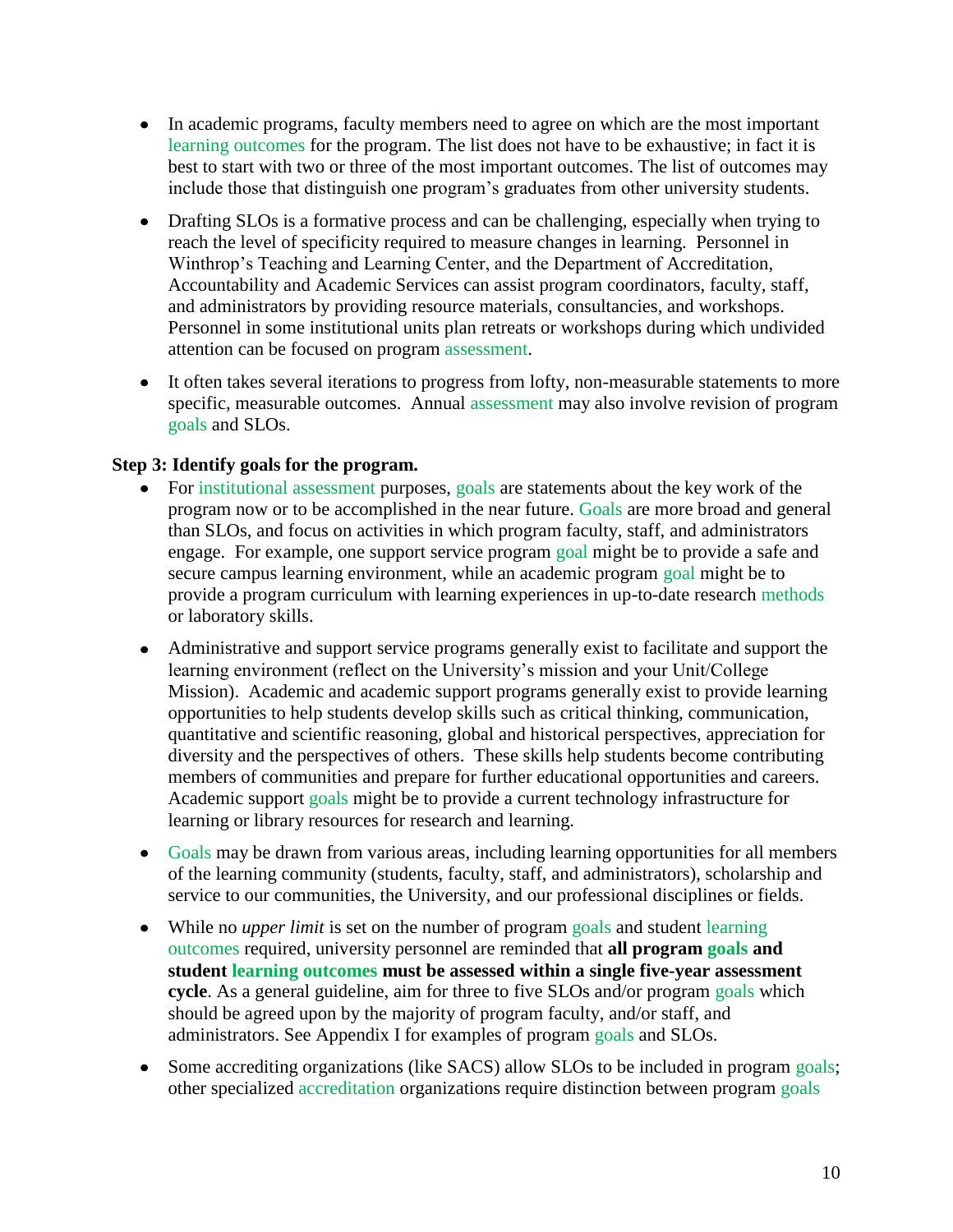and student learning outcomes. The Winthrop University program assessment plan template accommodates specialized program accreditation requirements as well as SACS.

- Writing tip for Steps 2 and 3: try completing the following sentences to help identify SLOs and program goals.
	- o Students who successfully complete the \_\_\_\_ program will know \_\_\_\_.
	- o Students who successfully complete the \_\_\_\_program will be able to \_\_\_\_.
	- o Students who successfully complete the \_\_\_ program will demonstrate \_\_\_ (dispositions, habits of mind, attitudes) for \_\_\_\_.
	- o The \_\_\_ program will prepare students for \_\_\_\_.
	- o The \_\_\_ program will provide \_\_\_\_ for the University's learning community.
- Faculty, staff, and administrators across disciplines, fields and institutions do not necessarily use the same terminology when discussing program goals and learning outcomes. For the purposes of regional accreditation requirements, a set of common terms is operationally defined, based upon the 2008 edition of the *Principles of Accreditation* adopted by the Commission on Colleges of the Southern Association of Colleges and Schools (SACS)<sup>7</sup>. Winthrop University's Department of Accreditation, Accountability, and Academic Services website<sup>8</sup> provides a glossary of terms used in SACS-required reaffirmation documentation. The glossary of terms is continuously updated as needed.

#### **Step 4: Identify useful and feasible assessment methods (strategies/approaches).**

- Assessment is not an evaluation of individual students, staff, administrators, faculty, or courses. Instead of grades for individual students or performance appraisals for individual employees, assessment methods should be selected to identify strengths and weaknesses for the entire program. Course grades, although one source of information about student achievement, are not recognized by external accrediting organizations as an adequate measure of specific student learning outcomes. Grades<sup>9</sup>:
	- o May not be useful in identifying particular areas of strength or weakness with respect to a program's learning outcomes, e.g., the ability to construct well-supported, clearly articulated and sustained arguments;
	- o Can include factors not directly related to a program's learning outcomes, such as class participation and general education outcomes, e.g., writing; and
	- o Are approached differently by individual faculty members, whose grading policies

 $\overline{a}$ 

<sup>7</sup> Commission on Colleges of the Southern Association of Colleges and Schools, *The Principles of Accreditation: Foundations for Quality Enhancement,* ed. College Delegate Assembly (Decatur: Commission on Colleges of the Southern Association of Colleges and Schools, 2007).

<sup>&</sup>lt;sup>8</sup> Winthrop University, Department of Accreditation, Accountability, and Academic Services, [http://www.winthrop.edu/accountability.](http://www.winthrop.edu/accountability)

<sup>9</sup> University of Virginia Office of Institutional Assessment and Studies, *Assessment Guide: Seven Steps for Developing and Implementing a Student Learning Outcomes Assessment Plan*, 10. Reprinted with permission.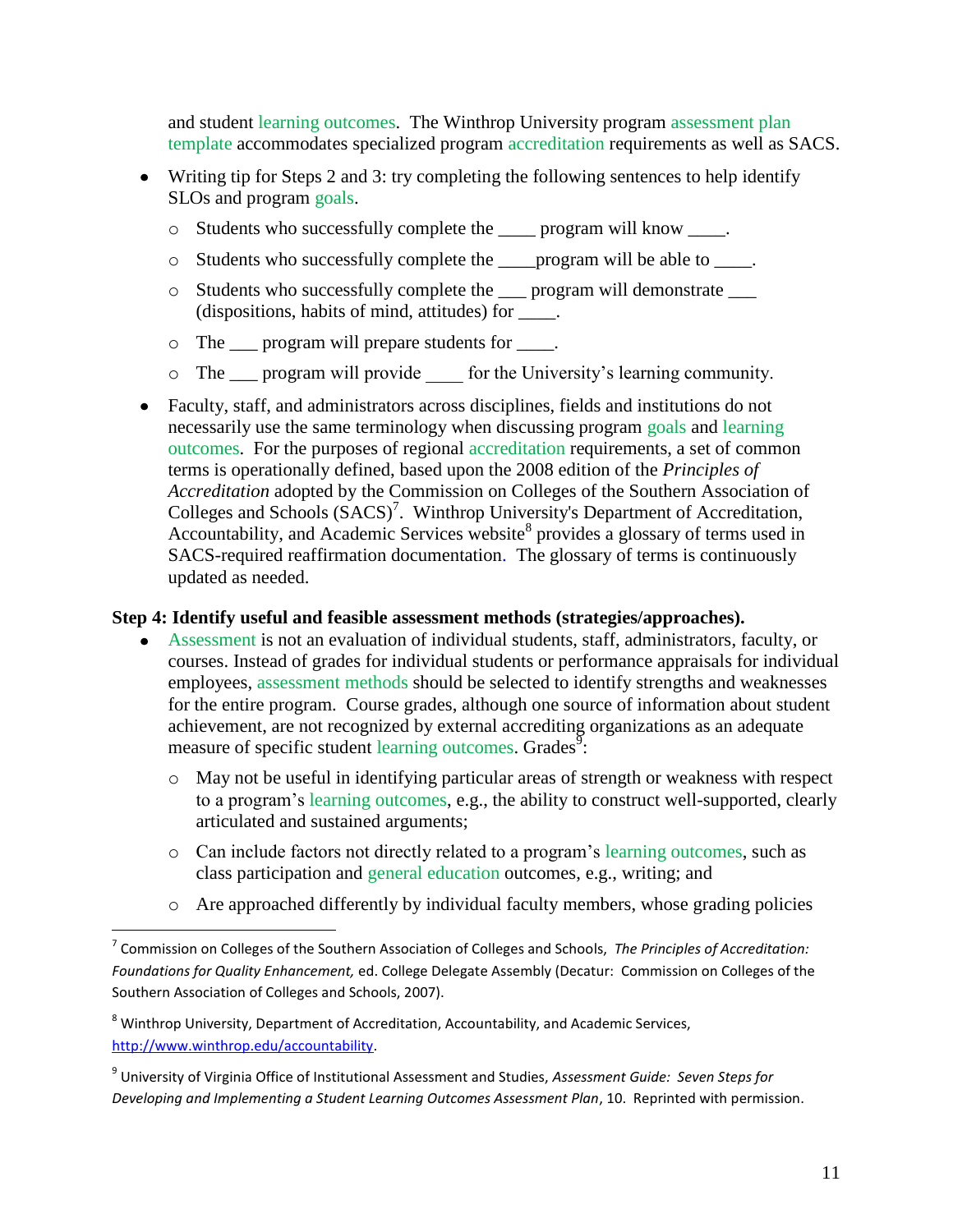and practices vary.

- Important considerations when selecting assessment methods:
	- o What do program personnel wish to learn from this assessment?
	- o What are the benchmarks or standards (also described as levels of performance, criterion measure(s)) that the program would like to meet?
	- o Which particular learning outcome or program goal is to be assessed? Keep it simple: for the program's first assessment, choose an important outcome that is practical to assess.
	- o When assessing students, what important skills, knowledge, or attitudes should students possess (be able to demonstrate) at the end of a particular academic program?
	- o Given resource constraints, can assessment questions be sufficiently addressed using cross-sectional assessment methods, or is a longitudinal assessment method the better choice?
		- Benefits of a cross-sectional design include the ability to sample a large cohort in a short amount of time. Disadvantages of a cross-sectional design are that the data represent a single snapshot in time and may not represent a *typical* scenario. When a cross-sectional assessment method is used periodically, program personnel can analyze multiple years of data for patterns and trends over time, taking care to document important characteristics of each crosssectional respondent cohort.
		- Benefits of a longitudinal assessment project include the ability to track  $\bullet$ changes (value-added) of individuals or a group over time. Disadvantages of a longitudinal design include the cost of assessing and tracking a single group over time and losing members of the study group over time. Portfolio assessment is one strategy that allows program faculty to compare student work over time, e.g., looking at student papers in the first- and the fourth-year.
	- o Would the outcome be best assessed by using more than one tool? For example, discipline-specific knowledge can be assessed with a comprehensive capstone examination or project that is internally-developed by university faculty members in the discipline. Results of the internally-developed assessment initiative might then be compared to student-cohort performance on an externally-developed disciplinespecific licensing/credentialing examination. Adequacy of undergraduate education in a specific program might be assessed using survey results about the extent to which alumni perceive that their undergraduate education prepared them for advanced study or careers. Alumni self-perception about their undergraduate preparation can also be compared to employers' assessment of Winthrop graduates' knowledge and preparation or survey results from graduate/professional program directors about the readiness of Winthrop alumni for graduate/professional study.
	- o Is the outcome being assessed tied to one particular course or to multiple courses? Remember that learning outcomes often span multiple courses, and individual course syllabi do not always align exactly with the program's learning goals.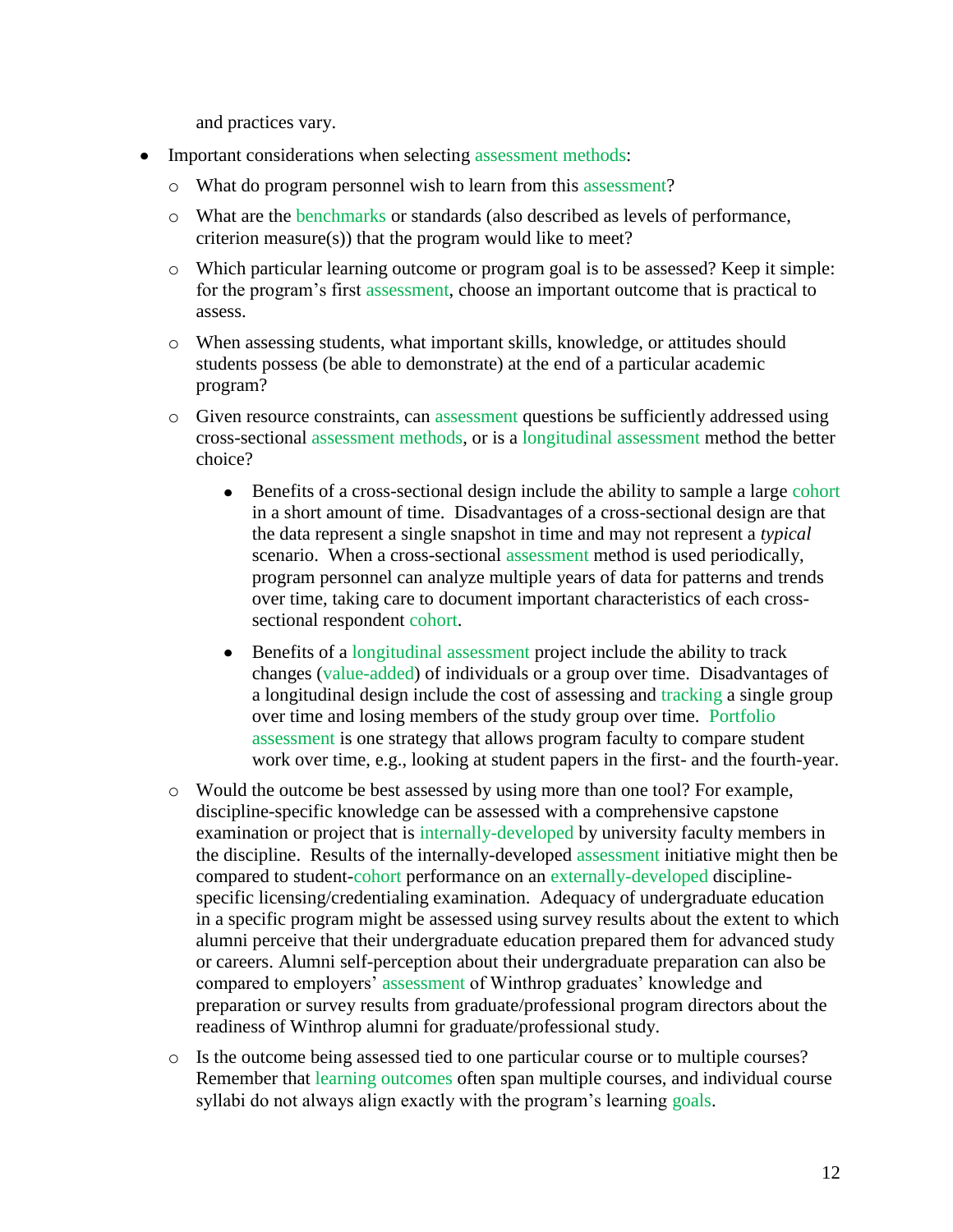- **Assessment methods** can be developed internally or externally (commercially available instruments, instruments developed by consortia or organizations), may be classified as *direct* methods or *indirect* methods, and may involve quantitative and/or qualitative measures. Assessment methods are described in more detail below.
- **Direct Assessment strategies measure what students know and are able to do**, and include examinations (if test items are linked to specific learning outcomes), portfolios, and performances.
	- o An externally-developed and administered licensure/certification exam or other externally-developed standardized test may be used as an assessment measure of student knowledge and/or skill.
	- o An internally-developed course-embedded exam in which each test item is linked to a learning outcome may provide evidence of students' understanding of fundamental concepts in a given field or discipline, and/or students' abilities to apply quantitative reasoning in a given field or discipline. Labor costs associated with internallydeveloped tests that are valid and reliable are high while the expense of using externally-developed tests involves the cost to purchase the test(s), scoring, and report generation.
- **Indirect Assessment strategies generally measure the respondent's perceptions, attitudes and/or disposition(s)** about an experience. Indirect methods alone are not sufficient to assess student learning and program goals, but indirect assessments can provide feedback that is useful when interpreting direct assessment results.
	- o Indirect methods include student, alumni, or employer surveys, student/employee exit interviews, focus groups, curriculum and syllabus analysis, and course or program evaluations. Surveys are particularly good for revealing respondents' attitudes and opinions about what they experienced. Alumni surveys are also useful to evaluate outcomes that may only come to fruition in students' post-college careers.
	- o Surveys may be developed internally. Campus resources are available to assist with survey construction.
	- o Surveys may also be developed externally. For example, the National Survey of Student Engagement (NSSE) is an indirect method of assessment for which Winthrop has first-year and senior-year student cohort data (since 2001). Program personnel may contact the Department of Accreditation, Accountability, and Academic Services to discuss how Winthrop's annual NSSE results may inform program assessment.
- **Oualitative and Quantitative Methods:** Quantitative assessment methods involve assigning numeric scores to demonstrated learning outcomes and/or program goals. While all learning outcomes and program goals must be measurable for regional accreditation, some skills are best evaluated using qualitative methods (e.g., portfolios of work produced, performances, and/or reflective writings). Qualitative assessment methods may involve text-descriptors to measure the quality or level of demonstrated skills. Examples of text-descriptors that could be operationally-defined by faculty, staff, and administrators include *Proficient, Developing, Beginning, Satisfactory, Unsatisfactory, Outstanding, Exceeds Expectations, Meets (or does not meet) Expectations.* Sometimes student work can be evaluated more thoroughly using both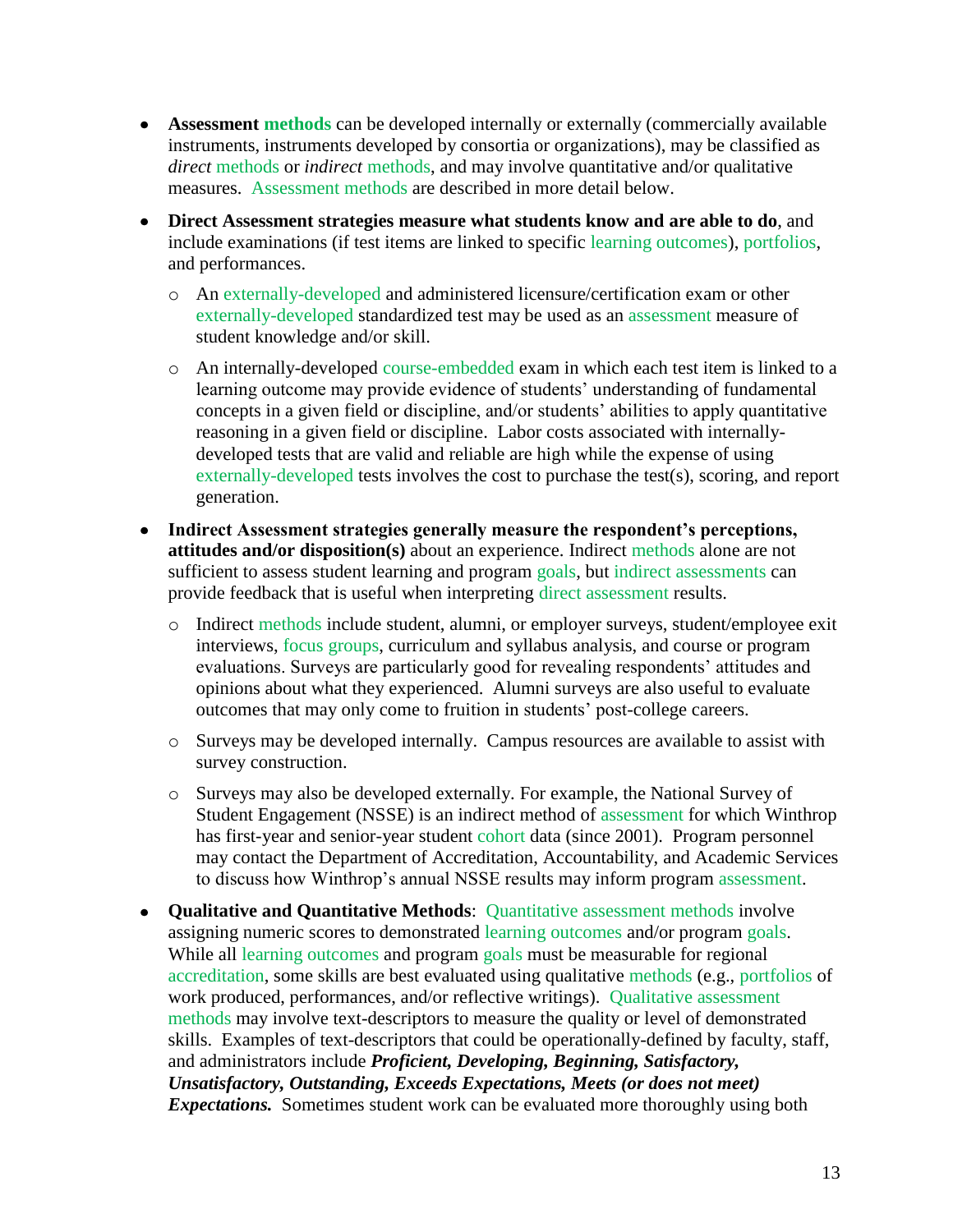quantitative and qualitative assessment methods. Educational programs in a variety of fields and disciplines are using portfolio assessment and rubrics that allow raters to assess the level of performance for multiple factors or categories.

#### **When and where assessment is conducted**

- o Course-embedded assessment can involve both direct and indirect assessment methods.
- o Course-embedded assessment (via tests, portfolios, assignments) is advantageous because it is part of the curricular structure so students are usually motivated to take the assignment seriously and optimize their effort. Data *collection* takes less time for course-embedded projects (compared to other assessment initiatives) because the student work is already being submitted/completed for an assignment or course grade. Unmarked copies of student works produced electronically (text files, spreadsheets, graphics files) can be *blinded* (identifying information about the student eliminated) for the assessment project then shared with faculty/personnel conducting the assessment.
- o Actual faculty/personnel time to conduct the assessment and analysis of assessment findings is not necessarily reduced by using course-embedded assessment approaches. During the May 2003 Winthrop general education liaisons workshop, participants discussed resources (e.g., personnel time and expertise, facilities, supplies, technology software and hardware) needed to conduct program assessment initiatives.
- o While course-embedded assessment is encouraged where feasible, program personnel must decide which method(s) will work best in a given situation. Assignments and projects used for course-embedded assessments need to be evaluated using a rating form, described in some disciplines and fields as a scoring/evaluation sheet or a rubric. As part of planning for the assessment activity, the scoring rubric is developed and agreed upon beforehand by program faculty members, not just the instructor-of-record. The rubric is a kind of scorecard that breaks the assignment down into manageable, observable pieces, and the evaluator ranks (assesses) each portion separately. Rubrics for Winthrop's Touchstone Program, which consists of the University's general education requirements, may be a helpful model for program personnel who are developing their own learning outcome rubrics. Winthrop personnel can view faculty-developed rubrics for the University's Touchstone Program online by going to the University College web site and following URL links for programs housed in University College and then selecting the *Program Overview* link for the Touchstone Program. See Appendix J for examples of course-embedded assignments that may be used for assessment initiatives.

## **Step 5: Establish a level of performance for the goal or outcome being measured.**

Sometimes described as a *criterion measure* or *the targeted measure,* the level of performance quantitatively defines the extent to which the SLO or program goal should be met. Even when qualitative assessment methods are used, the *level of performance* can tell the reader what percentage of students are expected to perform at a satisfactory level on a SLO measure in order for the outcome to be met. Examples of levels of performance might include: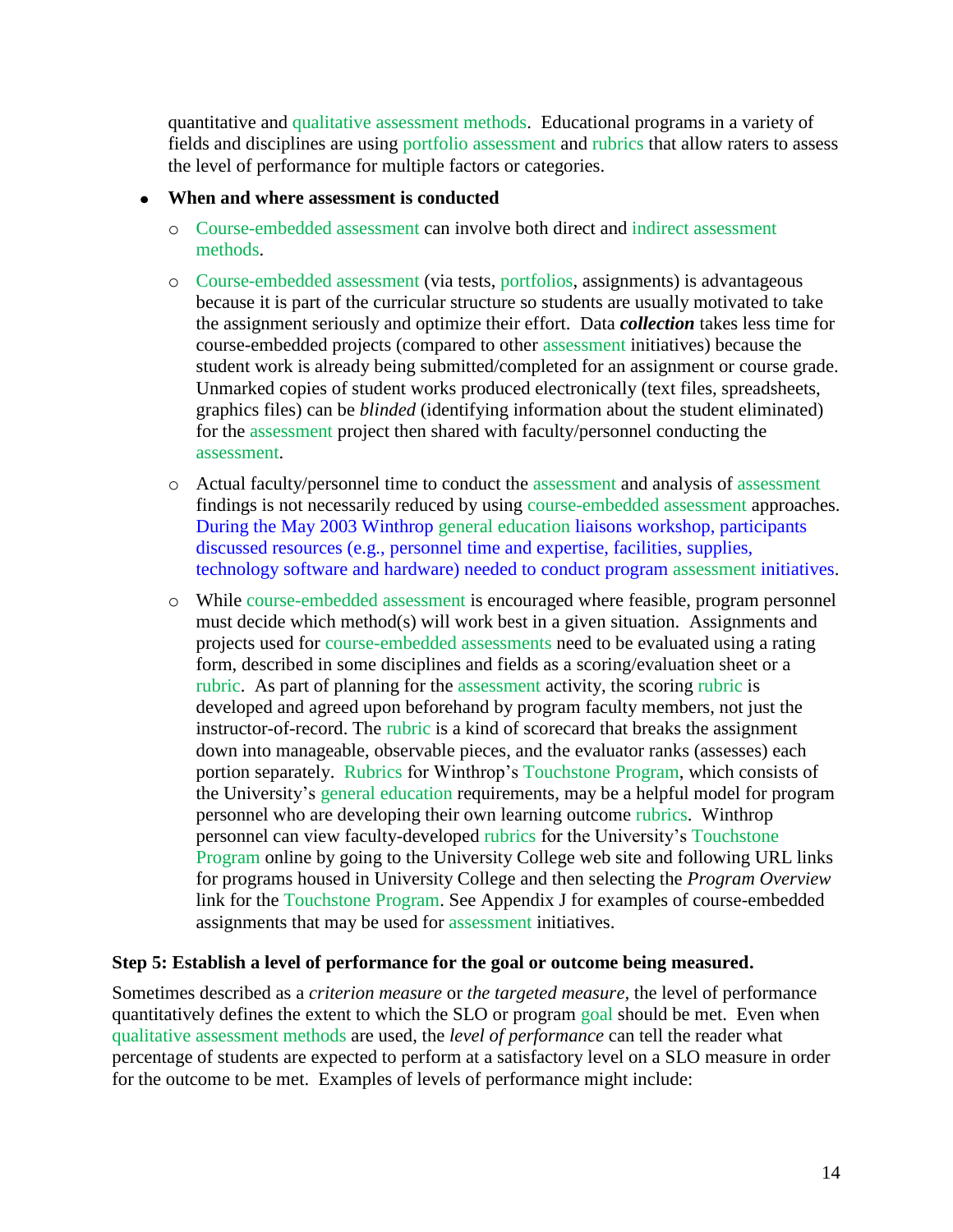- 80% of first-time test-takers pass the <u>examination</u> examination for <u>equilibrium</u>-
- 75% of rising juniors satisfactorily complete interim-program portfolio requirements for .
- 85% of employees who complete training will report that they agree/strongly agree with the end-of-training self-evaluation about their ability to perform the new skill.
- 70% of alumni who respond to the alumni survey will report satisfaction with their Winthrop education as measured by their "YES" response to the question, "If I had it to do over again, I would choose Winthrop for my undergraduate degree."
- 75% of employers who respond to the employer survey will report that their Winthropeducated employees were satisfactorily prepared for the entry-level positions in which they were hired.
- 80% of graduate program directors who respond to the graduate program director survey will report that their graduate students who earned Winthrop baccalaureate degrees were satisfactorily or well-prepared to begin graduate studies in their respective fields/disciplines.

**Step 6: Communicate the assessment plan via the University's assessment plan template.**  Program directors or their designees will complete the APT, including mission, measurable goals, student learning outcomes, assessment method(s), level of performance, and contact information for the Program Assessment Coordinator. Program coordinators or their designees will transmit completed plans to the unit director/college dean who will review and convey assessment plans to the AAAS department. Program personnel will receive feedback (from their deans/institutional directors, and the Department of Accreditation, Accountability, and Academic Services) about program assessment plans. The program assessment plan becomes the basis for establishing the annual program assessment initiative. The process is repeated annually.

## **Step 7: Develop and implement the annual program assessment initiative process.**

Once the annual program assessment initiative is chosen, program personnel must detail the actual assessment implementation process. Detailing the implementation process involves answering the following basic questions: Who will be involved in each aspect of the assessment initiative? Where will it happen (in a classroom, a computer lab, online, evenings/weekends, outside of class, through campus or US postal services, etc.)? When will specific tasks be completed (establish timelines and deadlines for every task in the assessment initiative to be completed)? What materials and resources are needed (space, time, supplies, personnel) to conduct the assessment initiative? Program coordinators are responsible for providing their deans or unit directors with the implementation details of each year's assessment initiative.

## **Important considerations for assessment methods**

• Determine who is responsible for ensuring that assessment takes place in a manner consistent with the timeline. Consider appointing an assessment coordinator, who will manage the program's assessment process. Assessment coordinator responsibilities may be assigned to one person or rotated periodically among multiple personnel within a program.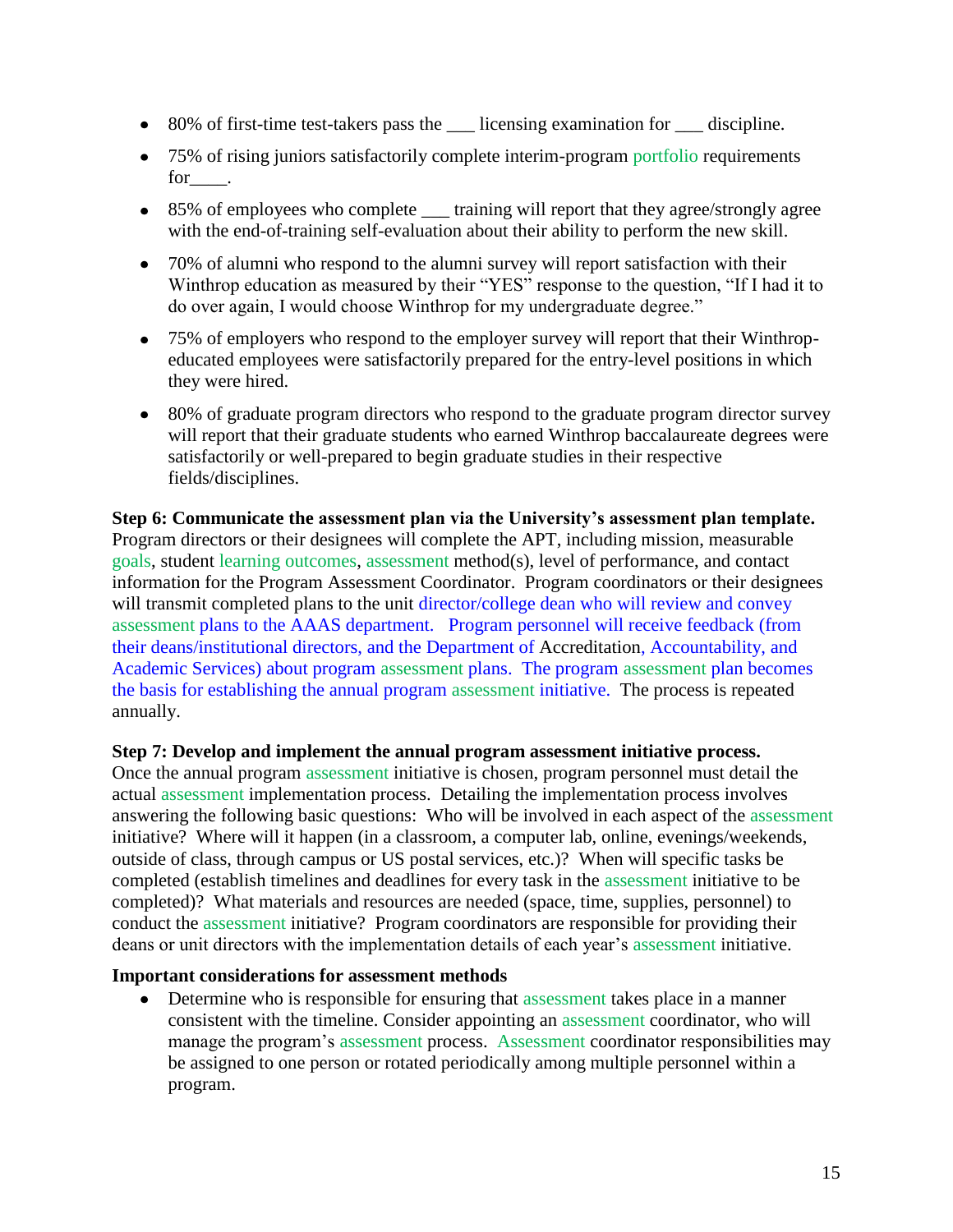- Create a detailed timeline for the assessment cycle. When will the work be collected? When will the results be tabulated and analyzed? When will faculty meet to discuss the findings?
- If a course-embedded assessment method is selected, identify which course(s) and learning experiences (e.g., papers, exams, and presentations) are best suited to measure the intended learning outcome.
- Consider whether to assess all students or only a sample. Cost, time, money, reliability and validity are important considerations.
- Protect the confidentiality of students whose learning will be assessed.
- Decide who will collect, store, and analyze the data.
- It is good practice to inform students in writing what they are expected to do (a prompt) in their assignment and the process and criteria by which they will be assessed.

# **For objective test scores**

 $\overline{a}$ 

Can the test results be used to improve student learning? An overall test score is usually not helpful to illuminate areas of strength and weakness. Rather, test results have to be broken down in a way that allows specific test items to be connected with specific learning outcomes.

If the test is an additional expectation for students outside of normal coursework, what steps will be taken to ensure that students take the test seriously? Incentives may be necessary, e.g., the test might substitute for some other assignment. A literature search about "low-stakes vs. highstakes testing" can provide personnel with more information about the challenges and assessment-value of low-stakes testing.

# **For work that cannot be evaluated objectively: create a scoring guide (rubric)**

Rubrics are an important tool for evaluating student work, especially for programs that do not use objective tests. Rubrics exist for many purposes and there are many types. Personnel who wish to examine sample rubrics are encouraged to view the Winthrop University Touchstone Program rubrics<sup>10</sup> available online through University College; other rubrics can be found easily through web searches. The important steps to developing a rubric are:

- Brainstorm a list of expectations for student work that demonstrate the particular learning outcome(s) being assessed. Keep the list manageable (3-8 items) and focus on the most important abilities, knowledge, or attitudes expected.
- Edit the list so that each item is specific and concrete, use action verbs when possible, and descriptive, meaningful adjectives (e.g., not "adequate" or "appropriate" but "correctly" or "carefully").
- Assign values, either numeric or descriptive, to varying levels of competence or skill. These levels could be described in detail or could simply be numeric representations of some level of an ideal.

<sup>&</sup>lt;sup>10</sup> Writing 101 Rubric <u>http://www2.winthrop.edu/english/rubric.pdf</u> CRTW 201 Rubric <http://www2.winthrop.edu/english/WritingProgram/CRTWRubric.pdf>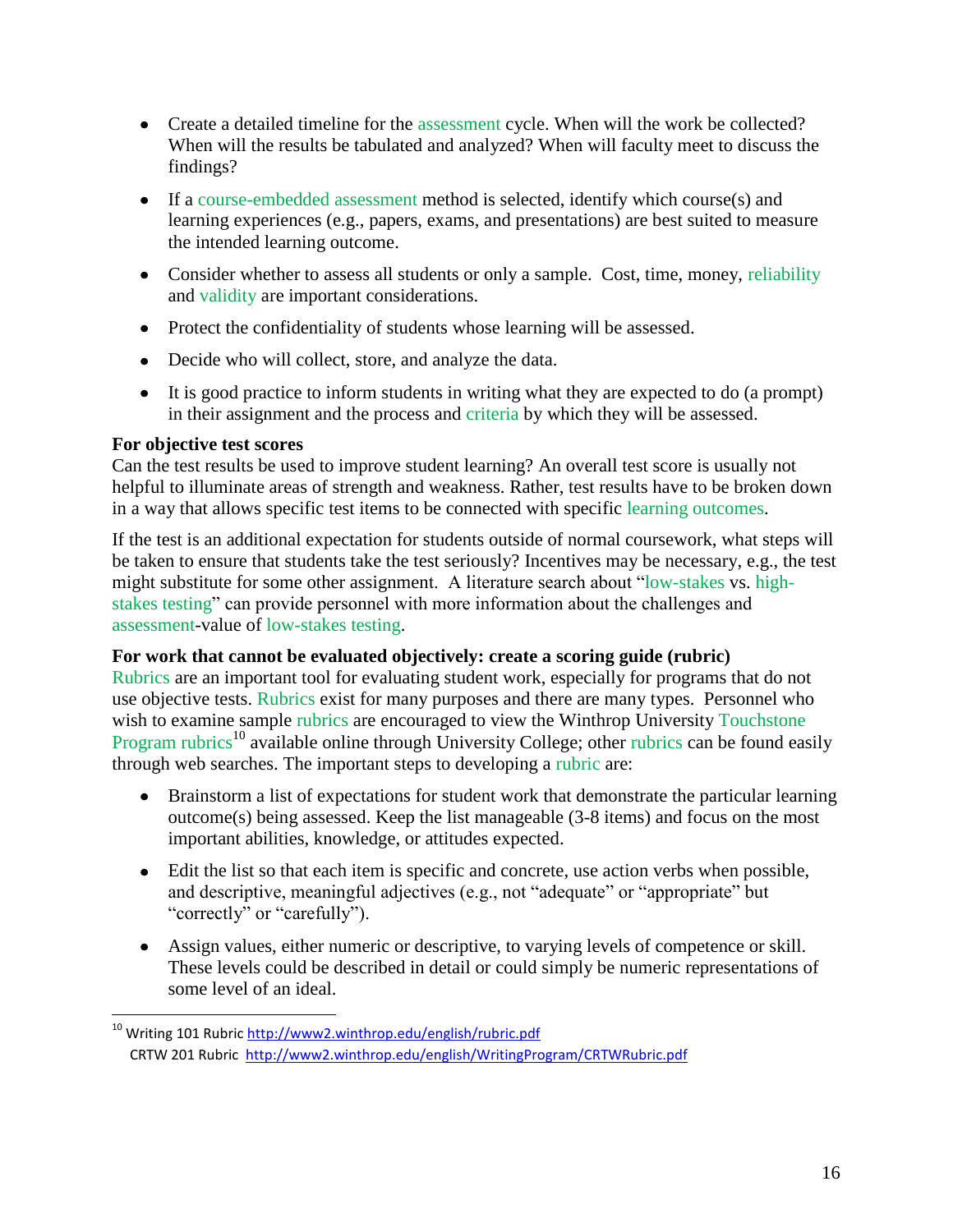- Test the rubric by scoring a small sample of student work. Are expectations too high or too low? Are some items difficult to rate and in need of revision?
- In using rubrics, it is ideal if more than one faculty member can score the student work; if two faculty members disagree significantly, e.g., more than one point on a four point scale, a third member could score the work.

#### **For qualitative assessments**

For exit interviews, focus groups, program or course evaluations, or survey test questions, it is useful to develop a protocol/prompt/question list to ensure some consistency in the questions that students are addressing.

#### **Step 8: Tabulate, analyze, and report assessment results.**

After assessment data are collected, scored, and analyzed, the results need to be summarized, presented to program faculty, staff, and administrators, discussed in useful ways, with findings used to improve policies, procedures, teaching, and learning practices. External accreditation organizations do not consider the assessment process complete without documented evidence that results have been used to improve programs and learning.

#### **Tabulating the Results**

How results are summarized depends both on the type of results collected (qualitative vs. quantitative, cross sectional vs. longitudinal, categorical vs. scale) and on the audience. Quantitative results may best tabulate using one of the software packages supported by the University and available from the Division of Computing and Information Technology (DCIT). MS Excel is the most common and comes loaded onto all university-supported computers. Statistical Package for the Social Sciences (SPSS) and Statistical Analysis Software (SAS) are also available through DCIT at no charge to university program personnel.

#### **Analyzing the results**

Patterns, predictions, problems, and questions should become apparent while summarizing the data. Depending on the purpose and approach of the assessment, simple frequencies and/or means may be sufficient. It may also be possible to go beyond simply summarizing the results by analyzing the assessment data to predict or explain. To analyze the results, begin with the questions that arose from the stated learning outcomes (e.g., "To what degree have students demonstrated knowledge of the fundamental tenets of <sup>2</sup>. (2) Some analytical questions to consider:

- Have students fallen short of, met or exceeded defined standards, criteria, and/or expectations?
- Why did some students learn X but not Y?
- Do subgroups of students differ from each other in what they have learned?
- Have students' knowledge and skills increased over time?
- Is the assessment tool (rubric, test) valid and reliable? In other words, did the methods used measure what you intended to measure (validity) and are the methods likely to yield the same findings each time they are employed (reliability)?

#### **Reporting the results**

Focus on what will be useful and meaningful. It is best to keep the report as simple as possible,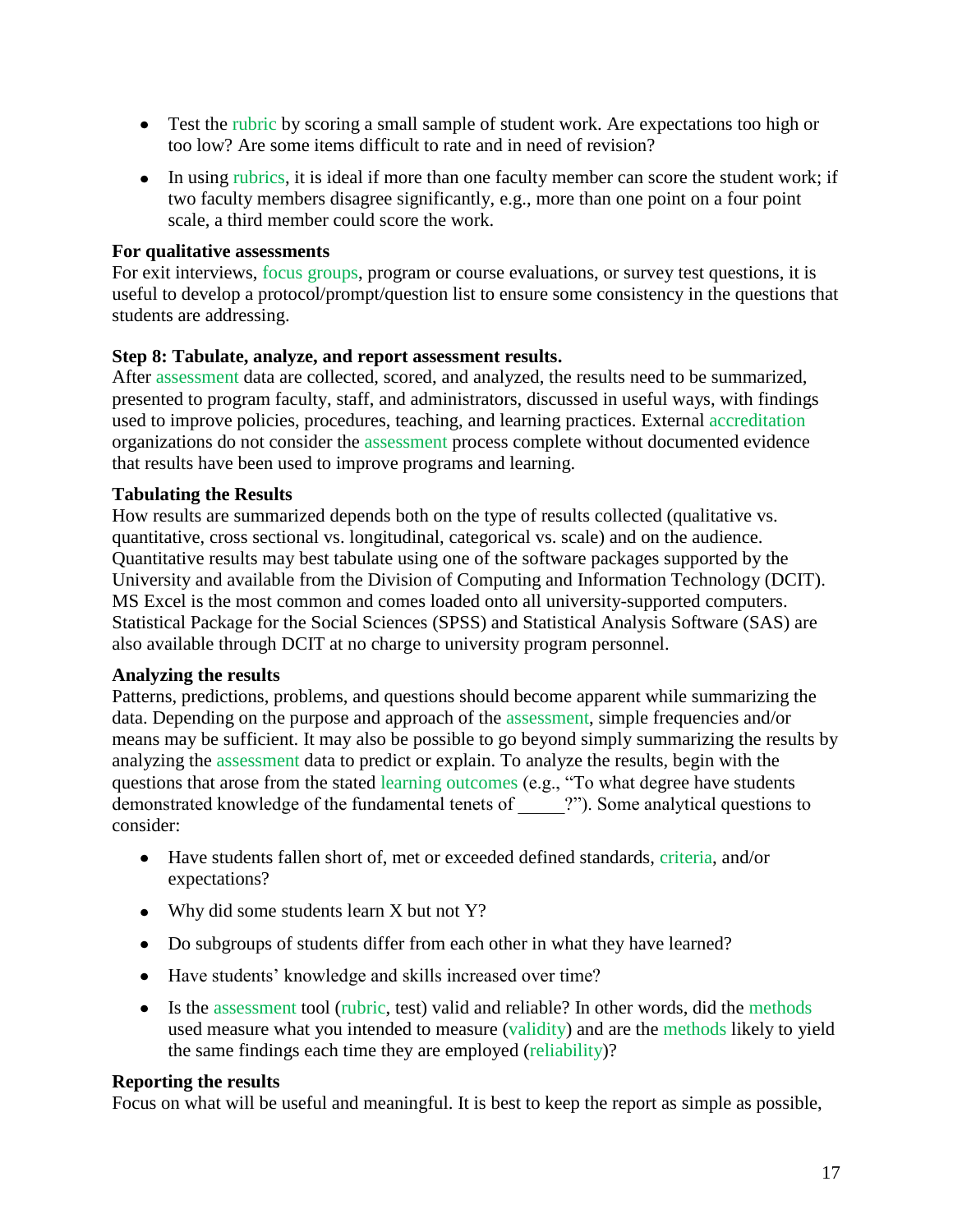with a good mix of visual representation of data and concise descriptions. Both quantitative and qualitative data can be presented graphically. Depending on the structure of the report and the type of data collected, establish clear connections among stated outcomes, standards/criteria, results, and analysis. A mechanism should be established for reviewing the results and making decisions based upon them.

# **Communicating the findings**

Developing and implementing **a clear communication plan** is an important step. Assessment results may generate anxiety and confusion among faculty, staff, or administrators if they are unfamiliar with the assessment plan. If the results are not properly communicated, resistance can occur. Presumably program personnel have been included in the initial steps of developing a mission statement, learning goals, and measurable learning outcomes. If not, the plan will need to be communicated along with the results. Consider the following when communicating the results:

- The audience, e.g., program faculty, prospective students, deans, staff, or other administrators.
- Successes should be celebrated and publicized.
- Shortcomings should not be ignored, but neither should they be used punitively.

# **Step 9: Use assessment results to improve student learning.**

Step nine is often the most overlooked step in the process, yet it is the reason assessments are conducted. Information gathered and analyzed is used to affirm (*prove*) or *improve* current practices<sup>11</sup>. Assessment results should be disseminated widely, evaluated thoroughly, and used to improve the program. As a reminder: the assessment is not about one course, one faculty member, staff person or administrator, or one student, but rather about a program and student learning as a whole.

## **Using assessment results -Consider action**

This is the time when participants (including students) can come together and discuss the results of the assessment, review the original goals and outcomes, and make programmatic decisions based on the findings. Within the discussion:

- Return to the program mission, goals, and outcomes. How do the results line up with expectations?
- Review the performance levels set earlier in the process. Were those expectations met? Are the established standards adequate? What level of performance is good enough?
- Formulate a plan for change.

## **Reflect on the process**

 $\overline{a}$ 

It may be helpful to review the assessment process and determine which aspects did or did not work. Faculty might consider how to make the assessment more useful the next time – are there fine points that need adjusting, or does the entire process need revamping? Does this particular assessment need to be done again, and if so, when? Reconsider goals. Evaluate the assessment

<sup>&</sup>lt;sup>11</sup> Dr. Lee Shulman, Oral Presentation (given at the Collegiate Learning Assessment Symposium, Columbus, Ohio, October 2007).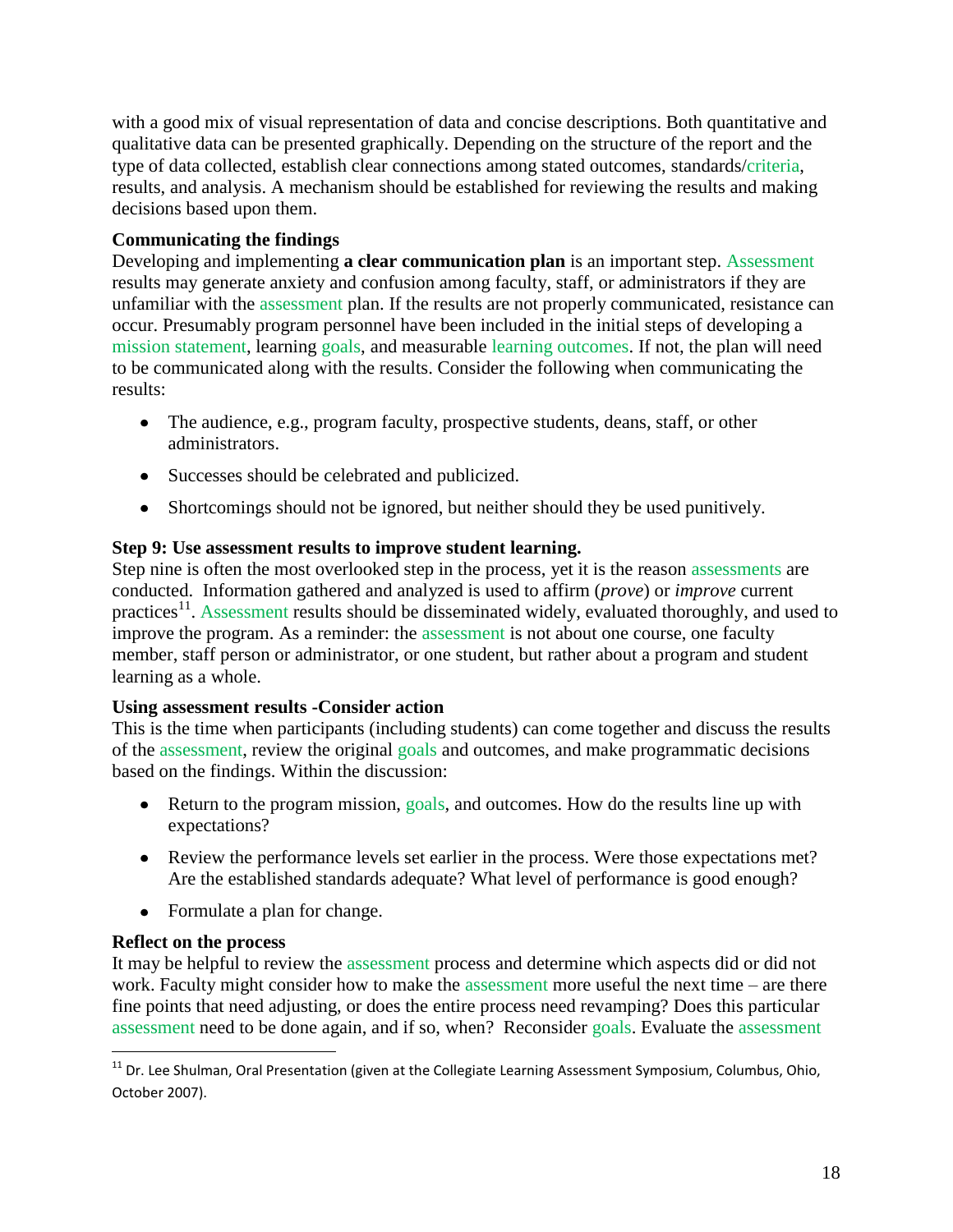instrument, rubric, and methods. Discuss assessment of any changes to teaching practices or the curriculum.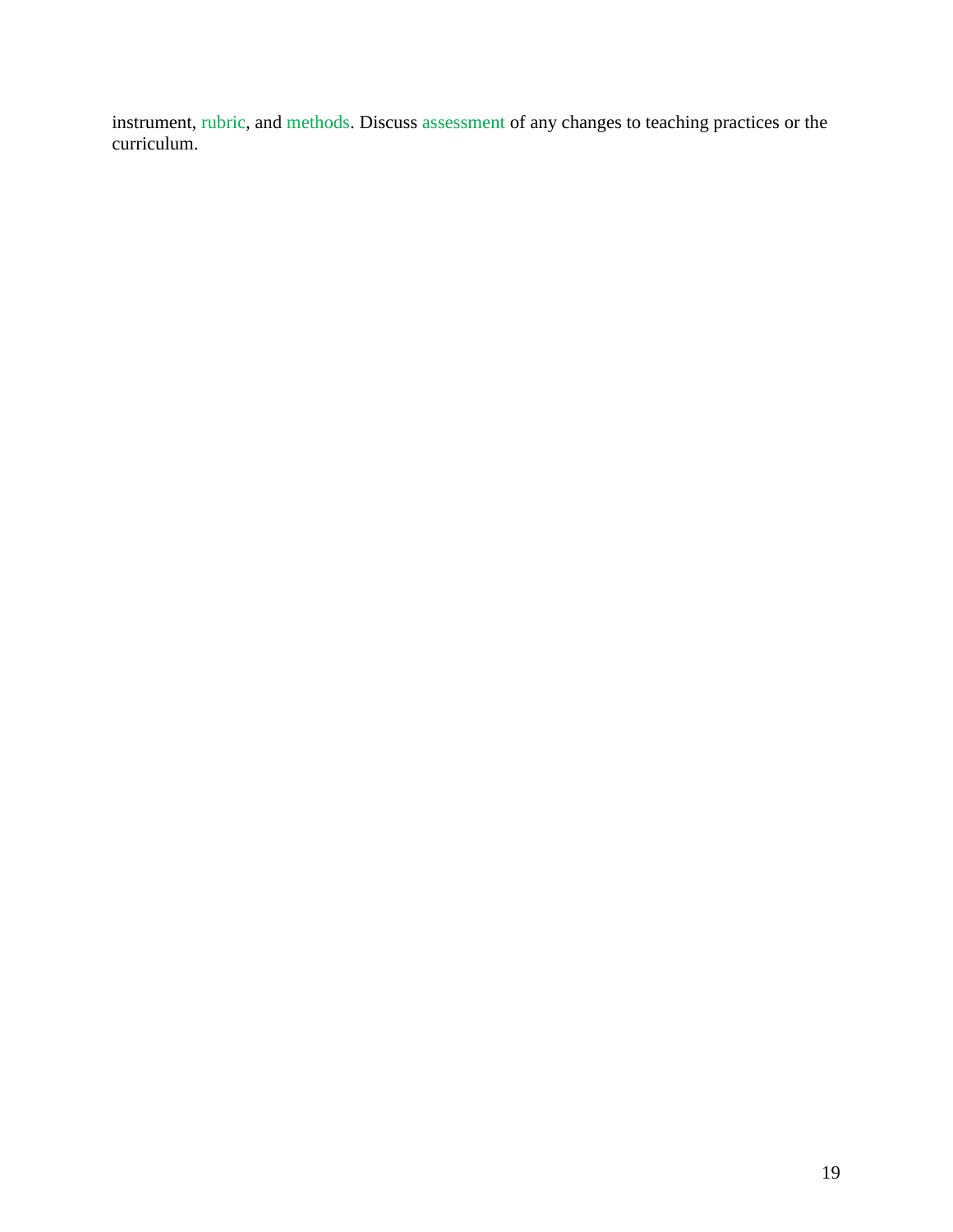# **Appendix A**

#### **Commission on Colleges of the Southern Association of Colleges and Schools** *The Principles of Accreditation: Foundations for Quality Enhancement* **Section Four: Federal Requirements<sup>12</sup>**

The U.S. Secretary of Education recognizes accreditation by the Commission on Colleges in establishing the eligibility of higher education institutions to participate in programs authorized under Title IV of the *1998 Higher Education Amendments* and other federal programs. Through its periodic review of institutions of higher education, the Commission assures the public that it is a reliable authority on the quality of education provided by its member institutions.

The federal statute includes mandates that the Commission review an institution in accordance with criteria outlined in the regulations of the *Amendments* developed by the U.S. Department of Education. As part of the review process, institutions are required to document compliance with those criteria and the Commission is obligated to consider such compliance when the institution is reviewed for initial membership or continued accreditation.

Implicit in every Federal Requirement mandating a policy or procedure is the expectation that the policy or procedure is in writing and has been approved through appropriate institutional processes, published in appropriate institutional documents accessible to those affected by the policy or procedure, and implemented and enforced by the institution.

**4.1** The institution evaluates success with respect to student achievement including, as appropriate, consideration of course completion, state licensing examinations, and job placement rates. (Student achievement)

**4.2** The institution's curriculum is directly related and appropriate to the purpose and goals of the institution and the diplomas, certificates, or degrees awarded. (Program curriculum appropriate for intended purpose)

**4.3** The institution makes available to students and the public current academic calendars, grading policies, and refund policies. (Publication of policies)

**4.4** Program length is appropriate for each of the institution's educational programs. (Program length)

**4.5** The institution has adequate procedures for addressing written student complaints and is responsible for demonstrating that it follows those procedures when resolving student complaints. *(See Commission policy "Complaint Procedures against the Commission or its Accredited Institutions.")* (Student complaints)

**4.6** Recruitment materials and presentations accurately represent the institution's practices and policies. (Recruitment materials)

 $\overline{a}$ 

<sup>12</sup> Commission on Colleges of the Southern Association of Colleges and Schools, The *Principles of Accreditation: Foundations for Quality Enhancement,* ed. College Delegate Assembly (Decatur: Commission on Colleges of the Southern Association of Colleges and Schools, 2007), 33-36.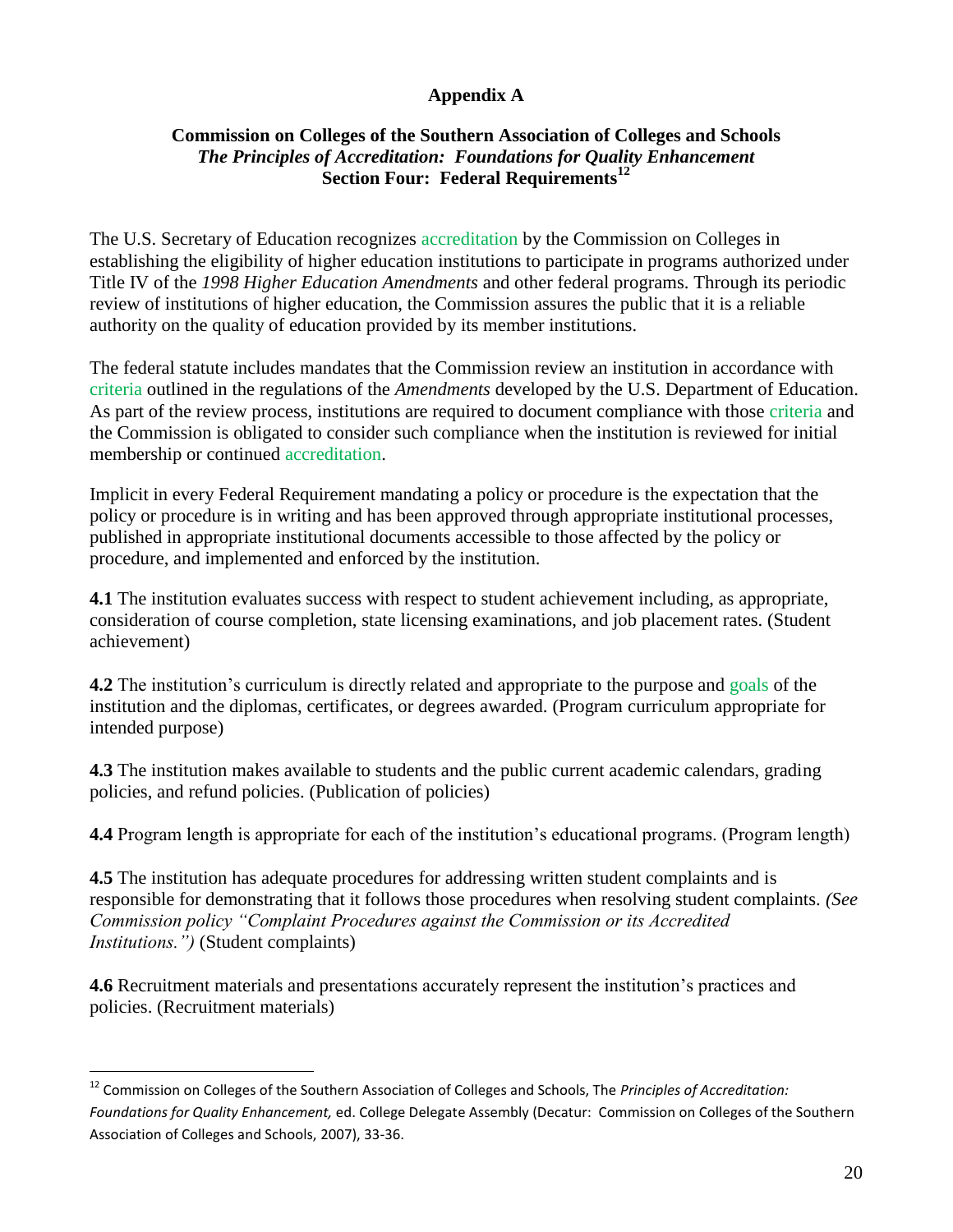**4.7** The institution is in compliance with its program responsibilities under Title IV of the *1998 Higher Education Amendments.* (In reviewing the institution's compliance with these program responsibilities, the Commission relies on documentation forwarded to it by the U.S. Department of Education.) (Title IV program responsibilities)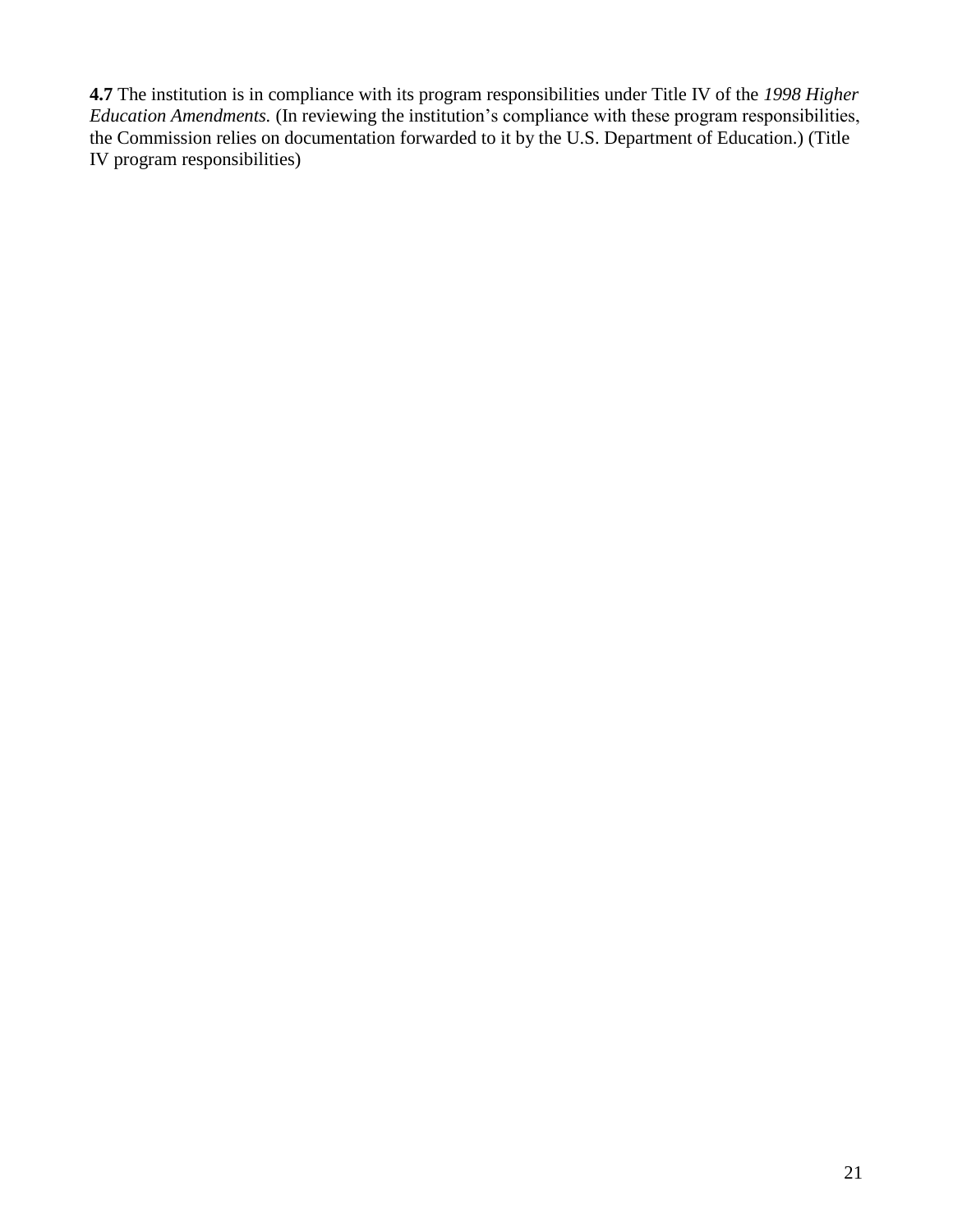# **Appendix B**

## **Winthrop University's Principles of Assessment**

The Office of Assessment facilitates institution-wide development and implementation of high quality methods to assess student learning and development, and encourages the use of results for program planning and improvement. In order to accomplish this mission Office of Assessment personnel work collaboratively with faculty, staff, and administrators to:

- 1. Establish and implement comprehensive assessment policies and plans conducive to institutional effectiveness;
- 2. Plan, implement, conduct surveys of students, alumni, and faculty;
- 3. Support and/or conduct special research projects related to assessment and to student learning and development;
- 4. Assist in the planning and /or implementation of assessment activities by providing technical assistance, consultation and support services to university units;
- 5. Prepare and disseminate internal and external reports of assessment findings;
- 6. Collaborate with other universities, organizations, agencies, and individuals for the purpose of stimulating innovative assessment policies and practices;
- 7. Foster scholarship of assessment through presentations and publications.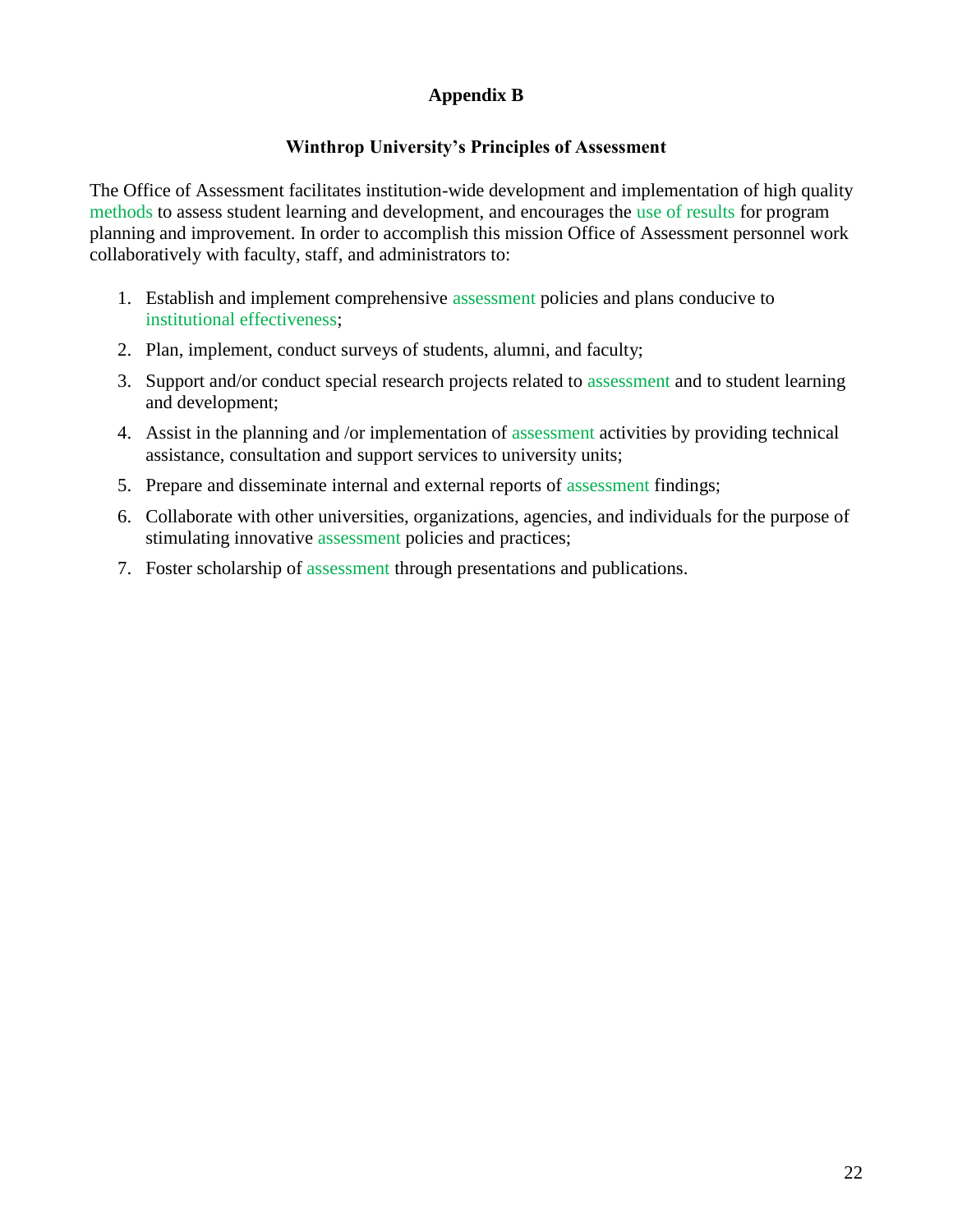# **Appendix C**

#### **Nine Principles of Assessment of the American Association of Higher Education Assessment Forum**

- 1. **The assessment of student learning begins with educational values.** Assessment is not an end in itself but a vehicle for educational improvement. Its effective practice, then, begins with and enacts a vision of the kinds of learning we most value for students and strive to help them achieve. Educational values should drive not only **what** we choose to assess but also **how** we do so. Where questions about educational mission and values are skipped over, assessment threatens to be an exercise in measuring what's easy, rather than a process of improving what we really care about.
- 2. **Assessment is most effective when it reflects an understanding of learning as multidimensional, integrated, and revealed in performance over time.** Learning is a complex process. It entails not only what students know but what they can do with what they know; it involves not only knowledge and abilities but values, attitudes, and habits of mind that affect both academic success and performance beyond the classroom. Assessment should reflect these understandings by employing a diverse array of methods, including those that call for actual performance, using them over time so as to reveal change, growth, and increasing degrees of integration. Such an approach aims for a more complete and accurate picture of learning, and therefore firmer bases for improving our students' educational experience.
- 3. **Assessment works best when the programs it seeks to improve have clear, explicitly stated purposes.** Assessment is a goal-oriented process. It entails comparing educational performance with educational purposes and expectations--these derived from the institution's mission, from faculty intentions in program and course design, and from knowledge of students' own goals. Where program purposes lack specificity or agreement, assessment as a process pushes a campus toward clarity about where to aim and what standards to apply; assessment also prompts attention to where and how program goals will be taught and learned. Clear, shared, implementable goals are the cornerstone for assessment that is focused and useful.
- 4. **Assessment requires attention to outcomes but also and equally to the experiences that lead to those outcomes.** Information about outcomes is of high importance; where students "end up" matters greatly. But to improve outcomes, we need to know about student experience along the way--about the curricula, teaching, and kind of student effort that lead to particular outcomes. Assessment can help us understand which students learn best under what conditions; with such knowledge comes the capacity to improve the whole of their learning.
- 5. **Assessment works best when it is ongoing, not episodic.** Assessment is a process whose power is cumulative. Though isolated, "one-shot" assessment can be better than none, improvement over time is best fostered when assessment entails a linked series of cohorts of students; it may mean collecting the same examples of student performance or using the same instrument semester after semester. The point is to monitor progress toward intended goals in a spirit of continuous improvement. Along the way, the assessment process itself should be evaluated and refined in light of emerging insights.
- 6. **Assessment fosters wider improvement when representatives from across the educational community are involved.** Student learning is a campus-wide responsibility, and assessment is a way of enacting that responsibility. Thus, while assessment efforts may start small, the aim over time is to involve people from across the educational community. Faculty play an especially important role, but assessment's questions can't be fully addressed without participation by student-affairs educators, librarians, administrators, and students. Assessment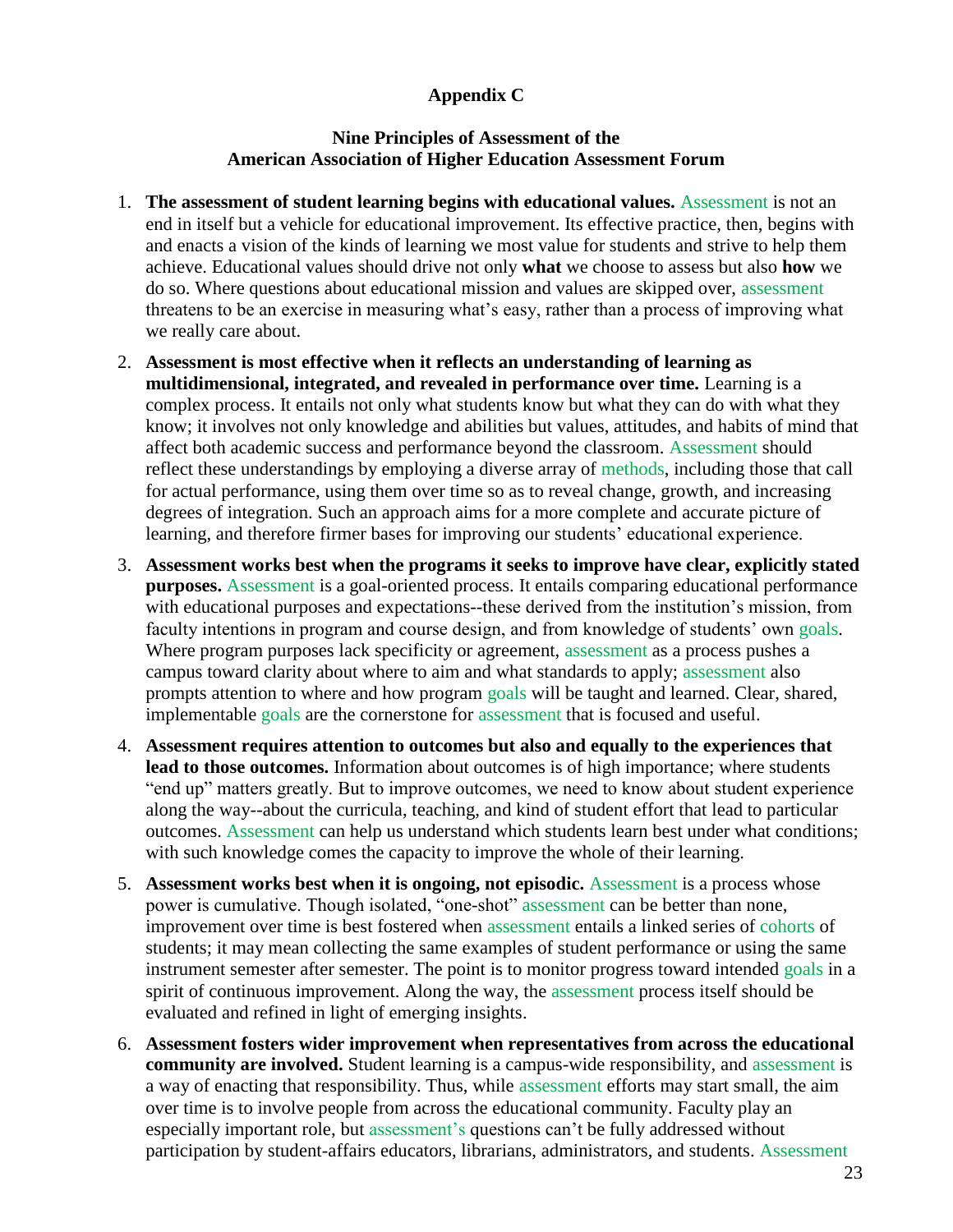may also involve individuals from beyond the campus (alumni/ae, trustees, employers) whose experience can enrich the sense of appropriate aims and standards for learning. Thus understood, assessment is not a task for small groups of experts but a collaborative activity; its aim is wider, better-informed attention to student learning by all parties with a stake in its improvement.

- 7. **Assessment makes a difference when it begins with issues of use and illuminates questions that people really care about.** Assessment recognizes the value of information in the process of improvement. But to be useful, information must be connected to issues or questions that people really care about. This implies assessment approaches that produce evidence that relevant parties will find credible, suggestive, and applicable to decisions that need to be made. It means thinking in advance about how the information will be used, and by whom. The point of assessment is not to gather data and return "results"; it is a process that starts with the questions of decision-makers, that involves them in the gathering and interpreting of data, and that informs and helps guide continuous improvement.
- 8. **Assessment is most likely to lead to improvement when it is part of a larger set of conditions that promote change.** Assessment alone changes little. Its greatest contribution comes on campuses where the quality of teaching and learning is visibly valued and worked at. On such campuses, the push to improve educational performance is a visible and primary goal of leadership; improving the quality of undergraduate education is central to the institution's planning, budgeting, and personnel decisions. On such campuses, information about learning outcomes is seen as an integral part of decision making, and avidly sought.
- 9. **Through assessment, educators meet responsibilities to students and to the public.** There is a compelling public stake in education. As educators, we have a responsibility to the publics that support or depend on us to provide information about the ways in which our students meet goals and expectations. But that responsibility goes beyond the reporting of such information; our deeper obligation--to ourselves, our students, and society--is to improve. Those to whom educators are accountable have a corresponding obligation to support such attempts at improvement.

These principles were developed under the auspices of the American Association of Higher Education Assessment Forum with support from the Fund for the Improvement of Postsecondary Education with additional support for publication and dissemination from the Exxon Education Foundation. Copies may be made without restriction. The authors are Alexander W. Astin, Trudy W. Banta, K. Patricia Cross, Elaine El-Khawas, Peter T. Ewell, Pat Hutchings, Theodore J. Marchese, Kay M. McClenney, Marcia Mentkowski, Margaret A. Miller, E. Thomas Moran, and Barbara D. Wright.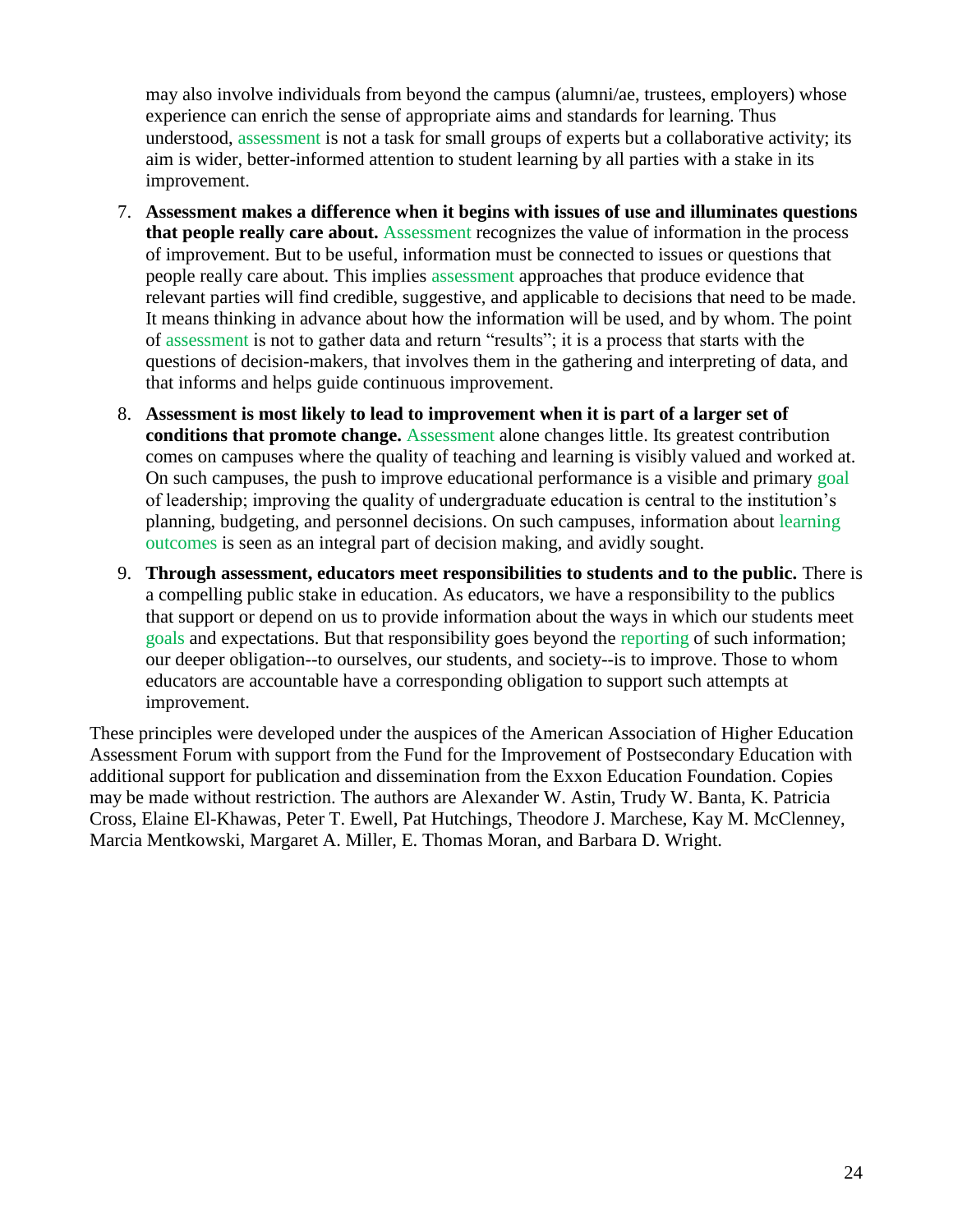#### **Appendix D**

#### **System for Assessing General Education: A Working Paper System for Assessing General Education (SAGE) at Winthrop University: A Working Plan developed by Dr. Joseph Prus, Director, Office of Assessment May 2002**

This current version was drafted after an initial meeting (May 11, 2002) of faculty assessment liaisons from various general education competency committees and input from the Academic Leadership Council.

Since 1988, Winthrop University has systematically assessed knowledge and abilities related to its general education program. General Education assessment methods have included national standardized examinations, oral and written communication rubrics developed at Winthrop and applied to essays and to videotaped speeches, learning or classroom research/assessment methods, and portions of student, faculty, and alumni surveys addressing various aspects of general education. In some respects, Winthrop has been a pioneer of general education assessment. For example, it was a pilot institution for the Educational Testing Service (ETS) *Academic Profile* examination, one of the first institutions in the Southeast to use the *College BASE* examination developed by the University of Missouri, and a participant in an American College Testing (ACT) pilot of a critical thinking assessment battery. Many Winthrop faculty have been active participants in, and contributors to, state and national conferences and activities related to general education assessment and have contributed to scholarship in the field. For example, Winthrop faculty have conducted workshops and/or presented papers at almost every American Association on Higher Education (AAHE) annual assessment conference over the past twelve years.

Historically, Winthrop's has focused on *program* level assessment of general education. Rather than providing information about the performance of specific students, results have shed light on the effectiveness of the general education program across students. Another consistent characteristic of Winthrop's approach to general education assessment has been its inclusion of multiple methods. Such methods have included national examinations, local and national surveys, and methods developed by Winthrop faculty specifically for assessing aspects of general education. Although specific methods and instruments have changed over time, Winthrop's assessment of general education has always included both strong "internal" faculty involvement as well as externally validated measures such as national examinations or surveys. Principles for assessment at Winthrop, as well as results of some previous general education assessment, may be found at the Office of Assessment web site at: [http://www.winthrop.edu/acad\\_aff/Assessment](http://www.winthrop.edu/acad_aff/Assessment)

Future general education assessment must be consistent with Winthrop's established principles. In particular, general education assessment must be institutionally supported but faculty-driven, and must include multiple methods that are as valid and reliable as possible. It must protect the rights of students and include training and support for faculty. And, of course, it should yield information useful for examining and improving general education on a continuing basis.

The advent of a new general education program at Winthrop provides an opportunity for the University and its faculty to extend its ongoing commitment to assessment while refining its methods. The structure of faculty committees that has been established to plan the implementation of the new general education program provides for a base of faculty input and "ownership." Additionally, there is an important opportunity within the new program to more strongly imbed assessment into the structure of general education in a way that will make it more meaningful to faculty and students and useful for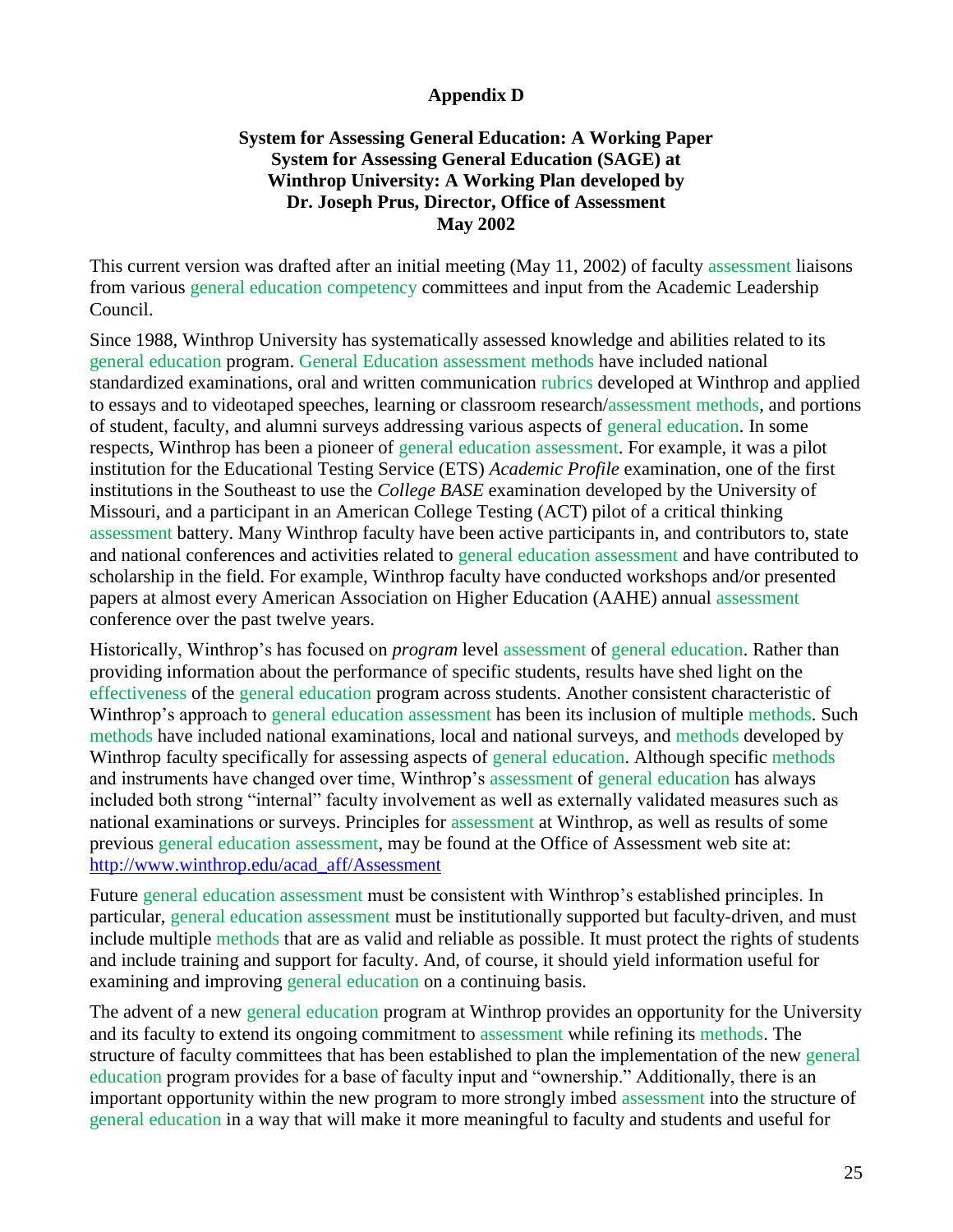program improvement purposes. This paper outlines a proposal for assessment of the revised general education program.

#### **Assessment Planning Structure**

It is critical that general education *assessment* be designed and implemented by those most involved in planning and implementing the general education *program and associated courses*. Faculty planning the implementation of the new general education program at Winthrop are organized into committees focusing on specific competency areas. In order to make use of existing faculty assessment expertise and provide a consistent but efficient structure for developing and sharing assessment ideas, each committee will assign one member to be its "assessment liaison." This faculty member will be responsible for meeting occasionally with other liaisons and with Office of Assessment faculty, who will serve as technical "consultants" to the process. The group will develop, with feedback from other faculty, a consensus around a plan for assessing the new general education program, and will generate a structure and processes for such assessment. The structure will include some common processes by which all general education competencies will be assessed as well as some processes unique to specific competencies. In order to assure that this is a continuing process, it is proposed that these liaisons, as well as other key faculty, senior staff and administrators, and offices of Assessment and Institutional Research personnel, constitute a revised *Assessment and Research Advisory Board*.

#### **Development of an Assessment System**

The primary focus of any student assessment should be on gathering *evidence* of the attainment of competencies or abilities. In the case of general education, assessment should help to answer questions such as: *"How will we know that students have attained general education competencies?"* and *"What evidence will we have to document that students have attained such competencies?"* The methods used to do this at Winthrop should continue to include both internally-developed and nationally validated measures appropriate for Winthrop's general education program, its diverse students, and its resources and needs.

General education assessment methods should be varied in their approach, but should be conceived as part of a *system* rather than as isolated measures or events. As much as possible, methods to assess specific competencies should be implemented by faculty within the ongoing course and program structure. *Course-imbedded assessment of general education* will facilitate the use of results for improving instruction. Those methods which must be accomplished outside general education courses structures, such as the testing of seniors, will continue to be coordinated by the Office of Assessment but must have the support of faculty and academic departments (especially given that Winthrop has no institutional assessment requirement for students).

The general education assessment system must be sensitive to the time and resources of the faculty. Thus, including assessment methods that can be implemented by various "stakeholders" (e.g., faculty instructors, Office of Assessment faculty, and Office of Institutional Research staff) will likely be more effective than relying too heavily on one assessment method or source. The system should be as costeffective as possible, and include a balance between external measures (which tend to be more costly in terms of institutional expenditures) and internal measures (which tend to be more costly in terms of faculty and staff time and resources).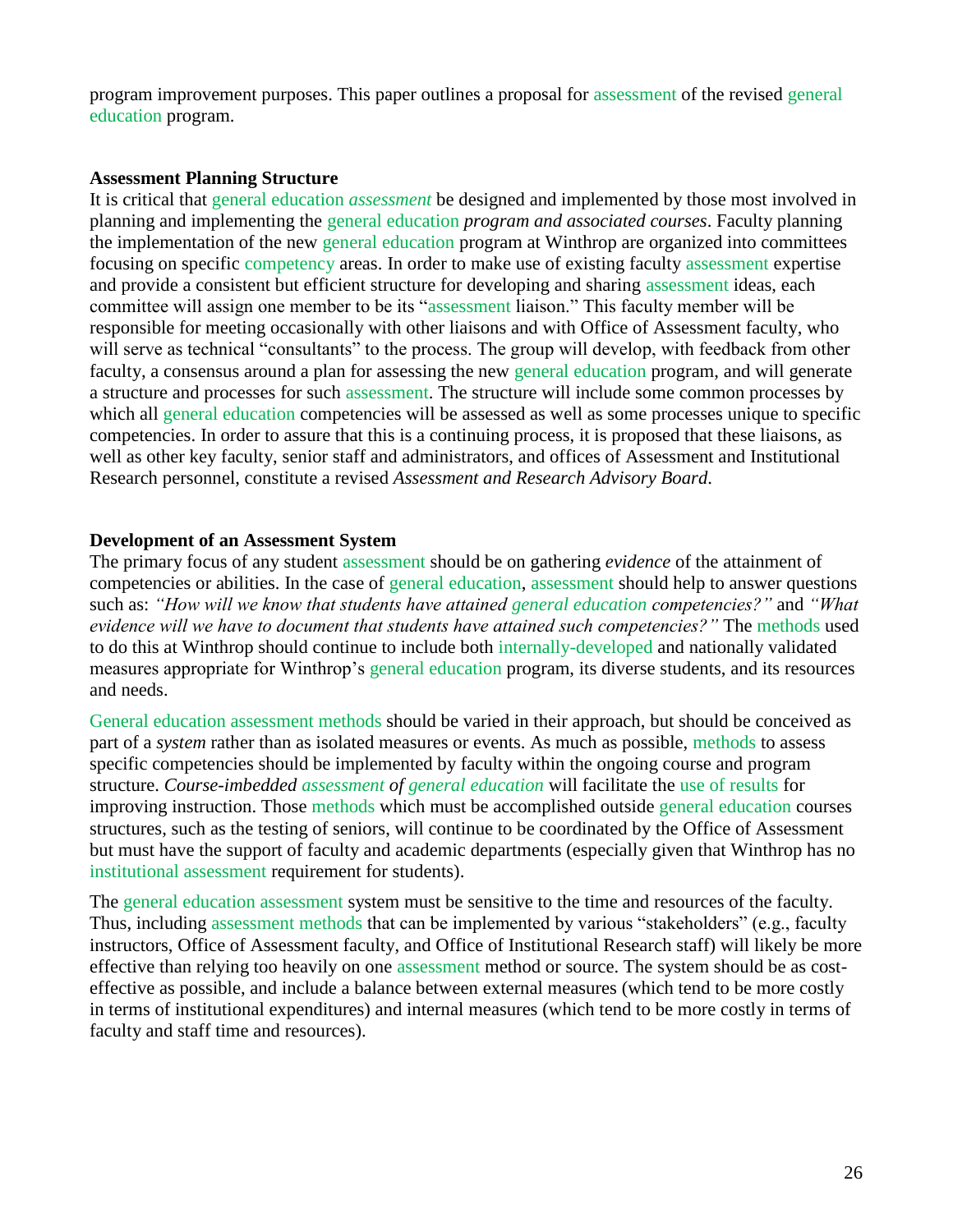## **Assessment Methods: A Proposal**

While there is a need to consider new and unique methods to assess some aspects of the new general education program, it would also be beneficial to maintain some continuity with previous methods. Continuity will facilitate the examination of competencies unique to the new program while also providing trend data over time. Such trends, versus "single point" data, are often among the most valid and useful assessment findings.

The following matrix outlines proposed methods for inclusion in Winthrop's general education assessment system:

|                             | Local                                                    | National                                                  |
|-----------------------------|----------------------------------------------------------|-----------------------------------------------------------|
| Surveys                     | <b>Winthrop Senior Survey</b><br>Winthrop Alumni Surveys | National Survey of<br><b>Student Engagement</b><br>'NSSE) |
| <b>Examinations/Rubrics</b> | Rubric for each area of<br>general education             | College BASE                                              |

As can be seen, the methods include national instruments such as the National Survey of Student Engagement (NSSE), which Winthrop has administered to first-year students and seniors for the past two years, and the College BASE, which has been administered periodically over the past ten years to samples of first-year students and seniors at Winthrop. The NSSE is a national survey which focuses primarily on student engagement but which includes items pertaining specifically to critical thinking, problem-solving, and other aspects of general education. The College BASE is a standardized, national examination of general education developed at the University of Missouri and used by Winthrop since 1990. It includes content in science, social studies, English, writing, and math as well as competency measures within these areas. Such national instruments provide external data by which to compare the responses and performances of Winthrop students.

The proposed methods also include internally-developed student and alumni surveys (each of which has sections pertaining to general education) and rubrics which would be created to assess each of the major areas of the general education program. These ongoing assessment methods could be supplemented by periodic "special" surveys or other methods by which the program might be evaluated.

The component of the above system that would have to be developed specifically for the new general education program consists of rubrics for each of the 12 competency areas. As used here, a *rubric* is a *set of expectations or criteria for levels of performance* based on the competencies established for each general education area. Rubrics would be developed using a common framework or format, but might be applied to different types of student performance or work. For example, the rubric for oral communication might be applied to a student speech or theatre performance while the rubric for written communication might be applied to an end-of-semester essay (See attached example of writing rubric that has been previously created and used at Winthrop for this purpose). Course-embedded activities for which a rubric might be applied would include research papers, performance of skills as part of a simulation, essay, examination, debate, classroom research activity, projects, a written response to a film or presentation, or similar activity which allows students to demonstrate the desired competencies.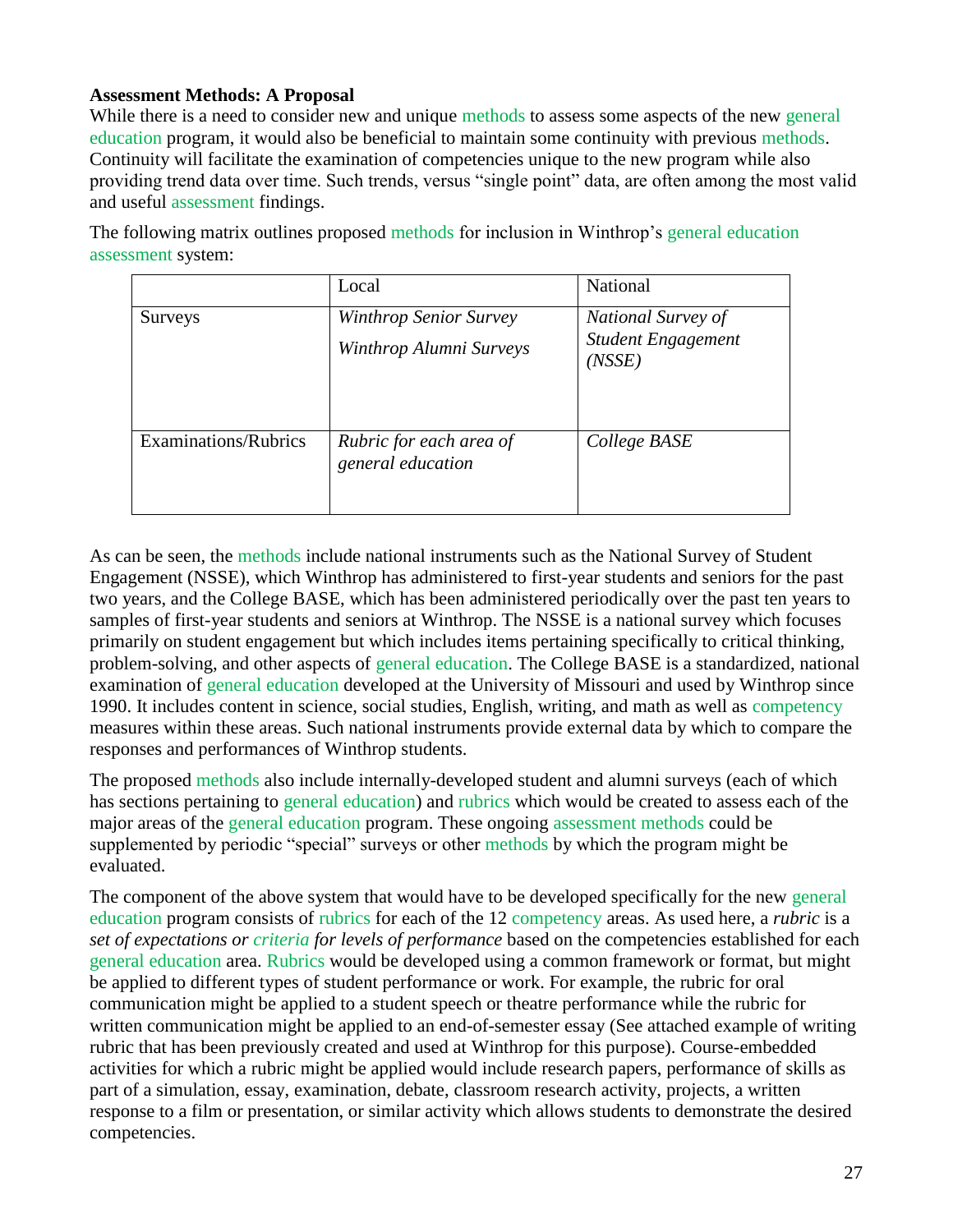While a competency committee might decide that one activity would work for all courses within a given area, a choice of several activities to which the same rubric could be applied would allow for greater flexibility within courses and would likely be more feasible. The Office of Assessment can provide additional examples of activities that competency committees may wish to consider when developing assessment plans for each area.

Although rubrics may define varying performance levels, it is proposed that the rubrics established for each area of general education at Winthrop include five levels corresponding roughly to the five points in Winthrop's grading system (5, 4, 3, 2, 1; or "Excellent," "Good," "Satisfactory" "Fair" "Poor "). This will require "up-front" work, but will provide advantages later on. Specifically, a five point system will facilitate the use of the assessment for grading purposes in a course (if that is desired by the faculty member teaching the course) and would likely help faculty both conceptualize the meaning of each level and interpret results relative to the grading "benchmarks" that they use. Additionally, operationalizing the five levels up front will enable faculty to more explicitly communicate performance standards to students. Finally, a common number of defined performance levels for each general education competency area will also facilitate summarizing and generalizing results. The attached example from the California educational system shows how a five point rubric might be summarized *across* various curriculum areas. Under the proposed assessment system, Winthrop's general education competencies could be summarized and communicated in the same manner. This would help to make students, faculty, and other stakeholders more aware of the expectations.

# **Implementation of Methods and Use of Results<sup>13</sup>**

 $\overline{a}$ 

**It is critical that any system of assessment include mechanisms for gathering, interpreting, reporting, and using results.** In the case of the course-embedded aspects of general education assessment (i.e., the use of common rubrics) **the process should be incorporated into the institutional structure for approving and coordinating course offerings. In other words, once rubrics and associated assessment activities have been decided upon by competency committees, it should be an expectation that the rubric and assessment activity will be used in all courses within a given area (and be reflected in course syllabi so that students are aware of expectations). In fact, a commitment to do so should be part of the process for approving courses within that area**. Without such a commitment, the system for general education assessment will disintegrate quickly. Once approved, it is critical that training in the application of assessment rubrics be provided to the faculty who will be involved in their implementation. Such training is needed to assure an informed, consistent application of the assessment. The training would likely be best accomplished by the yet-to-be-named Coordinator of General Education working collaboratively with the Office of Assessment and the Teaching and Learning Center (ALC).

Later in the planning and implementation process, **a schedule for gathering and interpreting results and for reporting findings should be established**. Consistent with other assessment reporting at Winthrop, **findings should be reported in some summary fashion** (e.g., the percent of students scoring at each level defined by the rubrics) **at the general education program and competency level, and not at an individual student, faculty, or course section level**. **It is proposed that the office of the Vice President for Academic Affairs, the Coordinator of General Education, and the Office of Assessment, with input from faculty, establish a system for reporting and summarizing data on a periodic basis that assures reporting consistent with Commission on Higher Education (CHE) Institutional Effectiveness guidelines**. The schedule should be sensitive to: a) the time

<sup>13</sup> Bolded text indicates assessment practices identified by Dr. Joseph Prus in the *System for Assessing General Education: A Working Paper System for Assessing General Education (SAGE)* document that are currently in use at Winthrop University.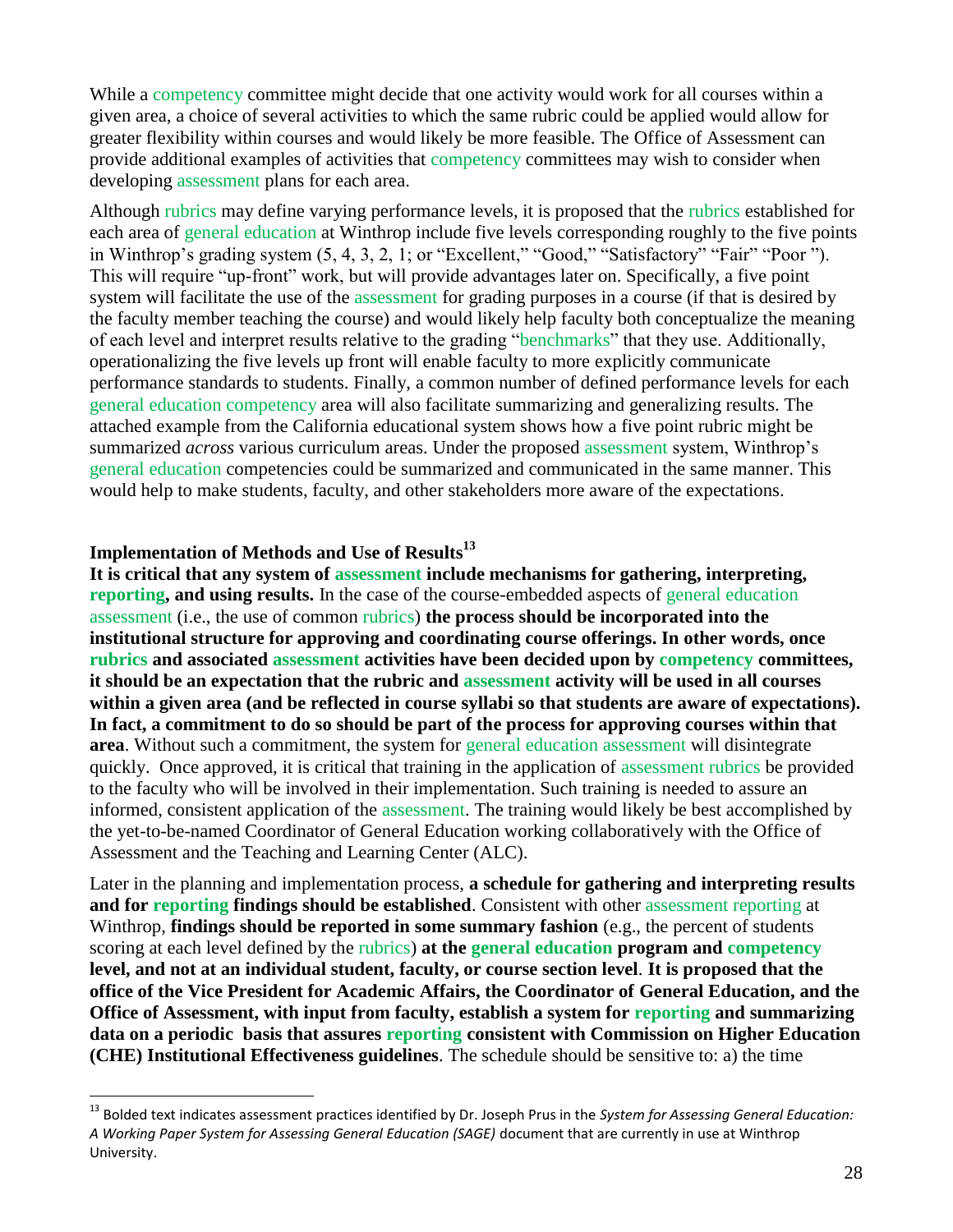demands on faculty; b) the need for information on which to base program decisions; and c) to the "costs" versus perceived potential benefits involved. **Such a schedule would likely involve** *periodic*  **(e.g., every three years) reporting for each competency area.** 

**Regardless of reporting schedule, it is critical that the process include interpretation of results, discussion of possible implications, and consideration of potential program and/or instructional improvements by those faculty most responsible for the respective areas**. A venue whereby interpretation and use of assessment findings might be done with institutional support for faculty participation should be seriously considered. Such a process would facilitate more ongoing examination of general education and use of assessment results for meaningful dialogue and change. It would also likely encourage greater faculty familiarity with general education competencies and associated assessment methods and greater consistency over time in the manner in which the competencies are addressed in courses and related instruction.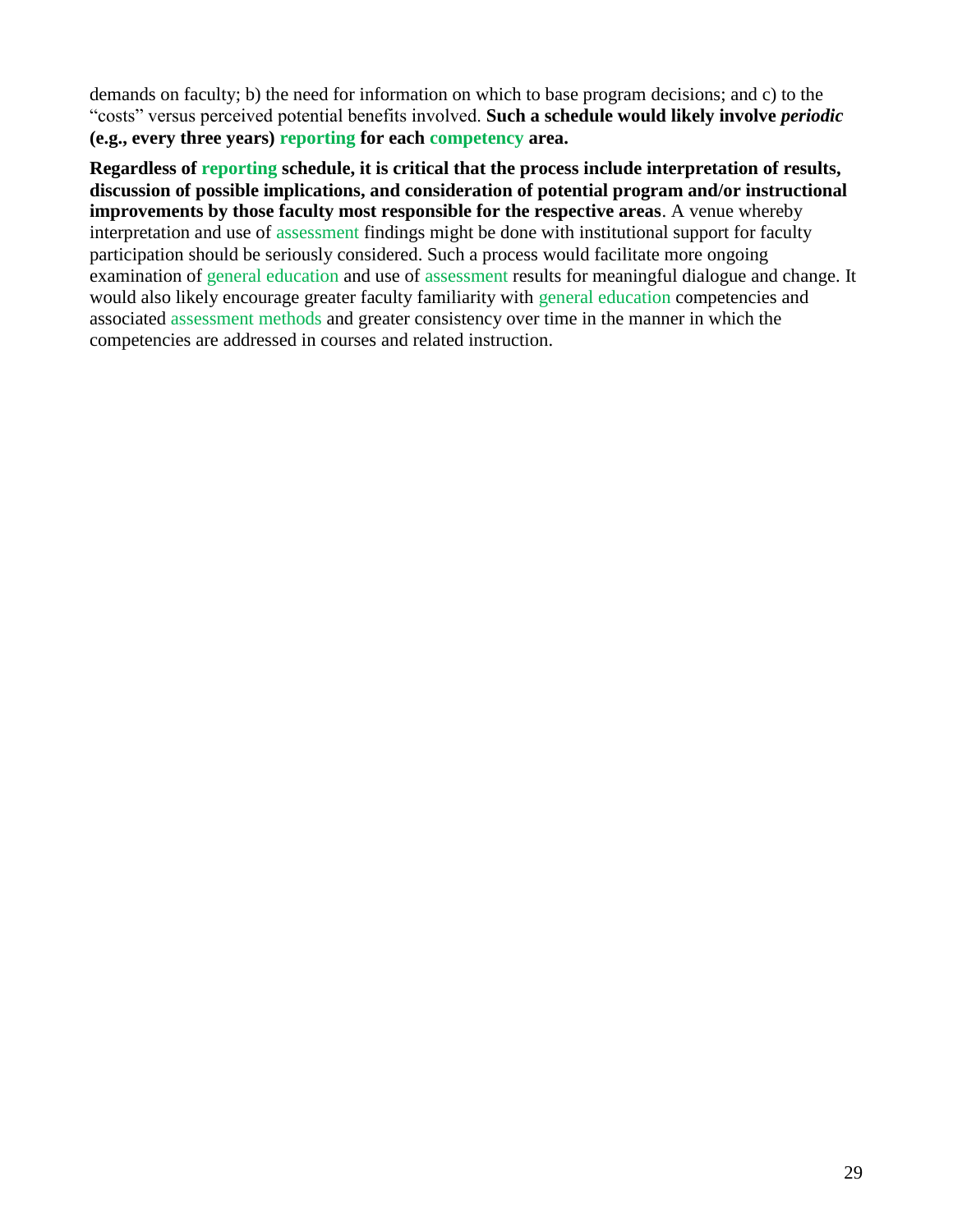# **Appendix E**

**Policy on Faculty Credit for Assessment Activities**

TO BE INSERTED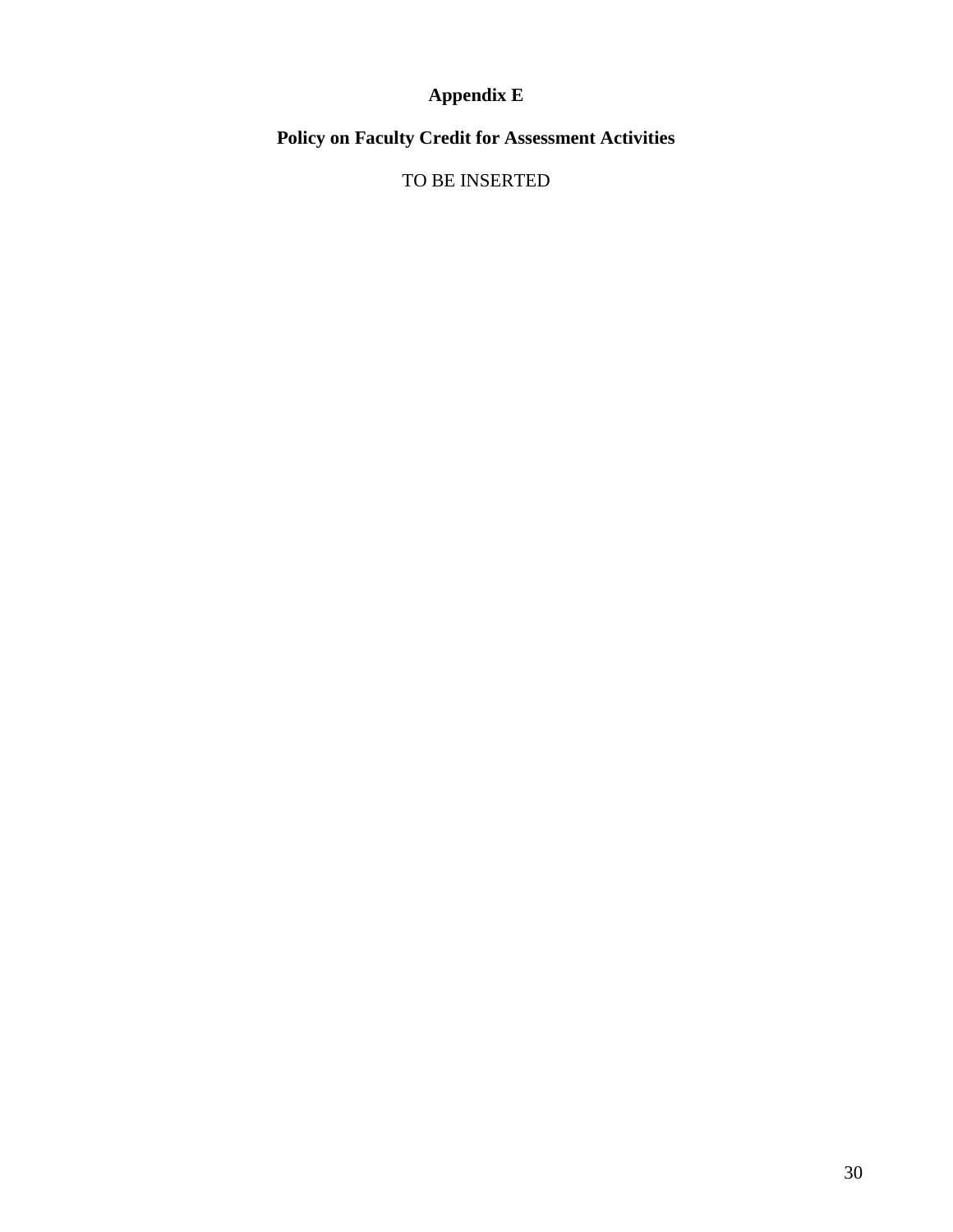# **Appendix F**

# **2009-2010 Program Assessment Timeline**

# TO BE ANNOUNCED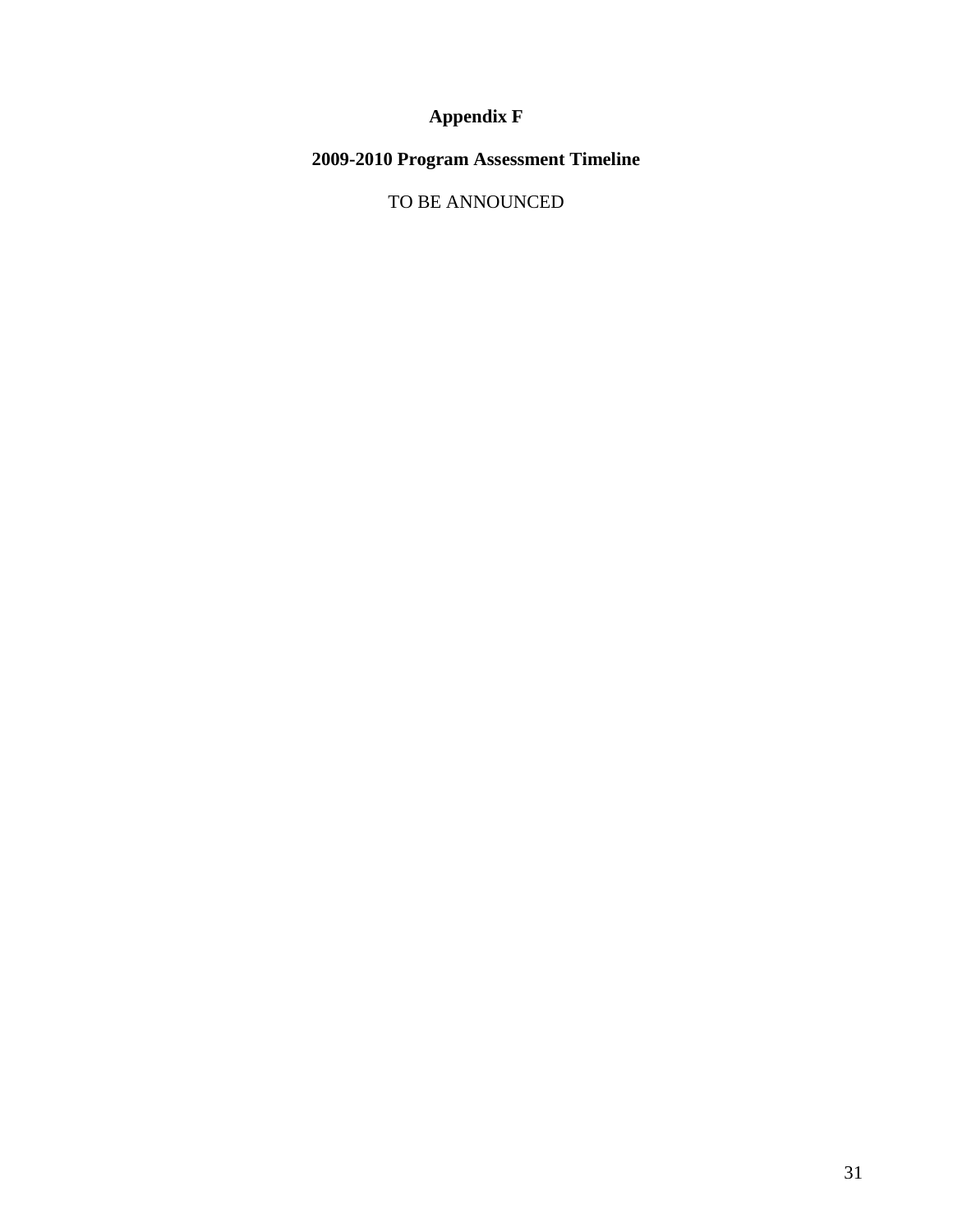# **Appendix G**

# **Assessment Plan Template Form**

|                                                                  |                                                                     |                            | Date form                              |  |
|------------------------------------------------------------------|---------------------------------------------------------------------|----------------------------|----------------------------------------|--|
|                                                                  |                                                                     |                            |                                        |  |
| <b>Winthrop University</b>                                       |                                                                     |                            |                                        |  |
| <b>Assessment Plan Template (APT)</b>                            |                                                                     |                            |                                        |  |
| Please email completed form to the Department of Accountability, |                                                                     |                            | Reviewed                               |  |
| <b>Accreditation and Academic Services (AAAS). Thank you.</b>    |                                                                     |                            |                                        |  |
|                                                                  |                                                                     |                            | by $\frac{\log  y }{\log  y }$<br>Date |  |
|                                                                  | <b>CIP Code:</b><br>Program (Undergraduate degree, Graduate degree, |                            |                                        |  |
|                                                                  | Certificate, Academic Support, Administrative,                      |                            |                                        |  |
| Other):                                                          |                                                                     |                            |                                        |  |
| <b>Contact information for Program Coordinator (person</b>       |                                                                     | <b>Administrative Unit</b> |                                        |  |
| responsible for completing APT and annual updates)               |                                                                     |                            |                                        |  |
| Email:                                                           |                                                                     | director (deans, vice      |                                        |  |
|                                                                  |                                                                     | presidents, etc.)          |                                        |  |
| <b>Phone:</b>                                                    |                                                                     | receiving APT and          |                                        |  |
| <b>Office address:</b>                                           |                                                                     | annual updates:            |                                        |  |
|                                                                  |                                                                     |                            |                                        |  |
|                                                                  | Year of assessment review/report: _______(Month) ____(Year)         |                            |                                        |  |
|                                                                  |                                                                     |                            |                                        |  |
|                                                                  |                                                                     |                            |                                        |  |
| <b>Program Mission Statement:</b>                                |                                                                     |                            |                                        |  |
|                                                                  |                                                                     |                            |                                        |  |
|                                                                  |                                                                     |                            |                                        |  |
| <b>Unit or College Mission:</b>                                  |                                                                     |                            |                                        |  |
|                                                                  |                                                                     |                            |                                        |  |
| <b>Winthrop University Institutional Mission:</b>                |                                                                     |                            |                                        |  |
|                                                                  |                                                                     |                            |                                        |  |
|                                                                  |                                                                     |                            |                                        |  |
| <b>Student learning</b>                                          |                                                                     |                            |                                        |  |
| outcome (SLO) or                                                 |                                                                     |                            |                                        |  |
| <b>Program Goal #1</b>                                           |                                                                     |                            |                                        |  |
| <b>Assessment Method #1</b>                                      |                                                                     |                            |                                        |  |
|                                                                  |                                                                     |                            |                                        |  |
| Level of Performance                                             |                                                                     |                            |                                        |  |
| Expected (may also be                                            |                                                                     |                            |                                        |  |
| described as                                                     |                                                                     |                            |                                        |  |
| performance indicator,                                           |                                                                     |                            |                                        |  |
| success criterion)                                               |                                                                     |                            |                                        |  |
| <b>Assessment Results</b>                                        |                                                                     |                            |                                        |  |
|                                                                  |                                                                     |                            |                                        |  |
| require specificity for a                                        |                                                                     |                            |                                        |  |
| given assessment                                                 |                                                                     |                            |                                        |  |
| reporting period. If the                                         |                                                                     |                            |                                        |  |
| first goal or SLO was not                                        |                                                                     |                            |                                        |  |
| measured in the current                                          |                                                                     |                            |                                        |  |
| reporting period, leave                                          |                                                                     |                            |                                        |  |
| the cell to the right blank                                      |                                                                     |                            |                                        |  |
| or type the phrase, "not                                         |                                                                     |                            |                                        |  |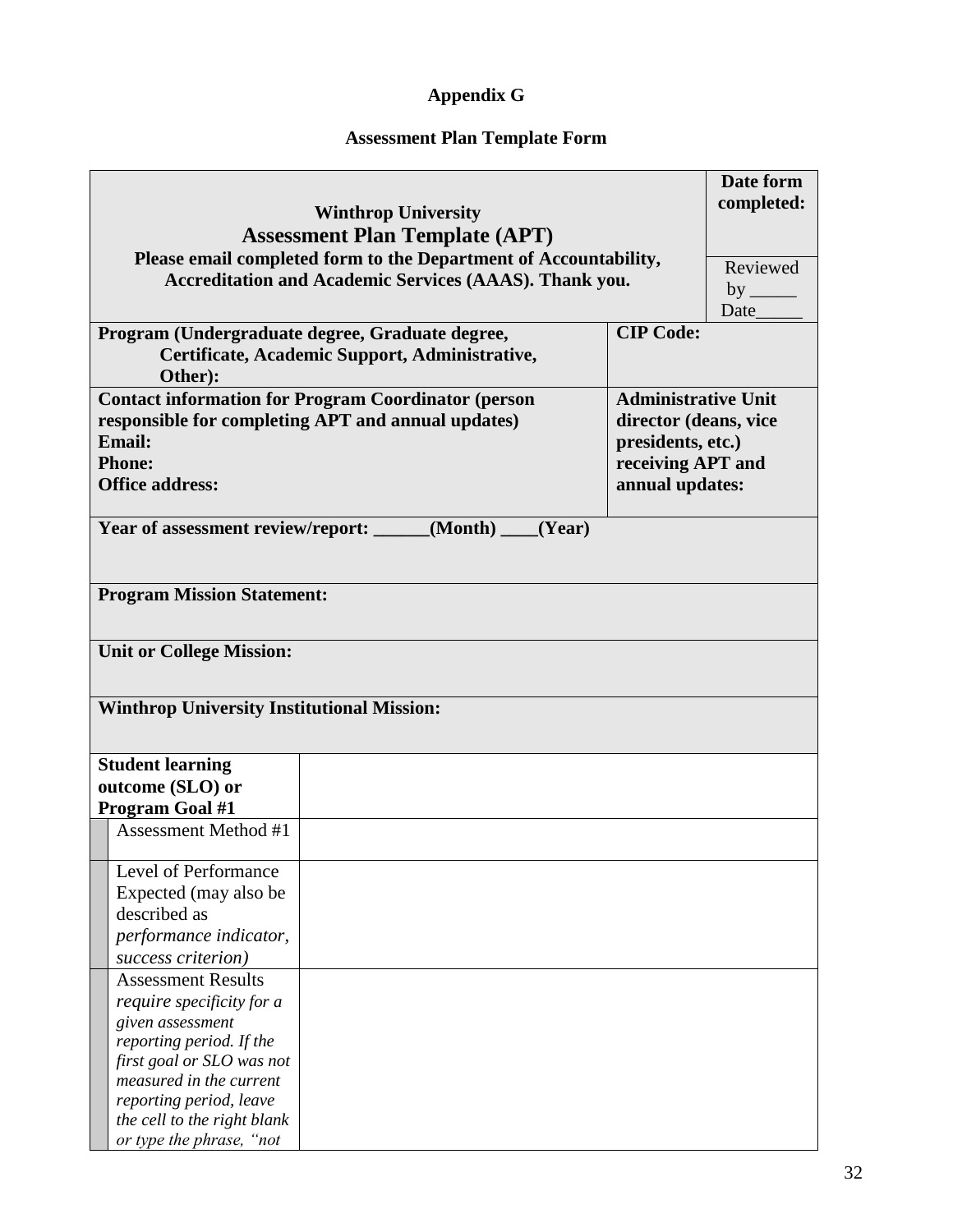| assessed in $_$ / $\iint$<br>year).              |                                                                                |
|--------------------------------------------------|--------------------------------------------------------------------------------|
| Use of Results to                                |                                                                                |
| improve learning                                 |                                                                                |
| and/or programs                                  |                                                                                |
| <b>Additional comments</b>                       |                                                                                |
| or discussion.                                   |                                                                                |
| Optional: program                                |                                                                                |
| coordinators may leave                           |                                                                                |
| this category blank. The                         |                                                                                |
| APT is designed to                               |                                                                                |
| accommodate the milieu                           |                                                                                |
| of educational,                                  |                                                                                |
| administrative and                               |                                                                                |
| academic support units                           |                                                                                |
| on a university campus,<br>as well as the varied |                                                                                |
| reporting requirements                           |                                                                                |
| of specialized program                           |                                                                                |
| accreditation                                    |                                                                                |
| organizations.                                   |                                                                                |
|                                                  |                                                                                |
| <b>Assessment Method #2</b>                      |                                                                                |
| Level of Performance                             |                                                                                |
| Expected                                         |                                                                                |
| <b>Assessment Results</b>                        |                                                                                |
| Use of Results to                                |                                                                                |
| improve learning                                 |                                                                                |
| and/or programs                                  |                                                                                |
|                                                  |                                                                                |
| <b>Additional comments</b>                       |                                                                                |
| or discussion                                    |                                                                                |
|                                                  | NOTE: A minimum of one assessment method is required for each goal or student  |
|                                                  | learning outcome. Ideally, multiple assessment methods are used. Consider your |
| division time and resource capabilities.         |                                                                                |
| <b>SLO or Program Goal</b>                       |                                                                                |
| #2                                               |                                                                                |
| Assessment Method #1                             |                                                                                |
| Level of Performance                             |                                                                                |
| Expected                                         |                                                                                |
| <b>Assessment Results</b>                        |                                                                                |
| Use of Results to                                |                                                                                |
| improve learning                                 |                                                                                |
| and/or programs                                  |                                                                                |
| <b>Additional comments</b>                       |                                                                                |
| or discussion                                    |                                                                                |
|                                                  |                                                                                |
|                                                  |                                                                                |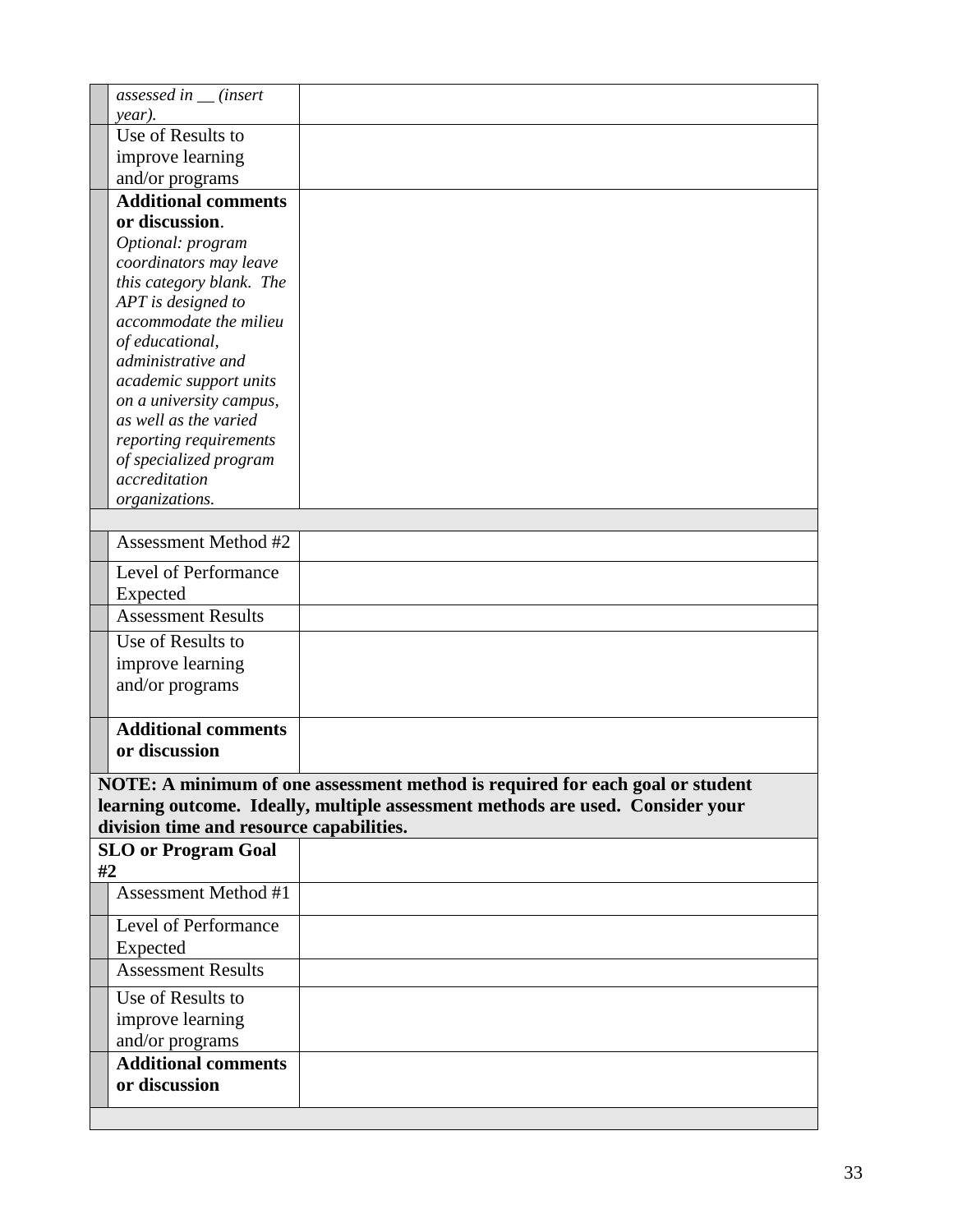| <b>Assessment Method #2</b>           |                                                                                   |
|---------------------------------------|-----------------------------------------------------------------------------------|
|                                       |                                                                                   |
| Level of Performance                  |                                                                                   |
| Expected                              |                                                                                   |
| <b>Assessment Results</b>             |                                                                                   |
| Use of Results to                     |                                                                                   |
| improve learning                      |                                                                                   |
| and/or programs                       |                                                                                   |
| <b>Additional comments</b>            |                                                                                   |
| or discussion                         |                                                                                   |
|                                       |                                                                                   |
| <b>SLO or Program Goal</b><br>#3      |                                                                                   |
| <b>Assessment Method #1</b>           |                                                                                   |
| Level of Performance                  |                                                                                   |
| Expected<br><b>Assessment Results</b> |                                                                                   |
|                                       |                                                                                   |
| Use of Results to                     |                                                                                   |
| improve learning                      |                                                                                   |
| and/or programs                       |                                                                                   |
| <b>Additional comments</b>            |                                                                                   |
| or discussion                         |                                                                                   |
|                                       |                                                                                   |
| <b>Assessment Method #2</b>           |                                                                                   |
| Level of Performance                  |                                                                                   |
| Expected                              |                                                                                   |
| <b>Assessment Results</b>             |                                                                                   |
| Use of Results to                     |                                                                                   |
| improve learning                      |                                                                                   |
| and/or programs                       |                                                                                   |
| <b>Additional comments</b>            |                                                                                   |
| or discussion                         |                                                                                   |
|                                       | Programs may add additional program goals and/or student learning outcomes below. |
| <b>SLO or Program Goal</b>            |                                                                                   |
| #4                                    |                                                                                   |
| <b>Assessment Method #1</b>           |                                                                                   |
| Level of Performance                  |                                                                                   |
| Expected                              |                                                                                   |
| <b>Assessment Results</b>             |                                                                                   |
| Use of Results to                     |                                                                                   |
| improve learning                      |                                                                                   |
| and/or programs                       |                                                                                   |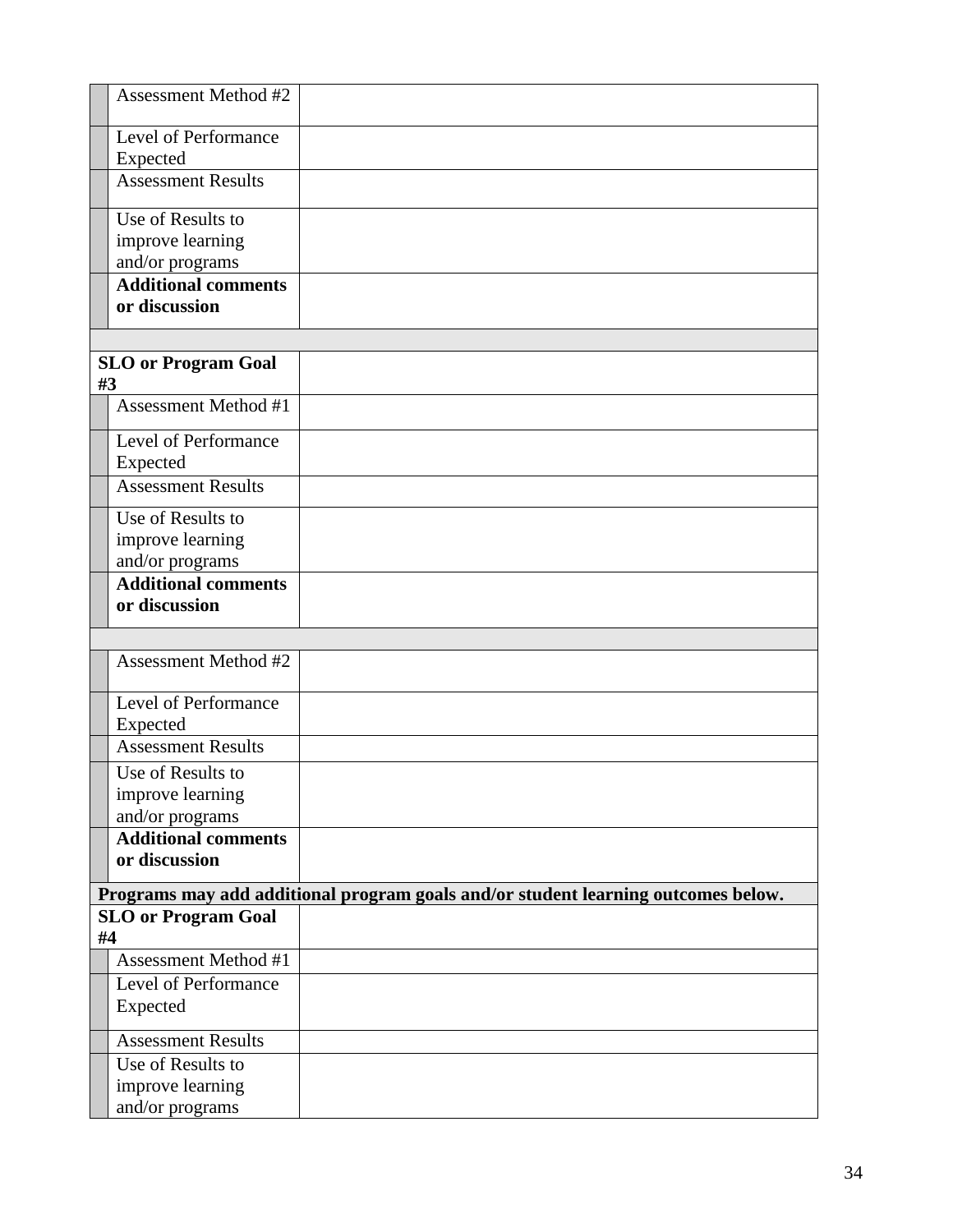| <b>Additional comments</b><br>or discussion              |  |
|----------------------------------------------------------|--|
|                                                          |  |
| <b>Assessment Method #2</b>                              |  |
| Level of Performance<br>Expected                         |  |
| <b>Assessment Results</b>                                |  |
| Use of Results to<br>improve learning<br>and/or programs |  |
| <b>Additional comments</b><br>or discussion              |  |
|                                                          |  |
| <b>SLO or Program Goal</b><br>#5                         |  |
| <b>Assessment Method #1</b>                              |  |
| Level of Performance                                     |  |
| Expected                                                 |  |
| <b>Assessment Results</b>                                |  |
| Use of Results to<br>improve learning<br>and/or programs |  |
| <b>Additional comments</b><br>or discussion              |  |
|                                                          |  |
| <b>Assessment Method #2</b>                              |  |
| Level of Performance<br>Expected                         |  |
| <b>Assessment Results</b>                                |  |
| Use of Results to<br>improve learning<br>and/or programs |  |
| <b>Additional comments</b><br>or discussion              |  |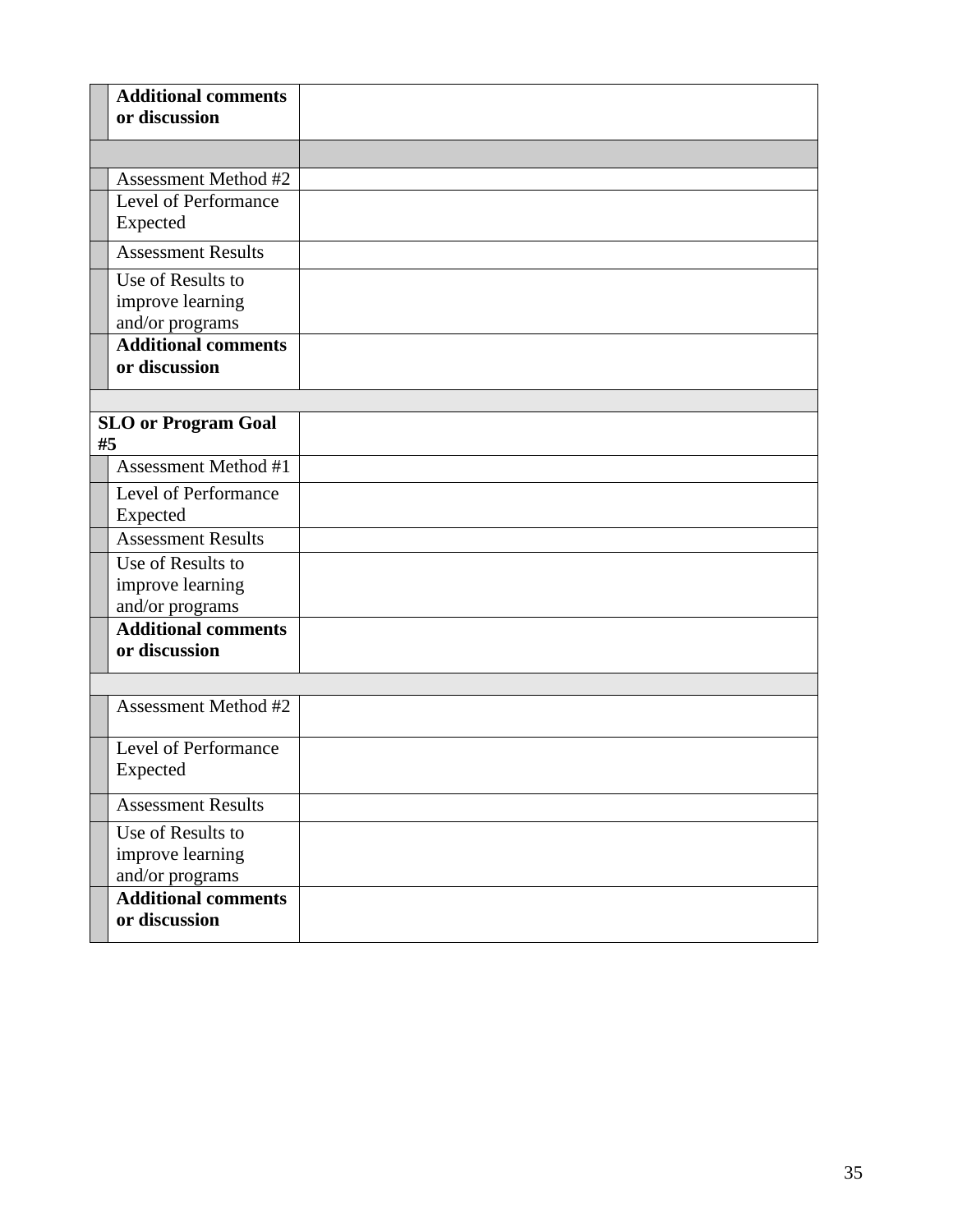# **Appendix H**

#### **Examples of selected Winthrop University program mission statements.**

#### **B. A. Mass Communications Program Mission**

*By the time of graduation, mass communication graduates are expected to be able to gather, organize and process information; conduct interviews; write in professional style to a professional level of competence; and edit and produce, either in printed or broadcast form; all while meeting standards of professional ethics.*

# **B. A. Psychology**

*The mission of the Winthrop Department of Psychology is to provide high quality, comprehensive preparation for all students, whether their goals are to attend graduate school and become psychologists, enter graduate or professional school in business, law, medicine, or another field, attain a job in human services or another field at the bachelor's degree level, or study psychology as part of a liberal arts education.*

# **B.A. Environmental Studies**

*The Environmental Sciences and Studies Program is an interdisciplinary program that focuses on the state of the environment and serious environmental problems that the world faces. Through a series of academic courses and co-curricular activities, students will learn how human activity impacts the environment and will obtain the critical thinking and problem-solving skills necessary to productively contribute to solutions.* 

 *The BA degree in Environmental Studies will provide students with a broad introduction to the scientific, social, political, cultural, economic, and policy aspects of environmental issues. BA students will minor in a discipline that compliments their major and will be prepared to pursue careers with environmental groups, policy groups, and consulting firms and to continue studies in graduate programs in environmental studies and law. The environmental studies degree program is a challenging undergraduate program that helps students develop the knowledge, skills, and values which will enrich their lives. In addition, graduates will be prepared to take on the significant environmental challenges of contemporary society.*

## **B.A. English**

*The Department of English offers preparation for graduate study and professional employment.*

## **B.S. Early Childhood Education**

*The Bachelor of Science (B.S.) in Early Childhood Education (ECED) program is designed to prepare individuals who are seeking initial certification in grades Pre-K-3. This program is developed specifically to address all National Association for the Education of Young Children (NAEYC) accreditation standards for initial certification programs. The B.S. in ECED program enables Winthrop students to acquire and develop the knowledge, skills, and dispositions that will prepare them to meet the diverse needs and challenges within our global society. Winthrop graduates are well prepared to assume teaching careers, as well as enroll in highly competitive graduate schools or professional schools.*

## **B.A. Dance**

*The mission of the dance program is to foster individual students' aesthetic, intellectual, and creative development within the context of a liberal arts education as they pursue a Bachelor of Arts degree.*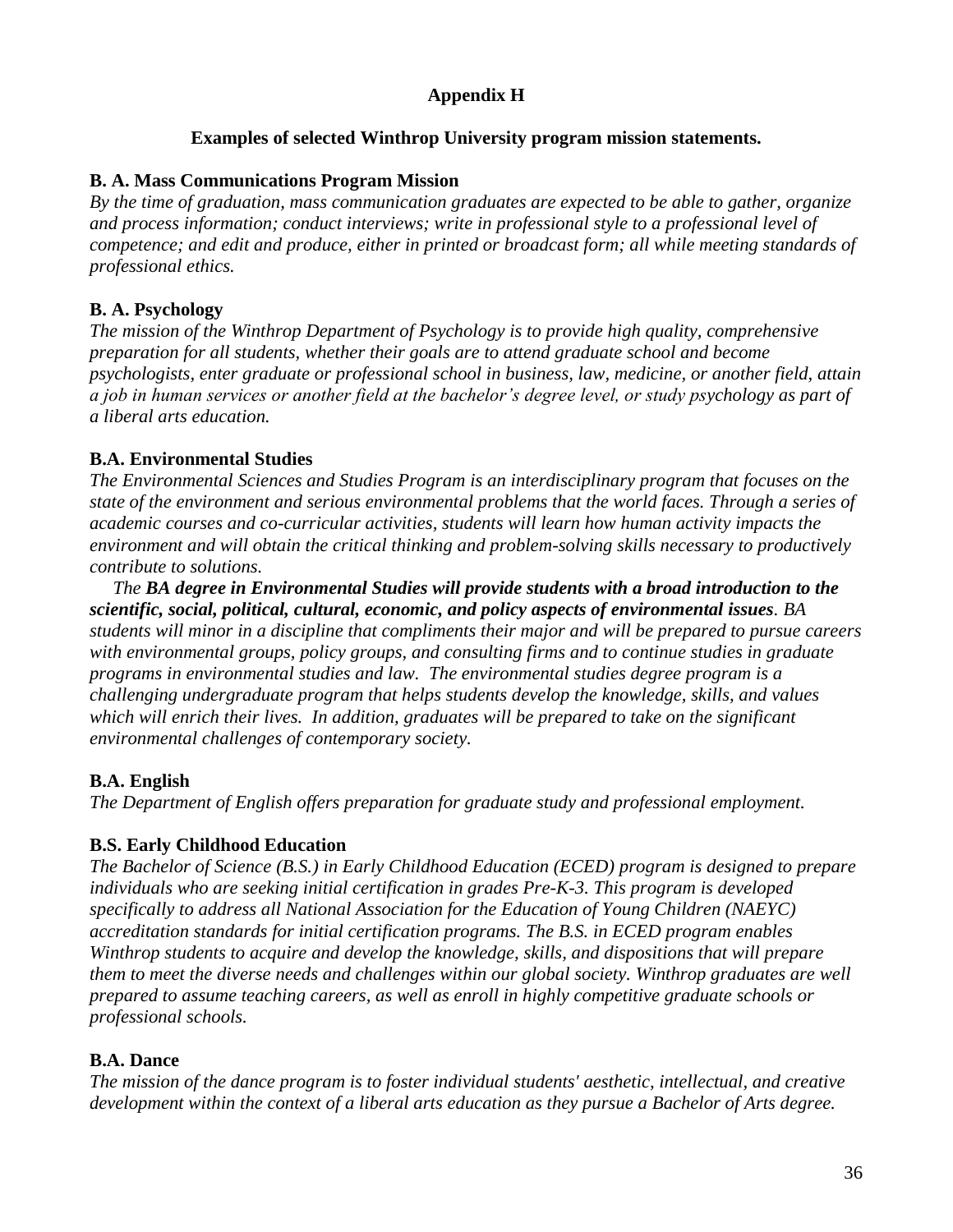# **Appendix I**

#### **Examples of student learning outcomes for a sample of academic programs**

#### **B.A. English**

*English majors are able to read and interpret a wide range of literary texts of average difficulty with comprehension of their content and relevant literary characteristics.*

#### **B.S. Business Administration**

*Students will be able to demonstrate the use of an ethical framework in recognizing and explaining the consequences of business administration. (Ethics)* 

#### **Master of Social Work**

*(Students will be able to) Apply critical thinking skills within the context of professional social work practice.*

#### **B.A. Environmental Studies**

*Students will demonstrate familiarity and competence with the major concepts, theoretical perspectives, and historical trends in a variety of subject areas related to the environment.*

## **M.S. Psychology/Specialist in School Psychology**

*Students will demonstrate the knowledge and ability needed to conduct and report results of valid problem analyses including psychoeducational assessments using a data-based decision-making process*.

#### **B.A. Sociology**

*1. Students will develop the analytical tools to understand an ever-expanding body of knowledge about the dynamics of social relationships, the nature of power and influence in complex societies, and the roles of age, class, ethnicity, gender, religion, and other social phenomena that affect viewpoints and life chances.*

*2. Students will gain access to concrete skills that are relevant to a broad range of rewarding careers. These skills enhance the student's ability to assess new and unfamiliar situations, to select and apply qualitative and /or quantitative techniques in solving practical problems in creative ways, and to communicate effectively, both orally and in writing.*

## **B.S. Elementary Education**

*Elementary Education teacher candidates will demonstrate mastery of content knowledge in their profession by achieving acceptable pass rates on Praxis II Elementary, Content Area Exercises and Principles of Learning and Teaching (PLT) assessments.*

## **B.F.A. Visual Communication Design**

*Students will develop the ability to describe and respond to the audiences and contexts which communication solutions must address, including recognition of the physical, cognitive, cultural, and social human factors that shape design decisions.*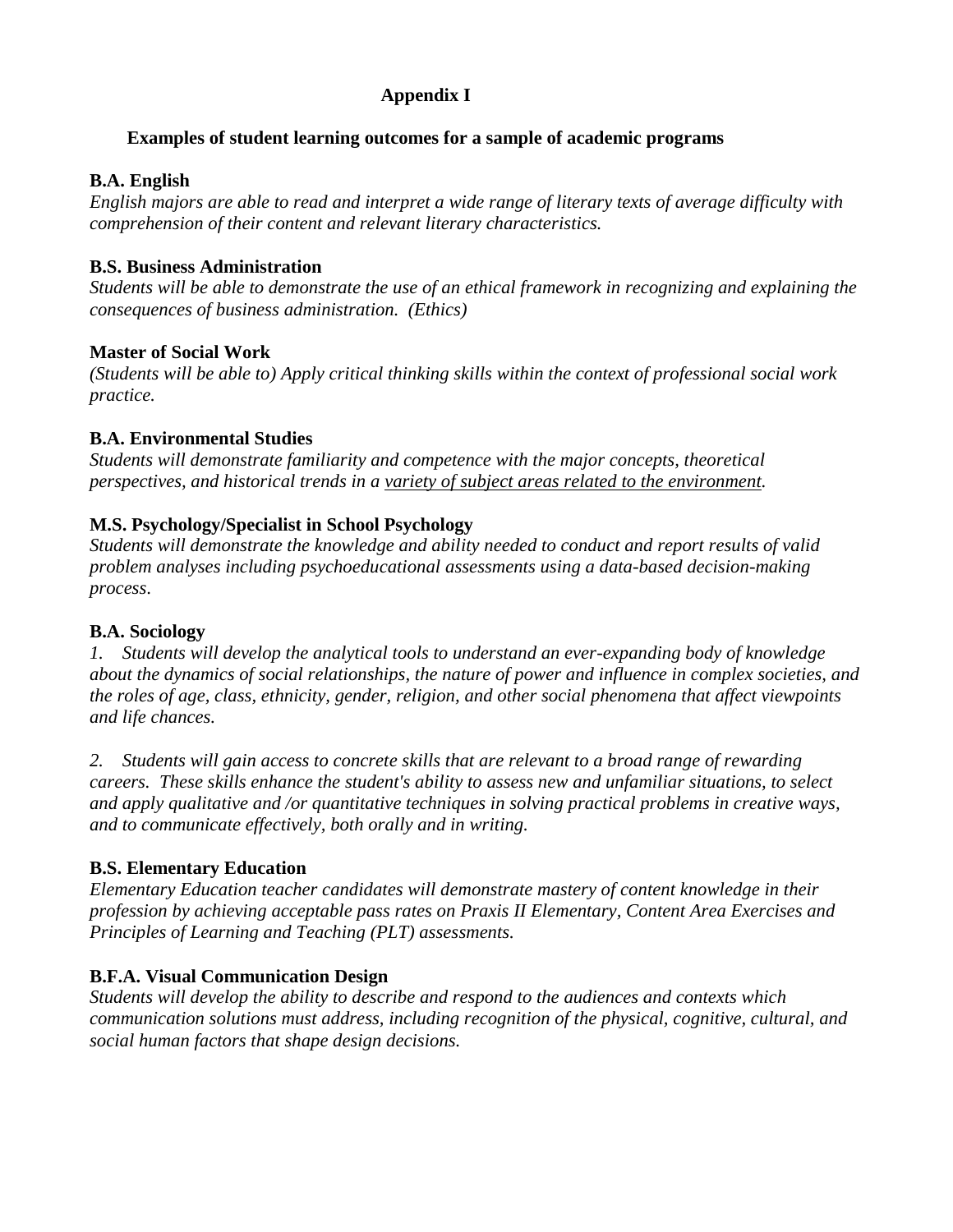# **Examples of program goals from academic, academic support and administrative programs**

WILL BE UPDATED DURING THE 2009-10 ACADEMIC YEAR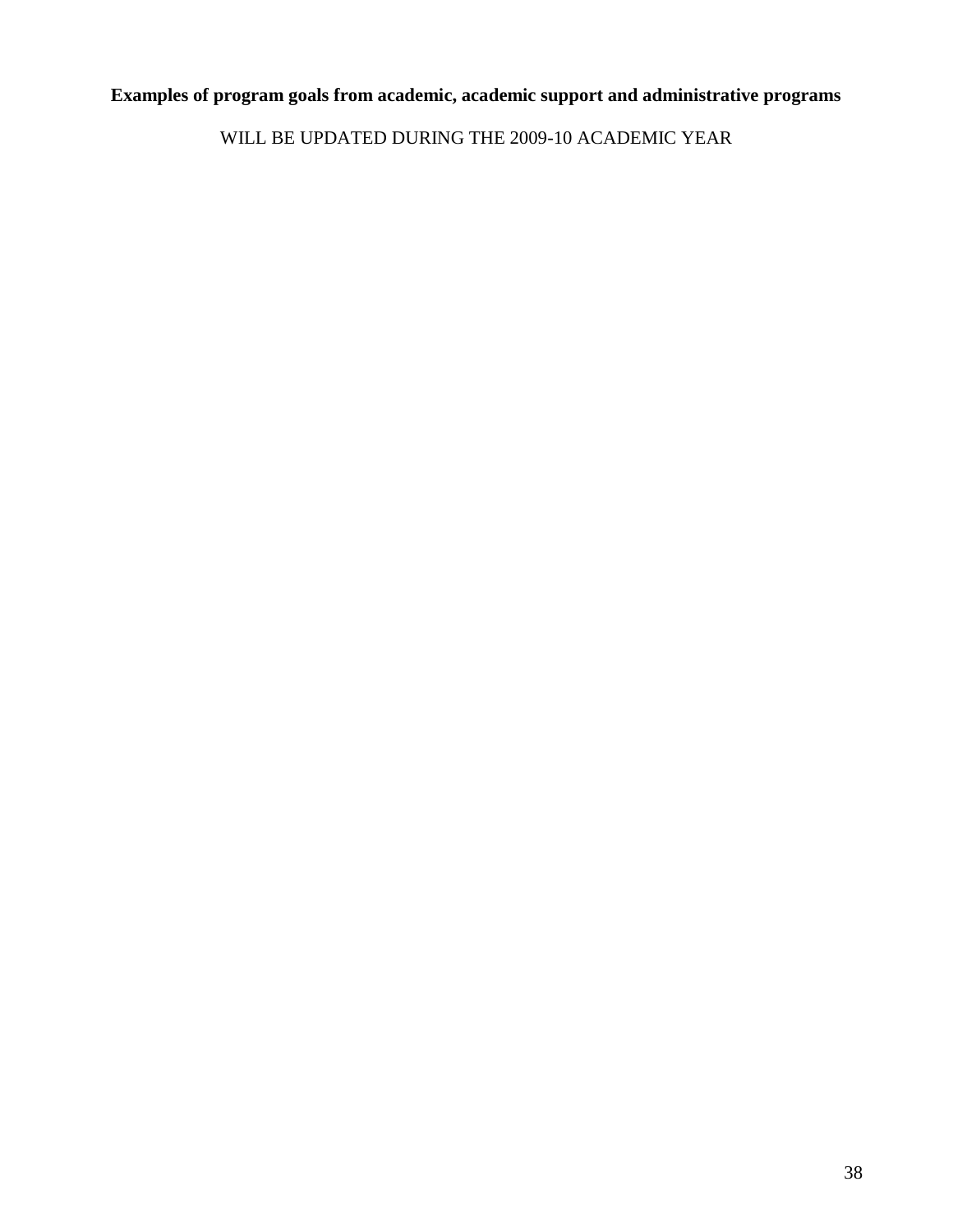# **Appendix J**

## **Examples of Course-Embedded Assessment opportunities**

Papers written for course assignments can

- Demonstrate knowledge of important content,
- Show critical thinking,
- Display writing skills, and
- May reflect on what, how, and why students learned.

Independent research projects can demonstrate

- understanding of
	- $\circ$  fundamental concepts from among the three main areas of natural science, including earth, life, and physical sciences,
	- o the role of data analysis in sociology (or other social sciences)
	- o the importance of human diversity (both past and present) as well as the diversity of ideas, institutions, philosophies, moral codes, and ethical principles
- ability to
	- $\circ$  use critical thinking, problem-solving skills, and a variety of research methods
	- o discuss strengths and limitations of science,
	- o use critical thinking, problem-solving skills, and a variety of research methods

Portfolios of student work are assessed systematically, using a rubric,

- May be evaluated to determine student learning over time, or may be comprised of the student's best work,
- Encourage student self-reflection, and are thought to incorporate learning into the process of assessment.

Videotapes of oral presentations or performances can demonstrate

- Ability to communicate clearly and effectively in standard English,
- Ability to examine values, attitudes, beliefs, and habits which define the nature and quality of life
- openness to new ideas, new ways of working and new ways of moving and respond to these opportunities in accordance with this value

Senior thesis or "capstone" course experiences can demonstrate

- Ability to understand and apply psychological principles to personal, social, and organizational issues,
- familiarity and competence with the major concepts, theoretical perspectives, and historical trends in a variety of subject areas related to the environment

Field or service learning work can demonstrate

- Ability to practice in one's discipline or field of study without discrimination and with respect, knowledge, and skills related to client's age, class, color, culture, disability, ethnicity, family structure, gender, marital status, national origin, race, religion, sex, and sexual orientation,
- Ability to properly design, conduct, evaluate, and report a scientific experiment in one's discipline or field of study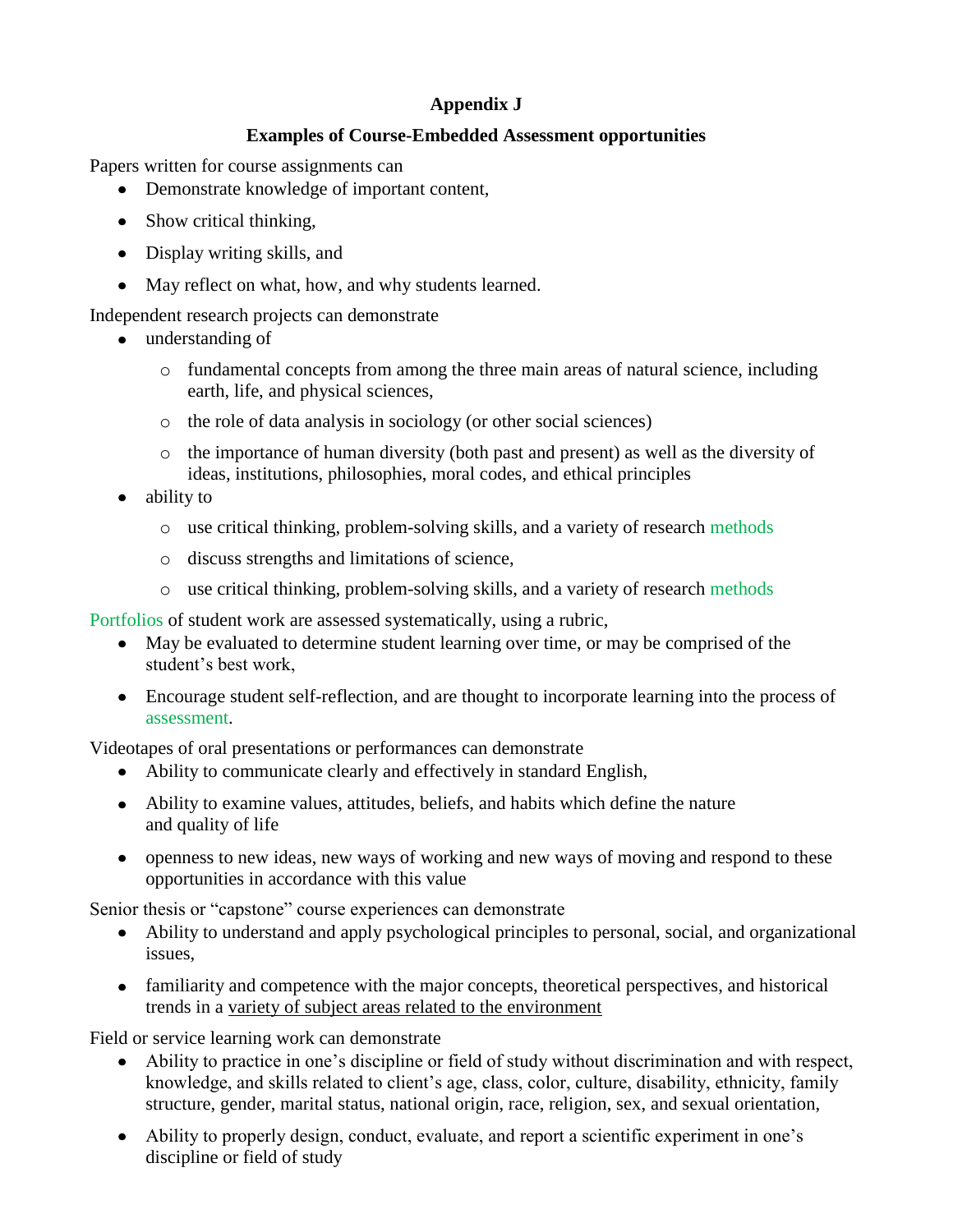#### **Glossary of Terms**

The Glossary of Terms contains a number of definitions adapted from assessment resources developed by other institutions and entities. The major resources listed below were used to compile the present glossary. The resources listed below are neither comprehensive nor exhaustive.

- Commission on Colleges of the Southern Association of Colleges and Schools. 2007. *The Principles of Accreditation: Foundations for Quality Enhancement.* Ed. College Delegate Assembly. Decatur: Commission on Colleges of the Southern Association of Colleges and Schools.
- Eaton, Judith S. 2009. *An Overview of U.S. Accreditation*. Washington DC: Council for Higher Education Accreditation.
- Office of Institutional Assessment and Compliance. Assessment Glossary. University of South Carolina,<http://www.ipr.sc.edu/effectiveness/toolbox/glossary.htm>

Office of Accountability, Accreditation, Planning and Assessment. Glossary of Assessment Terms and Links to More Information. College of Charleston, [http://www.cofc.edu/studentaffairs/pdf/Glossary\\_of\\_Assessment\\_Terms.pdf](http://www.cofc.edu/studentaffairs/pdf/Glossary_of_Assessment_Terms.pdf)

**Accreditation** – A certification awarded by an external, recognized organization, that the institution or program meets certain requirements overall, or in a particular discipline. The SACS accreditation process assumes that all programs and services wherever offered within the context of the institution's activity are reviewed as part of the institutional effectiveness process.

**Aggregated Data –** Statistics which relate to broad classes, groups, or categories, so that it is not possible to distinguish the properties of individuals within those classes, groups, or categories. Aggregated data should be collected for program or unit level assessment.

**Assessment –** The ongoing process aimed at understanding and improving student learning and institutional effectiveness; the systematic collection, review and use of information about educational programs and administrative units undertaken for the purpose of improving student learning, development, and institutional effectiveness. While SACS does not imply that all elements of the system must be undertaken simultaneously or even annually, the various activities of the institution's planning and evaluation system are scheduled at periodic intervals that make sense for the institution and its mission. The results of diverse assessment efforts can be integrated to provide a sound basis for plans aimed at institutional improvement.

**Assessment Plan Template** – The document that demonstrates how the academic program or administrative unit will assess the upcoming year's performance. This document includes: program contact information, mission statements, student learning outcomes and program goals, assessment strategies, targeted levels of performance, assessment results, and documentation about how results were used to improve programs and learning.

**Assessment Report** – The document that presents data and discusses how assessment results will be used to change curriculum and/or assessment procedures for the coming year. That is, the two key components of this report include the Results and Use of Results.

**Backload** (ed, ing) – Amount of effort after the data collection.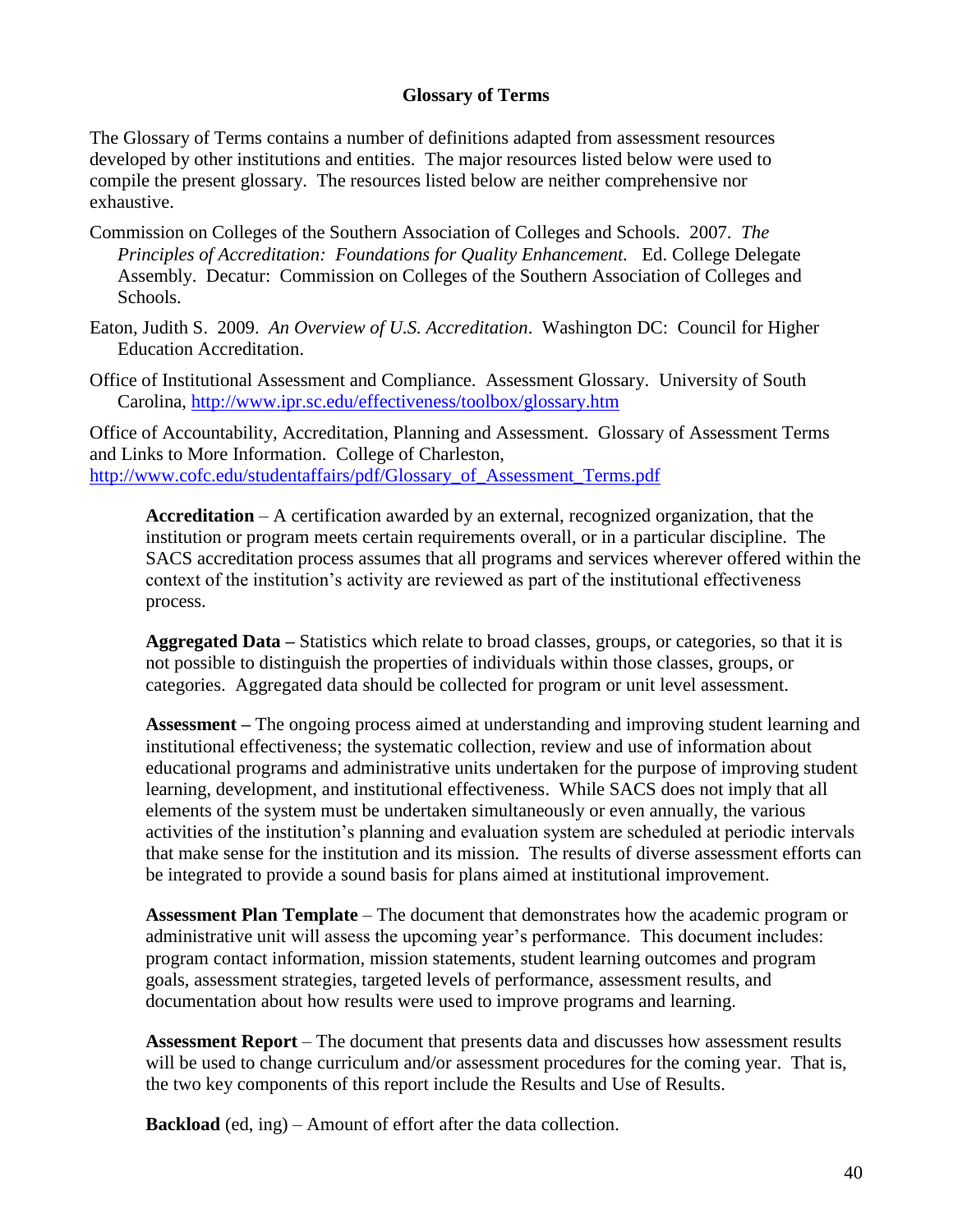**Benchmark –** A criterion-referenced objective. Performance data (from a department/college's own past reviews, other department/college, or institution) can be utilized to create a baseline of acceptable performance or to create a standard to strive for when setting target levels of performance.

**Best Practice –** Compares your results against the best of your peers.

**Bloom's Taxonomy –** Six levels in which cognitively related objects can be categorized by levels of increasing complexity; the revised levels are Remember, Understand, Apply, Analyze, Evaluate, and Create.

**Closing the Loop –** Using assessment results for academic program/administrative unit change and improvement.

**Coherence –** A critical component of a program which should demonstrate an appropriate sequencing of courses, not a mere bundling of credits, so that the student learning is progressively more advanced in terms of assignments and scholarship required and demonstrates progressive advancement in a field of study that allows students to integrate knowledge and grow in critical skills.

**Cohort –** A group whose progress is followed by means of measurements at different points in time. A group of persons sharing a particular statistical or demographic characteristic.

**Competency –** Level at which performance is acceptable.

**Course Assessment –** Using direct and indirect measures to determine if the student outcomes at the course level have been met and using this data to enhance student learning.

**Course Embedded Assessment –** Assessment methods designed to be a part of the curricular structure and take place in the normal operation of the class e.g., tests, portfolios, papers, etc.

**Criteria –** Describes relevant measures that will be used; states precisely what student or support unit will be doing; explains the conditions under which student learning outcomes and program goals should be accomplished; states an acceptable level of aggregate performance.

**Criterion-referenced –** A test or other type of assessment designed to provide a measure of performance that is interpretable in terms of a clearly defined and delimited domain of learning tasks. Criterion-referenced assessments report how well academic programs and administrative support units are doing relative to a pre-determined performance level on a specified set of program goals or student learning outcomes. Criterion-referenced assessments determine what test takers can do and what they know, not how they compare to others.

**Curriculum Mapping –** Curriculum maps demonstrate where in the program's curriculum learning outcomes are being addressed. In essence, a curriculum map consists of a table with two axes, one pertaining to program learning outcomes, the other to courses in the major. Mapping program outcomes to course outcomes shows how students develop skills and knowledge in courses that are required for their programs of study.

**Direct Assessment Measures –** Examination or observation of student knowledge or skills against measurable student learning outcomes. Require students to display their knowledge and skills as they respond to the instrument itself.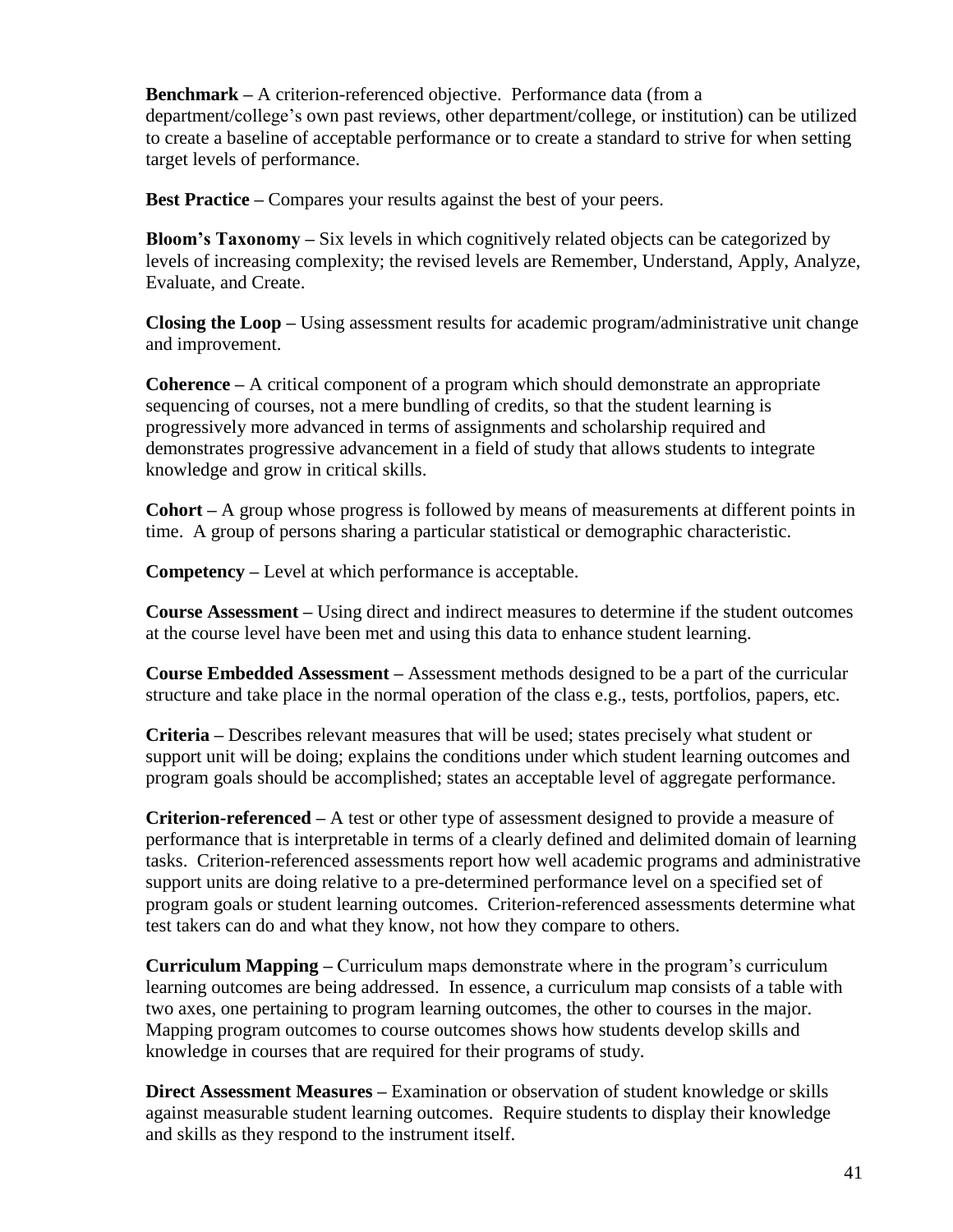**Effectiveness –** How well an approach, a process, or a measure addresses its intended purpose. Extent to which an institution/division/department meets its unique mission.

**Externally-developed Assessment –** Commercially available assessment instruments; instruments developed by consortia or organization. Compare to internally-developed assessment.

**Focus Group –** A carefully planned discussion to obtain perceptions on a defined area of interest in a permissive, nonthreatening environment. It is conducted with approximately 7-12 people by a skilled interviewer.

**Formative Assessment –** Intended to assess ongoing program/project activity and provide information to improve the project. Assessment feedback is short term in duration. Compare with summative assessment.

**Frontload (ed, ing)** – Amount of effort required in the early stage of assessment method development of data collection.

**General Education –** A collegiate level general education program should 1) be a substantial component of each undergraduate degree, 2) ensure breadth of knowledge, and 3) be based on a coherent rationale. It is essential to understand the general education component of the degree program within the context of the institution's mission and within the expectations of a collegelevel institution. Through general education, students encounter the basic content and methodology of the principal areas of knowledge: humanities and fine arts, social and behavioral sciences, and natural sciences and mathematics. See also Touchstone Program.

**Goal** - Desired outcomes that define how the institution/division/department expects to fulfill its mission.

**High-stakes Testing -** A [test](http://en.wikipedia.org/wiki/Test_%28student_assessment%29) which has important consequences for the test taker. A highstakes test can have a major impact a student's academic career. The outcome of the test can mean the difference of receiving or not receiving a passing grade, a scholarship, a degree, an internship, etc. Compare to low-stakes testing.

**Indirect Assessment Measures –** Assessment methods that involve perceptions of learning rather than actual demonstrations of learning outcome achievement. For example, a student survey about whether a course helped develop a greater sensitivity to diversity or an employer survey asking for feedback on graduate's skills. Compare with direct measures.

**Institutional Assessment –** Assessment of the institutional mission and goal statements including student services, financial stability, business and industry training, as well as academic programs.

**Institutional Effectiveness –** The systematic, explicit, and documented process of measuring performance against mission in all aspects of an institution. It includes all programs, services, and constituencies and is strongly linked to the decision making process at all levels, including the institution's budgeting process. According to SACS,

**3.3.1** The institution identifies expected outcomes, assesses the extent to which it achieves these outcomes, and provides evidence of improvement based on analysis of the results in each of the following areas: (Institutional Effectiveness)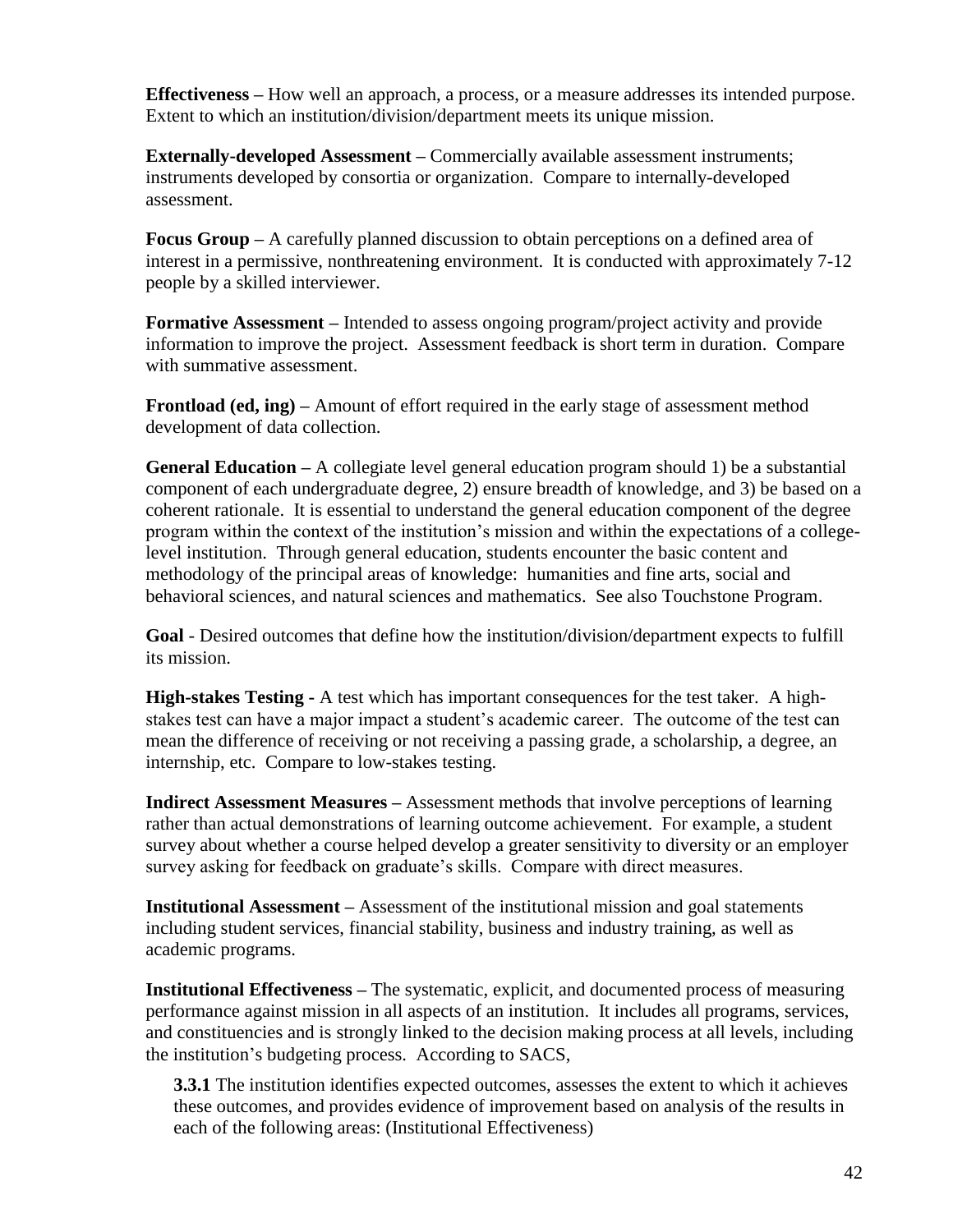- **3.3.1.1** educational programs, to include student learning outcomes
- **3.3.1.2** administrative support services
- **3.3.1.3** educational support services
- **3.3.1.4** research within its educational mission, if appropriate
- **3.3.1.5** community/public service within its educational mission, if appropriate

**Internally-developed Assessment –** Assessment instruments developed by Winthrop University faculty, staff, and/or administrators. Compare to externally-developed assessment.

**Judgment by Accrediting Organization** – Accrediting organizations have decision-making bodies (commissions) made up of administrators and faculty from institutions and programs as well as public members. These commissions may affirm accreditation for new institutions and programs, reaffirm accreditation for ongoing institutions and programs, and deny accreditation to institutions and programs.

**Learning Outcomes** – A statement that describes the measurable skills, knowledge, and attitudes that students should be able to do or demonstrate as a result of the course or program. Learning outcomes should be specific, measureable, agreed upon, realistic, and time framed.

**Longitudinal Assessment** – Assessments that collect data from the same population at different points in time.

**Low-stakes Testing** – A test which has little to no impact on a student. A low-stakes test is typically used to assess the progress of students or the effectiveness of teaching methodologies, resources, etc. but is not used in figuring a student's grade in a course. Students may not take a test seriously if they believe the outcome of the test has little or no impact on them. Compare to high stakes testing.

**Methods –** Describes how and when the outcomes will be assessed, and who will conduct the assessment; describes how assessment data will be disseminated to faculty and staff as appropriate.

**Mission Statement** – The mission statement is usually a short, one paragraph general explanation of what the program is, and why the program exists.

**Norm-Reference** – A test or other type of assessment designed to provide a measure of performance that is interpretable in terms of a student or support unit's relative standing in some known group. A norm-referenced test is designed to highlight achievement differences between and among students or administrative support units to produce a dependable rank order across a continuum of achievement from high achievers to low achievers.

**Peer Review** – Accreditation review is conducted primarily by faculty and administrative peers in the profession. These colleagues review the self-study and serve on visiting teams that review institutions and programs after the self-study is completed. Peers constitute the majority of members of the accrediting commissions or boards that make judgments about accrediting status.

**Periodic External Review** – Institutions and programs continue to be reviewed over time. They normally prepare a self-study and undergo a site visit each time.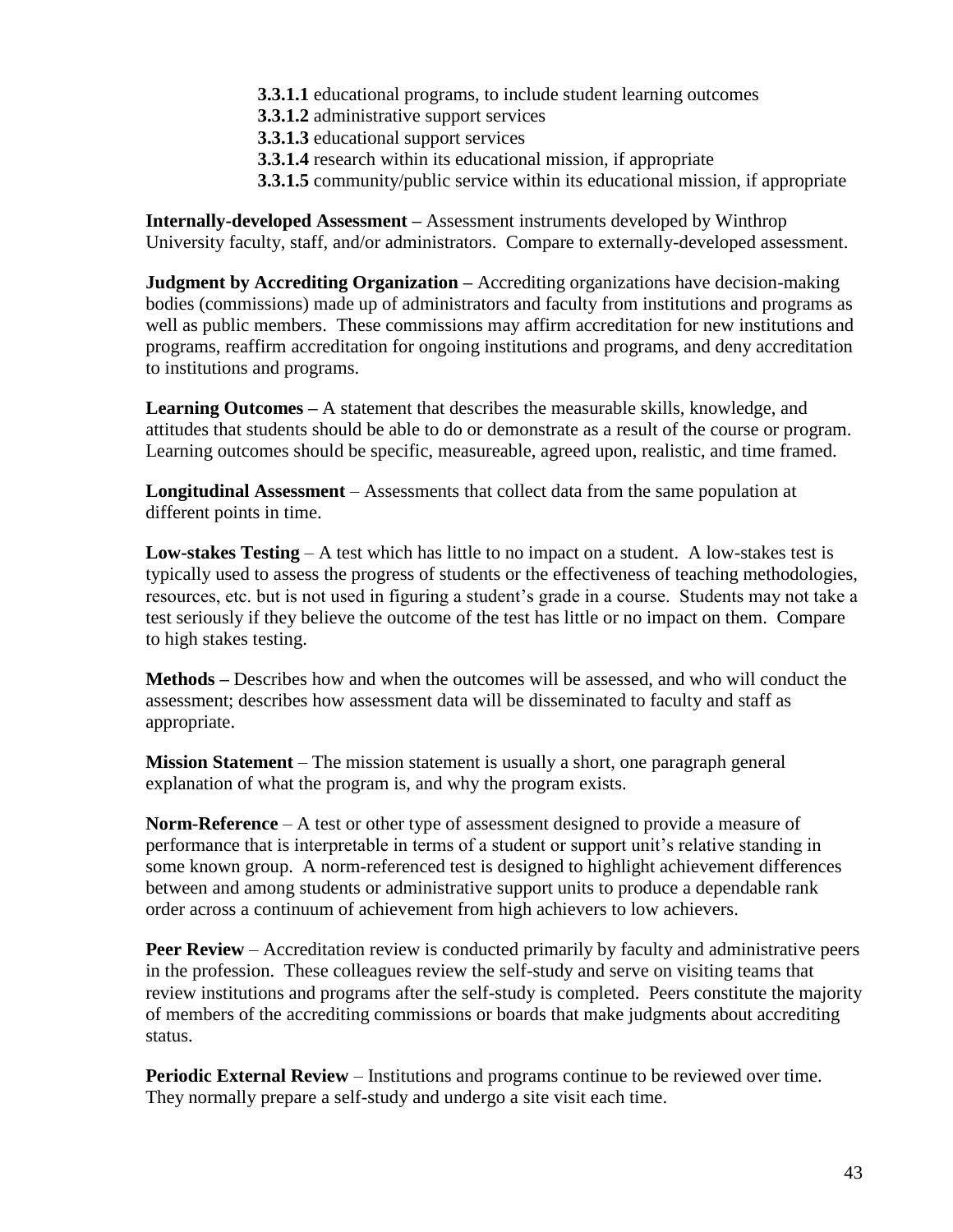**Portfolio** – Collections of multiple student work samples usually compiled over time and rated using rubrics. The design of the portfolio is dependent upon how the scoring results are going to be used.

**Performance/Plan Evaluation** – A systematic technique for gathering data through observation of behavior or process and evaluating the data based on a clearly articulated set of performance criteria; can be used for both students and personnel.

**Program Assessment** – The program outcomes are based on how each part is interacting with the rest of the parts, not on how each part is doing individually. The knowledge, skills, abilities that students achieve at the end of their programs are affected by how well courses and other experiences in the curriculum fit together and build on each other throughout the undergraduate years.

**Program Objectives** – Winthrop University uses the phrase "Student Learning Outcome."

**Program Review** – Evaluation of the effectiveness of an institution/division/department based primarily on student satisfaction indicators, objectives, and outcomes.

**Qualitative Assessment** – Assessment that relies on description rather than numerical scores or ratings. The emphasis is on the measurement of opinions, reflections and/or judgments. Examples include interview, focus groups, and observations. Compare with quantitative assessment.

**Quantitative Assessment** – Assessment that relies on numerical scores or ratings. The emphasis is on the use of statistics, cumulative numbers, aggregated data, and numerical measurements. Compare with qualitative assessment.

**Random Sample** – A sample drawn from the population such that every member of the population has an equal opportunity to be included in the sample.

**Reliability** – Reliability is the extent to which an experiment, test, or any measuring procedure yields the same result on repeated trials.

**Rubrics** – A set of categories that define and describe the important components of the work being completed, critiqued, and assessed. Each category contains a graduation of levels of completion or competence with a score assigned to each level and a clear description of what criteria need to be met to attain the score at each level. Evaluates performance and quality of work in attaining learning outcomes; assists in identifying strengths and weaknesses in performance based on department expectations or standards.

**Self-study** – Institutions and programs prepare a written summary of performance, based on accrediting organizations' standards.

Site visit – Accrediting organizations normally send a visiting team to review an institution or program. The self-study provides the foundation for the team visit. Teams, in addition to the peers described above, may also include public members (non-academics who have an interest in higher education). All team members are volunteers and are generally not compensated.

**Summative Assessment** – An assessment that is done at the conclusion of a course or some larger instructional period (e.g., at the end of the program). The purpose is to determine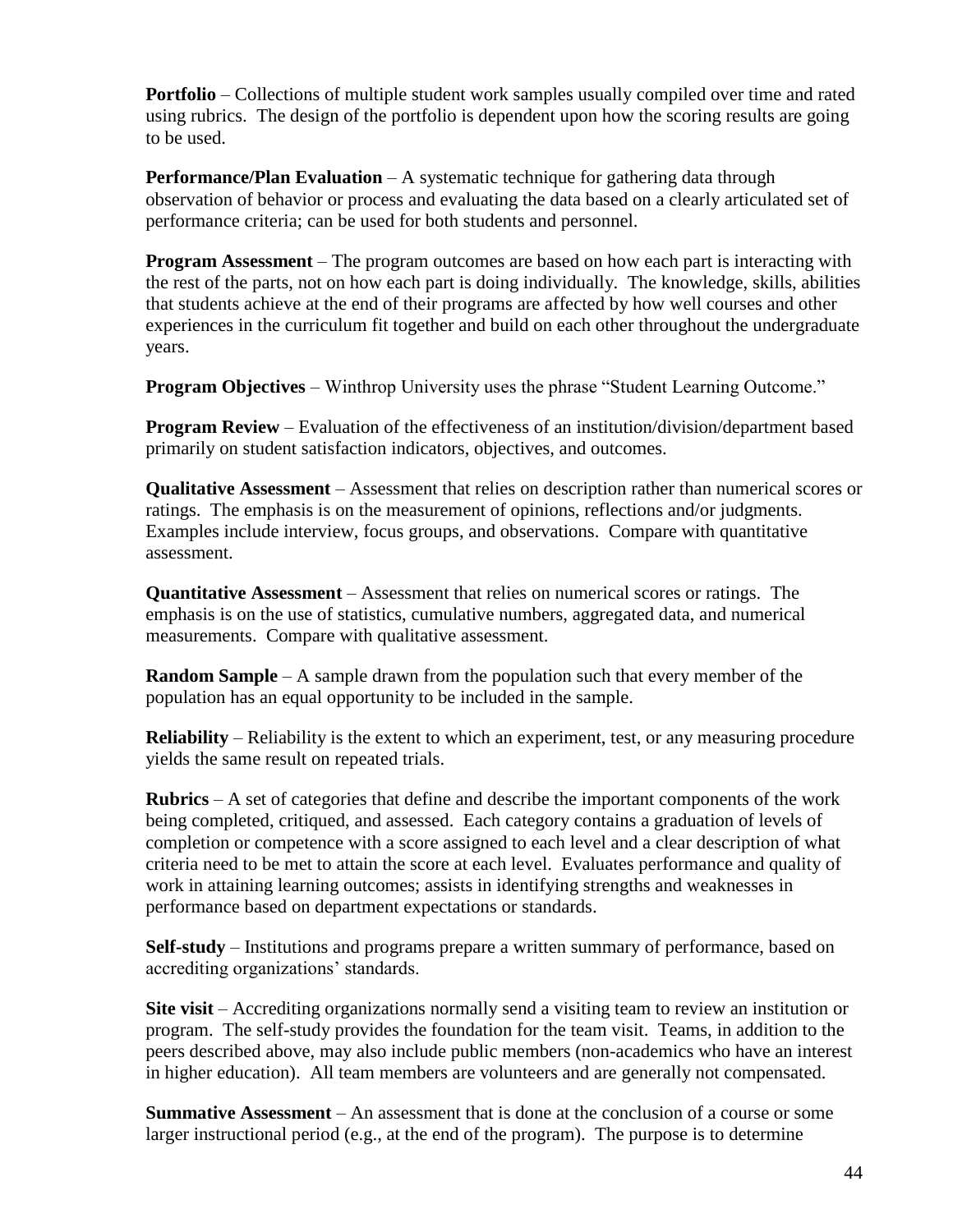success or to what extent the program/project/course met its goals and learning outcomes. Compare with formative assessment.

**Tracking/Reporting** – Quantitative method for evaluating program effectiveness and for systematic direct comparison.

**Third Party** – Person(s) other than those directly involved in the educational process (e.g., employers, parents, consultants).

**Touchstone Program** – The Touchstone Program is Winthrop University's distinctive foundational academic experience. Students employ courses ranging from 46 to 58 credit hours to achieve their Touchstone Goals. Within the program, four courses form the Touchstone Core. These courses capture the dynamic quality of Winthrop's learning community and provide students with a framework for learning and decision-making that they will use as they live, learn, and lead throughout their lives. Winthrop's Touchstone Program consists of the University's general education requirements.

http://www2.winthrop.edu/universitycollege/Touchstone/TouchstoneProgram.htm

**Triangulation** – The use of a combination of assessment methods in a study. An example of triangulation would be an assessment that incorporated surveys, interview, and observations.

**Use of Results** – Explains how specific results from assessment activities will be used for decision-making, strategic planning, program evaluation and improvement; assists in documenting changes and the reasons for the changes.

**Validity** – Degree to which a method or study accurately reflects or assesses the specific outcome that the institution/division/department is attempting to measure.

**Value-added (growth or pre-post) –** Compares results against student scores when they started or entered the program to the end of the program or course of study; student learning is demonstrated by determining how much students have gained through participation in the program.

**Variable** – Observable characteristics that vary among individual responses.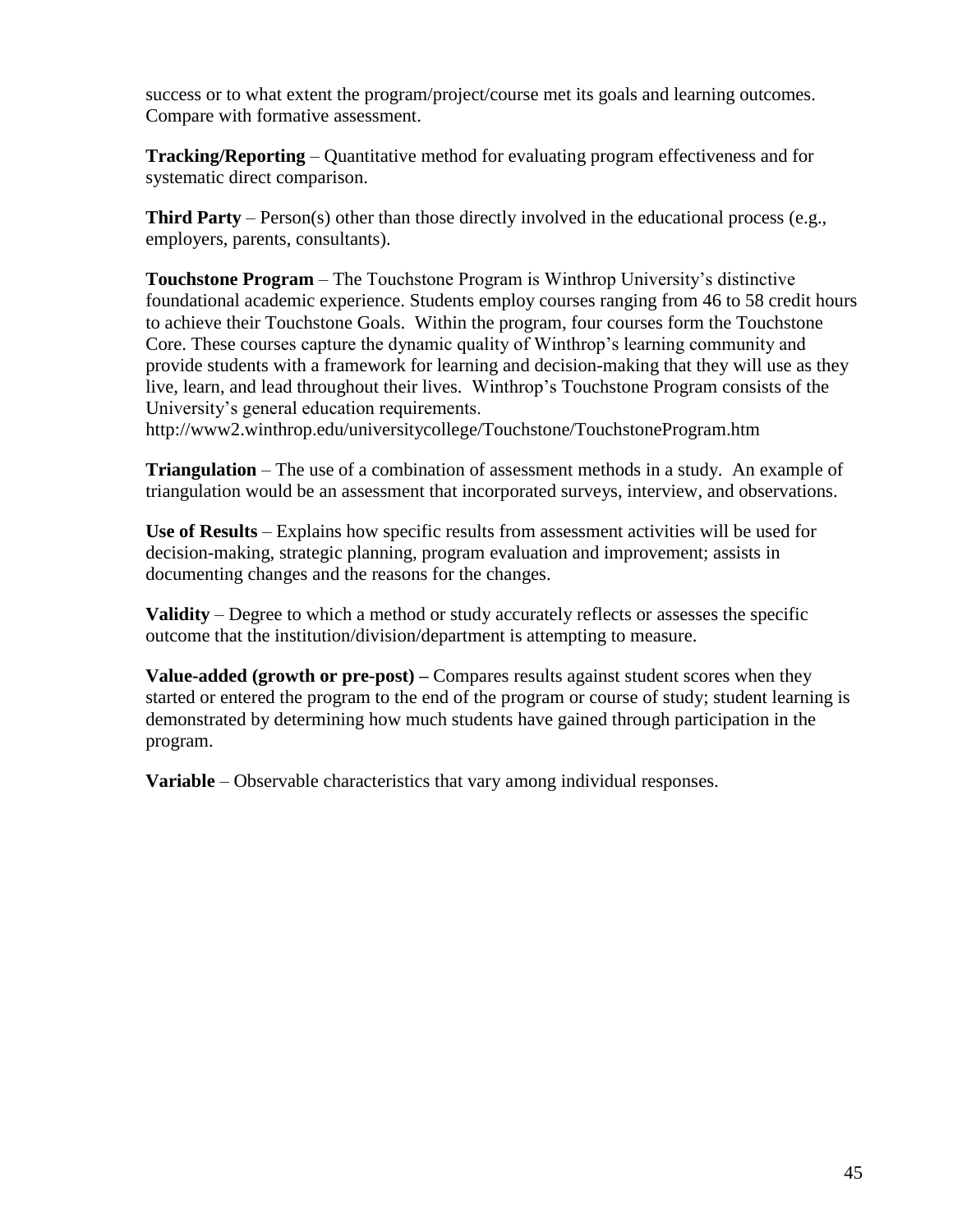#### **Electronic Resource List**

Commission on Colleges of the Southern Association of Colleges and Schools <http://www.sacscoc.org/>

Commission on Colleges of the Southern Association of Colleges and Schools PDF document, *The Principles of Accreditation: Foundations for Quality Enhancement*  <http://www.sacscoc.org/pdf/2008PrinciplesofAccreditation.pdf>

Winthrop University SACS <http://www2.winthrop.edu/sacs/>

Winthrop University office of Accreditation, Accountability, and Academic Services <http://www.winthrop.edu/accountability/>

Winthrop University office of Assessment <http://www.winthrop.edu/accountability/default.aspx?id=6876>

Institutional Assessment & Studies at the University of Virginia <http://www.web.virginia.edu/iaas/assessment/assessment.shtm>

University of Virginia, *Assessment Guide: Seven Steps to Developing and Implementing a Student Learning Outcomes Assessment Plan* <http://www.web.virginia.edu/iaas/assessment/Assessment%20guide.pdf>

National Survey of Student Engagement <http://nsse.iub.edu/index.cfm>

American Association for Higher Education and Accreditation <http://www.aahea.org/>

Winthrop University's Teaching and Learning Center <http://www2.winthrop.edu/tlc/>

University College of Winthrop University <http://www.winthrop.edu/uc/>

South Carolina Commission on Higher Education <http://www.che.sc.gov/>

Assessment Resource Center of the University of Missouri <http://arc.missouri.edu/index.php?p=/CB/CBhome.htm>

Collegiate Learning Assessment <http://www.collegiatelearningassessment.org/>

Winthrop University's Mission Statement <http://www2.winthrop.edu/president/mission.htm>

Winthrop University's Office of Institutional Research <http://www2.winthrop.edu/research/>